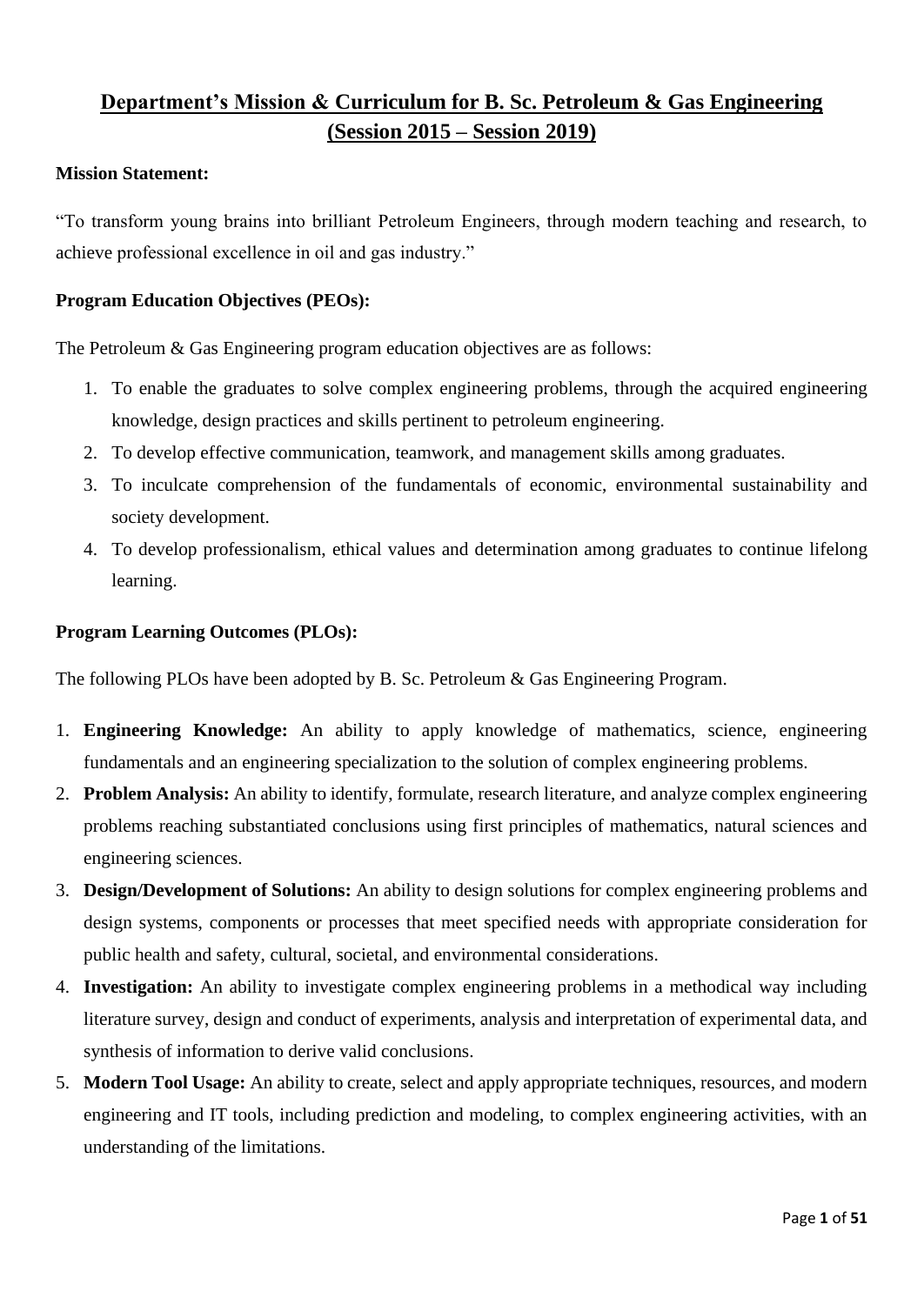- 6. **The Engineer and Society:** An ability to apply reasoning informed by contextual knowledge to assess societal, health, safety, legal and cultural issues and the consequent responsibilities relevant to professional engineering practice and solution to complex engineering problems.
- 7. **Environment and Sustainability:** An ability to understand the impact of professional engineering solutions in societal and environmental contexts and demonstrate knowledge of and need for sustainable development.
- 8. **Ethics:** Apply ethical principles and commit to professional ethics and responsibilities and norms of engineering practice.
- 9. **Individual and Teamwork:** An ability to work effectively, as an individual or in a team, on multifaceted and /or multidisciplinary settings.
- 10. **Communication:** An ability to communicate effectively, orally as well as in writing, on complex engineering activities with the engineering community and with society at large, such as being able to comprehend and write effective reports and design documentation, make effective presentations, and give and receive clear instructions.
- 11. **Project Management:** An ability to demonstrate management skills and apply engineering principles to one's own work, as a member and/or leader in a team, to manage projects in a multidisciplinary environment.
- 12. **Lifelong Learning:** An ability to recognize importance of, and pursuing life-long learning in the broader context.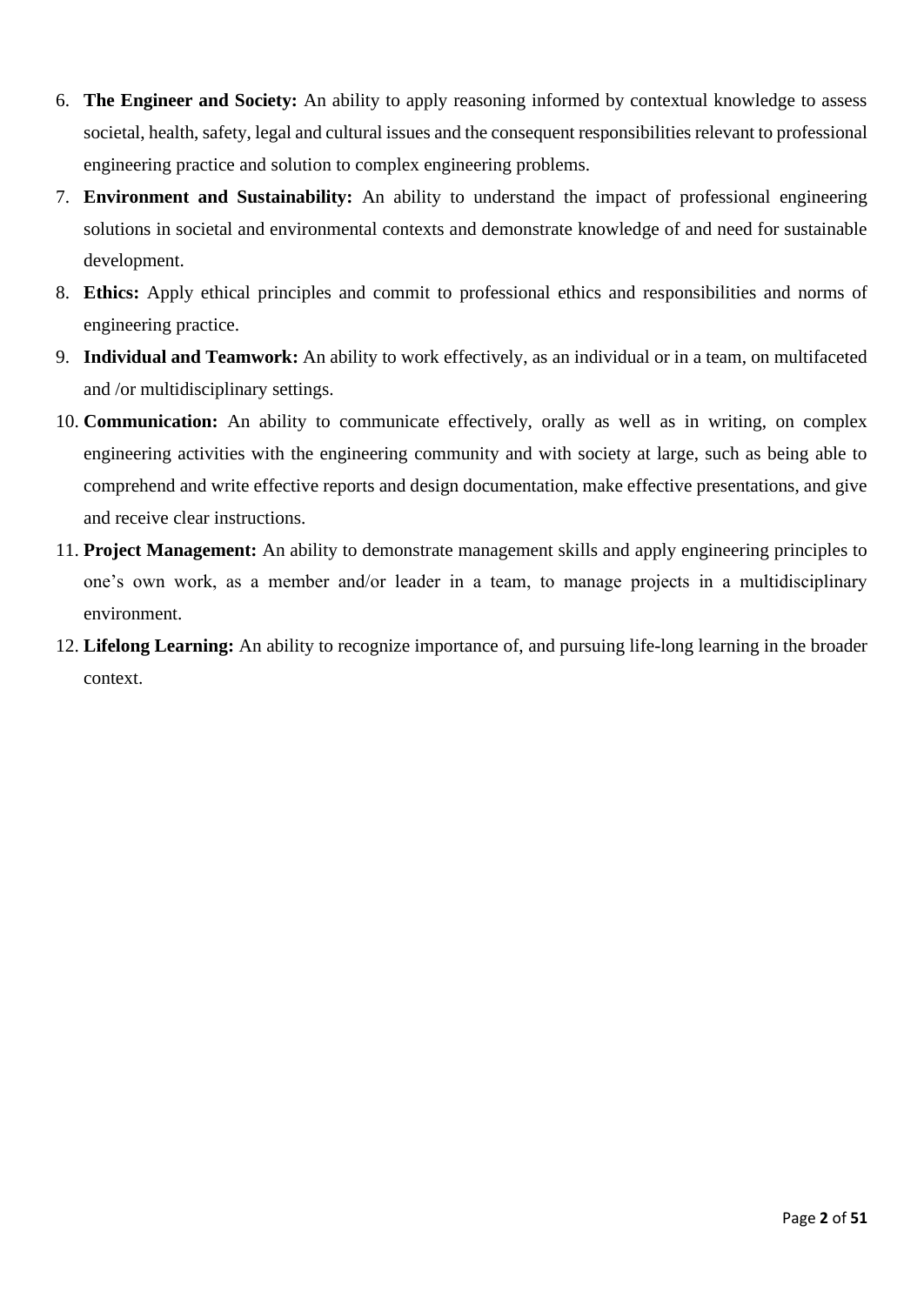# **CURRICULUM FOR B. SC. in PETROLEUM & GAS ENGINEERING**

# **Entry 2015 -2019 (Knowledge Areas)**

| Course No.     | Title                                                               | <b>Contact Hours</b> | Credit Hours Pre-requisite |             |
|----------------|---------------------------------------------------------------------|----------------------|----------------------------|-------------|
| 1.             | <b>Knowledge Area-Humanities (10 Credit Hours)</b>                  |                      |                            |             |
| HU-111         | <b>Communication Skills</b>                                         | 3(0, 3)              | 1(0, 1)                    | None        |
| HU-221         | Technical Writing & Presentation Skills                             | 3(3, 0)              | 3(3, 0)                    | None        |
| IS-101         | Islamic & Pakistan Studies-I                                        | 3(3, 0)              | 3(3, 0)                    | None        |
| $IS-201$       | Islamic & Pakistan Studies-II                                       | 3(3, 0)              | 3(3, 0)                    | None        |
| 2.             | Knowledge Area-Management (04 Credit Hours)                         |                      |                            |             |
| $ChE-451$      | Environment & Safety                                                | 6(3, 3)              | 4(3, 1)                    | None        |
| 3.             | Knowledge Area-Natural Sciences (29 Credit Hours)                   |                      |                            |             |
| Phy- $115$     | <b>Applied Physics</b>                                              | 5(2, 3)              | 3(2, 1)                    | None        |
| CY-171         | <b>Petroleum Chemistry</b>                                          | 5(2, 3)              | 3(2, 1)                    | None        |
| MA-113         | <b>Calculus and Analytic Geometry</b>                               | 3(3, 0)              | 3(3, 0)                    | None        |
| MA-129         | Vector and Complex Analysis                                         | 3(3, 0)              | 3(3, 0)                    | None        |
| MA-224         | <b>Multivariate Calculus</b>                                        | 3(3, 0)              | 3(3, 0)                    | None        |
| MA-225         | Differential Equations and Transforms                               | 3(3, 0)              | 3(3, 0)                    | None        |
| MA-343         | Applied Probability and Statistics                                  | 3(3, 0)              | 3(3, 0)                    | None        |
| MA-345         | Numerical Methods in Computing                                      | 6(3, 3)              | 4(3, 1)                    | None        |
| $Min-E-110$    | <b>Applied Geology</b>                                              | 6(3, 3)              | 4(3, 1)                    | None        |
| 4.             | <b>Knowledge Area-Computing (03 Credit Hours)</b>                   |                      |                            |             |
| <b>CS-101</b>  | <b>Computing Fundamentals</b>                                       | 5(2, 3)              | 3(2, 1)                    | None        |
| 5.             | <b>Knowledge Area-Engineering Foundation (22 Credit Hours)</b>      |                      |                            |             |
| Pet.E-101      | <b>Fundamentals of Petroleum Engineering</b>                        | 3(3, 0)              | 3(3, 0)                    | None        |
| EE-199         | <b>Applied Electricity</b>                                          | 5(3, 2)              | 4(3, 1)                    | None        |
| <b>ME-120</b>  | Engineering Drawing & Graphics                                      | 4(1, 3)              | 2(1, 1)                    | None        |
| <b>ME-100L</b> | <b>Workshop Practice</b>                                            | 3(0, 3)              | 1(0, 1)                    | None        |
| $C.E-210$      | <b>Strength of Materials</b>                                        | 6(3, 3)              | 4(3, 1)                    | None        |
| $C.E-240$      | <b>Fluid Mechanics</b>                                              | 6(3, 3)              | 4(3, 1)                    | None        |
| $ChE-251$      | <b>Applied Thermodynamics</b>                                       | 6(3, 3)              | 4(3, 1)                    | None        |
| 6.             | Knowledge Area-Major Based Core (Breadth & Depth) (58 Credit Hours) |                      |                            |             |
| Pet.E-202      | Petroleum Geology & Geophysical Exploration $3(3, 0)$               |                      | 3(3, 0)                    | $Min-E-110$ |
| Pet.E-203      | Petrophysics                                                        | 5(2, 3)              | 3(2, 1)                    | None        |
| Pet.E-211      | Drilling Engineering - I                                            | 5(2, 3)              | 3(2, 1)                    | Pet.E-101   |
| Pet.E-212      | Properties of Reservoir Fluids                                      | 5(2, 3)              | 3(2, 1)                    | None        |
| Pet.E-313      | Well Logging                                                        | 5(2, 3)              | 3(2, 1)                    | Pet.E-203   |
| Pet.E-314      | <b>Reservoir Engineering</b>                                        | 3(3, 0)              | 3(3, 0)                    | None        |
| Pet.E-315      | Petroleum Production Engineering-I                                  | 3(3, 0)              | 3(3, 0)                    | None        |
| Pet.E-316      | Field Operations in Petroleum Engineering                           | 3(3, 0)              | 3(3, 0)                    | None        |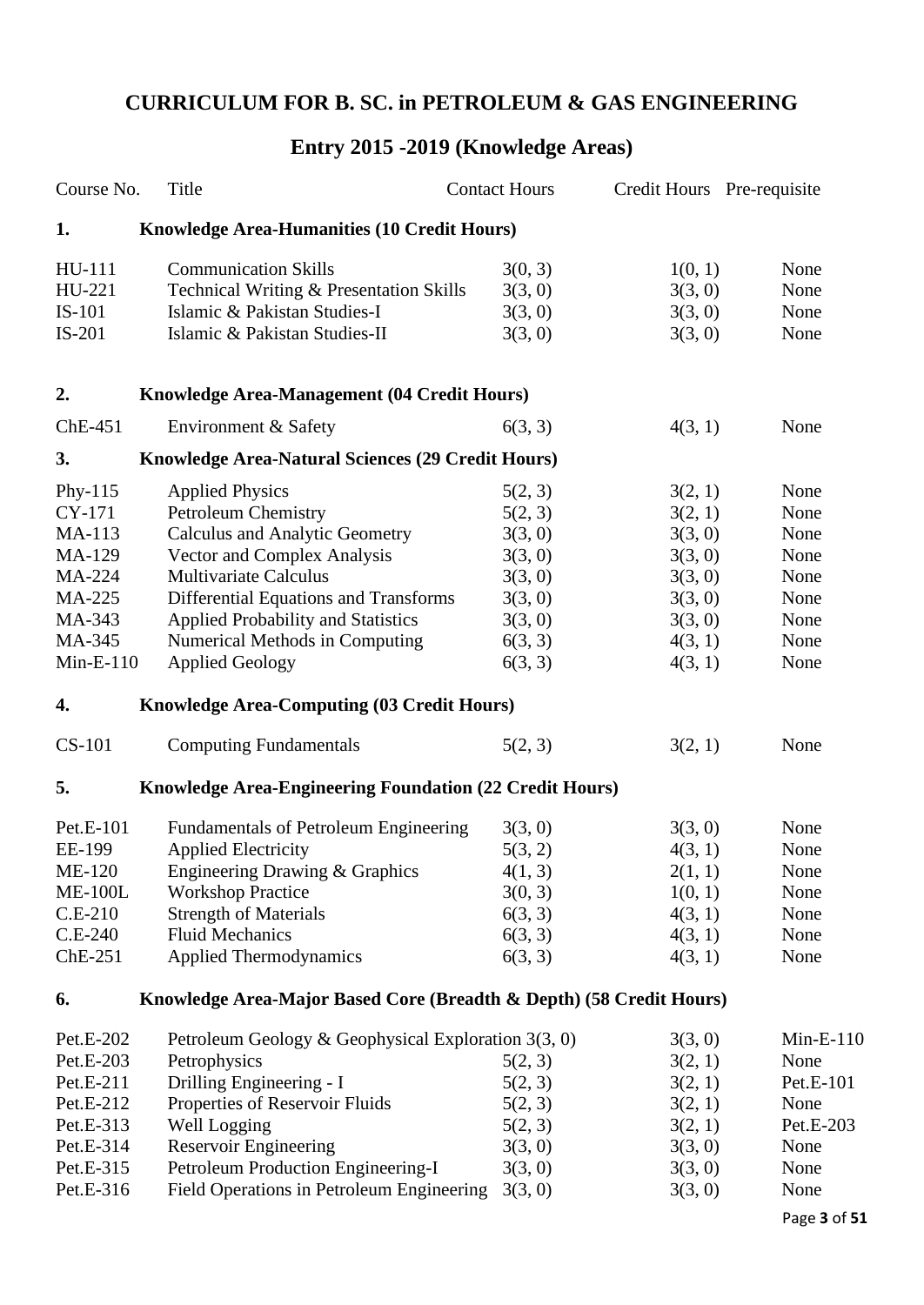| Pet.E-317 | Petroleum Economics & Risk Analysis                                     | 3(3, 0) | 3(3, 0)                                                                     | None      |
|-----------|-------------------------------------------------------------------------|---------|-----------------------------------------------------------------------------|-----------|
| Pet.E-322 | Natural Gas Processing & Pipeline Management $6(3, 3)$                  |         | 4(3, 1)                                                                     | None      |
| Pet.E-323 | Drilling Engineering - II                                               | 6(3, 3) | 4(3, 1)                                                                     | Pet.E-211 |
| Pet.E-424 | <b>Well Testing</b>                                                     | 5(2, 3) | 3(2, 1)                                                                     | Pet.E-203 |
| Pet.E-425 | Petroleum Production Engineering-II                                     | 6(3, 3) | 4(3, 1)                                                                     | Pet.E-315 |
| Pet.E-426 | Principles of Reservoir Simulation                                      | 6(3, 3) | 4(3, 1)                                                                     | Pet.E-314 |
| Pet.E-427 | Reservoir Management                                                    | 6(3, 3) | 4(3, 1)                                                                     | Pet.E-314 |
| Pet.E-428 | Gas Reservoir Engineering                                               | 6(3, 3) | 4(3, 1)                                                                     | None      |
| Pet.E-429 | Principles of Enhanced Oil Recovery                                     | 6(3, 3) | 4(3, 1)                                                                     | None      |
| 7.        | Knowledge Area-Inter-Disciplinary Engineering Breadth (04 Credit Hours) |         |                                                                             |           |
| Ch.E-351  | <b>Chemical Technology of Petroleum</b>                                 | 6(3, 3) | 4(3, 1)                                                                     |           |
| 8.        | Knowledge Area-Senior Design Project (06 Credit Hours)                  |         |                                                                             |           |
| Pet.E-491 | Project (Phase-I)                                                       | 9(0, 9) | $3(0, 3^*)$<br>* (Will be evaluated at the end of 8 <sup>th</sup> Semester) | None      |
| Pet.E-492 | Project (Phase-II)                                                      | 9(0, 9) | 3(0, 3)                                                                     | Pet.E-491 |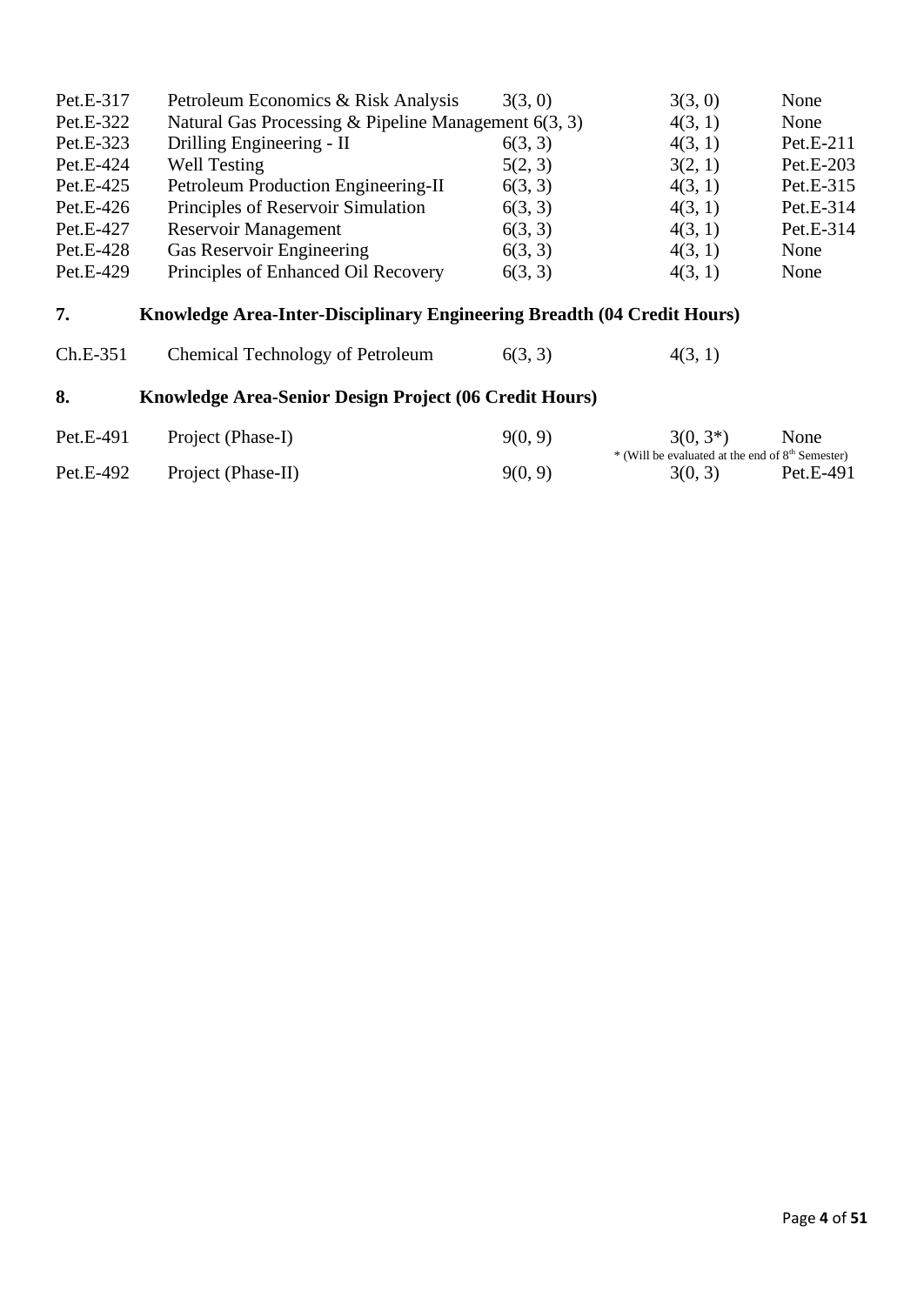# **Course Scheme for B. Sc. in Petroleum & Gas Engineering<br>Entry 2015 – 2019 (Semester-wise sample) Entry 2015 – 2019 (Semester-wise sample)**

| <b>SEMESTER I</b> |                                       |                      |                  |                     |                  |               |  |  |  |  |
|-------------------|---------------------------------------|----------------------|------------------|---------------------|------------------|---------------|--|--|--|--|
| Course No.        | <b>Course Title</b>                   | <b>Contact Hours</b> |                  | <b>Credit Hours</b> |                  |               |  |  |  |  |
|                   |                                       | <b>Theory</b>        | <b>Practical</b> | <b>Theory</b>       | <b>Practical</b> | Pre-requisite |  |  |  |  |
| $Pet.E-101$       | Fundamentals of Petroleum Engineering | 3                    | $\Omega$         | 3                   | $\Omega$         | None          |  |  |  |  |
| EE-199            | <b>Applied Electricity</b>            | 3                    | $\overline{2}$   | 3                   |                  | None          |  |  |  |  |
| $MA-113$          | Calculus and Analytic Geometry        | 3                    | $\Omega$         | 3                   | $\Omega$         | None          |  |  |  |  |
| $Min-E-110$       | <b>Applied Geology</b>                | 3                    | 3                | 3                   |                  | None          |  |  |  |  |
| $HU-111$          | <b>Communication Skills</b>           | $\Omega$             | 3                | $\Omega$            |                  | None          |  |  |  |  |
| $ME-120$          | Engineering Drawing & Graphics        |                      | 3                |                     |                  | None          |  |  |  |  |
|                   | <b>TOTAL</b>                          | 13                   | 11               | 13                  | 4                |               |  |  |  |  |
|                   | <b>GRAND TOTAL</b>                    |                      | 24               |                     | 17               |               |  |  |  |  |

| <b>SEMESTER II</b> |                               |                |                      |                |                     |               |  |  |  |
|--------------------|-------------------------------|----------------|----------------------|----------------|---------------------|---------------|--|--|--|
|                    |                               |                | <b>Contact Hours</b> |                | <b>Credit Hours</b> |               |  |  |  |
| Course No.         | <b>Course Title</b>           | <b>Theory</b>  | <b>Practical</b>     | <b>Theory</b>  | <b>Practical</b>    | Pre-requisite |  |  |  |
| $MA-129$           | Vector and Complex Analysis   | 3              | $\Omega$             | 3              | $\theta$            | None          |  |  |  |
| Phy-115            | <b>Applied Physics</b>        | 2              | 3                    | 2              |                     | None          |  |  |  |
| $CS-101$           | <b>Computing Fundamentals</b> | $\overline{2}$ | 3                    | $\overline{2}$ |                     | None          |  |  |  |
| $ME-100L$          | <b>Workshop Practice</b>      | $\theta$       | 3                    | $\Omega$       |                     | None          |  |  |  |
| $IS-101$           | Islamic & Pakistan Studies-I  | 3              | $\Omega$             | 3              | $\Omega$            | None          |  |  |  |
| $CY-171$           | Petroleum Chemistry           | 2              | 3                    | $\overline{2}$ |                     | None          |  |  |  |
|                    | <b>TOTAL</b>                  | 12             | 12                   | 12             | 4                   |               |  |  |  |
|                    | <b>GRAND TOTAL</b>            |                | 24                   |                | 16                  |               |  |  |  |

|             | <b>SEMESTER III</b>                         |                      |                  |                     |                  |               |  |  |  |  |
|-------------|---------------------------------------------|----------------------|------------------|---------------------|------------------|---------------|--|--|--|--|
| Course No.  | <b>Course Title</b>                         | <b>Contact Hours</b> |                  | <b>Credit Hours</b> |                  |               |  |  |  |  |
|             |                                             | <b>Theory</b>        | <b>Practical</b> | <b>Theory</b>       | <b>Practical</b> | Pre-requisite |  |  |  |  |
| $Pet.E-202$ | Petroleum Geology & Geophysical Exploration | 3                    | $\Omega$         | 3                   | $\Omega$         | $Min-E-110$   |  |  |  |  |
| $Pet.E-203$ | Petrophysics                                | 2                    | 3                | 2                   |                  | None          |  |  |  |  |
| Pet.E-211   | Drilling Engineering-I                      | $\overline{2}$       | 3                | $\mathfrak{D}$      |                  | $Pet.E-101$   |  |  |  |  |
| $MA-224$    | Multivariate Calculus                       | 3                    | $\Omega$         | 3                   | $\Omega$         | None          |  |  |  |  |
| $C.E-210$   | <b>Strength of Materials</b>                | 3                    | 3                | 3                   |                  | None          |  |  |  |  |
|             | <b>TOTAL</b>                                | 16                   | 9                | 16                  | 3                |               |  |  |  |  |
|             | <b>GRAND TOTAL</b>                          |                      | 25               |                     | 19               |               |  |  |  |  |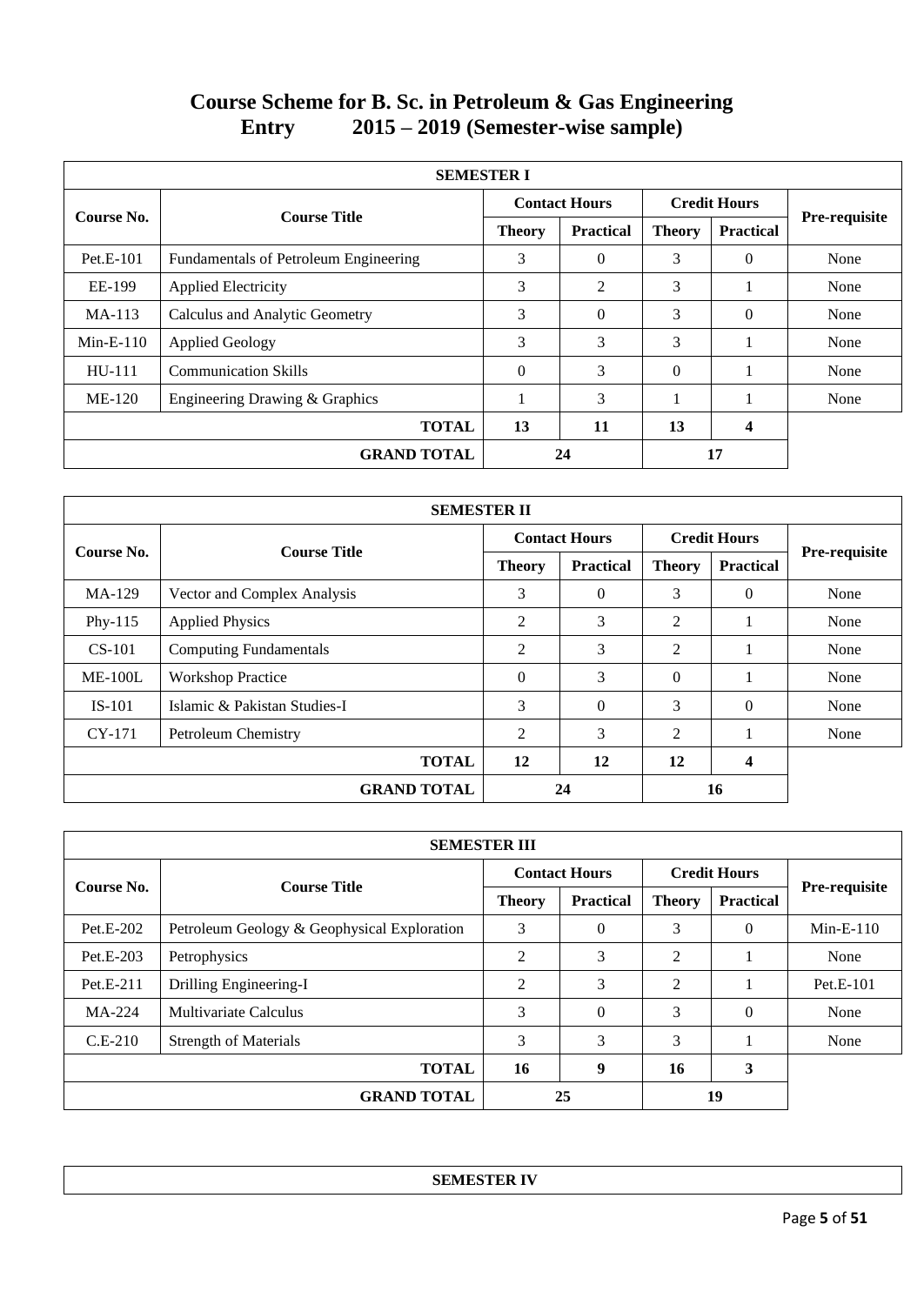|            | <b>Course Title</b>                     | <b>Contact Hours</b> |                  |               | <b>Credit Hours</b> |                      |
|------------|-----------------------------------------|----------------------|------------------|---------------|---------------------|----------------------|
| Course No. |                                         | <b>Theory</b>        | <b>Practical</b> | <b>Theory</b> | <b>Practical</b>    | <b>Pre-requisite</b> |
| Pet.E-212  | Properties of Reservoir Fluids          | 2                    | 3                | 2             |                     | None                 |
| $ChE-251$  | Applied Thermodynamics                  | 3                    | 3                | 3             |                     | None                 |
| $HU-221$   | Technical Writing & Presentation Skills | 3                    | $\Omega$         | 3             | $\theta$            | None                 |
| $C.E-240$  | <b>Fluid Mechanics</b>                  | 3                    | 3                | 3             |                     | None                 |
| MA-225     | Differential Equations and Transforms   | 3                    | $\Omega$         | 3             | $\Omega$            | None                 |
|            | <b>TOTAL</b>                            | 14                   | 9                | 14            | 3                   |                      |
|            | <b>GRAND TOTAL</b>                      |                      | 23               |               | 17                  |                      |

| <b>SEMESTER V</b> |                                              |                      |                  |                     |                  |               |  |  |  |
|-------------------|----------------------------------------------|----------------------|------------------|---------------------|------------------|---------------|--|--|--|
| Course No.        | <b>Course Title</b>                          | <b>Contact Hours</b> |                  | <b>Credit Hours</b> |                  |               |  |  |  |
|                   |                                              | <b>Theory</b>        | <b>Practical</b> | <b>Theory</b>       | <b>Practical</b> | Pre-requisite |  |  |  |
| $Pet.E-313$       | Well Logging                                 | 2                    | 3                | 2                   |                  | Pet.E-203     |  |  |  |
| Pet.E-314         | Reservoir Engineering                        | 3                    | $\Omega$         | 3                   | $\Omega$         | None          |  |  |  |
| Pet.E-322         | Natural Gas Processing & Pipeline Management | 3                    | 3                | 3                   |                  | None          |  |  |  |
| MA-343            | Applied Probability and Statistics           | 3                    | $\Omega$         | 3                   | $\Omega$         | None          |  |  |  |
| $IS-201$          | Islamic & Pakistan Studies-II                | 3                    | $\Omega$         | 3                   | $\Omega$         | None          |  |  |  |
| MA-345            | Numerical Methods in Computing               | 3                    | 3                | 3                   |                  | None          |  |  |  |
|                   | <b>TOTAL</b>                                 | 17                   | 9                | 17                  | 3                |               |  |  |  |
|                   | <b>GRAND TOTAL</b>                           |                      | 26               |                     | 20               |               |  |  |  |

| <b>SEMESTER VI</b> |                                           |                      |                  |                     |                  |                      |  |  |  |
|--------------------|-------------------------------------------|----------------------|------------------|---------------------|------------------|----------------------|--|--|--|
| Course No.         | <b>Course Title</b>                       | <b>Contact Hours</b> |                  | <b>Credit Hours</b> |                  |                      |  |  |  |
|                    |                                           | <b>Theory</b>        | <b>Practical</b> | <b>Theory</b>       | <b>Practical</b> | <b>Pre-requisite</b> |  |  |  |
| Pet.E-315          | Petroleum Production Engineering-I        | 3                    | $\Omega$         | 3                   | $\Omega$         | None                 |  |  |  |
| Pet.E-316          | Field Operations in Petroleum Engineering | 3                    | $\Omega$         | 3                   | $\theta$         | None                 |  |  |  |
| Pet.E-317          | Petroleum Economics & Risk Analysis       | 3                    | $\Omega$         | 3                   | $\Omega$         | None                 |  |  |  |
| Pet.E-323          | Drilling Engineering-II                   | 3                    | 3                | 3                   |                  | Pet.E-211            |  |  |  |
| $ChE-351$          | Chemical Technology of Petroleum          | 3                    | 3                | 3                   |                  | None                 |  |  |  |
|                    | <b>TOTAL</b>                              | 15                   | 6                | 15                  | $\mathbf{2}$     |                      |  |  |  |
|                    | <b>GRAND TOTAL</b>                        |                      | 21               |                     | 17               |                      |  |  |  |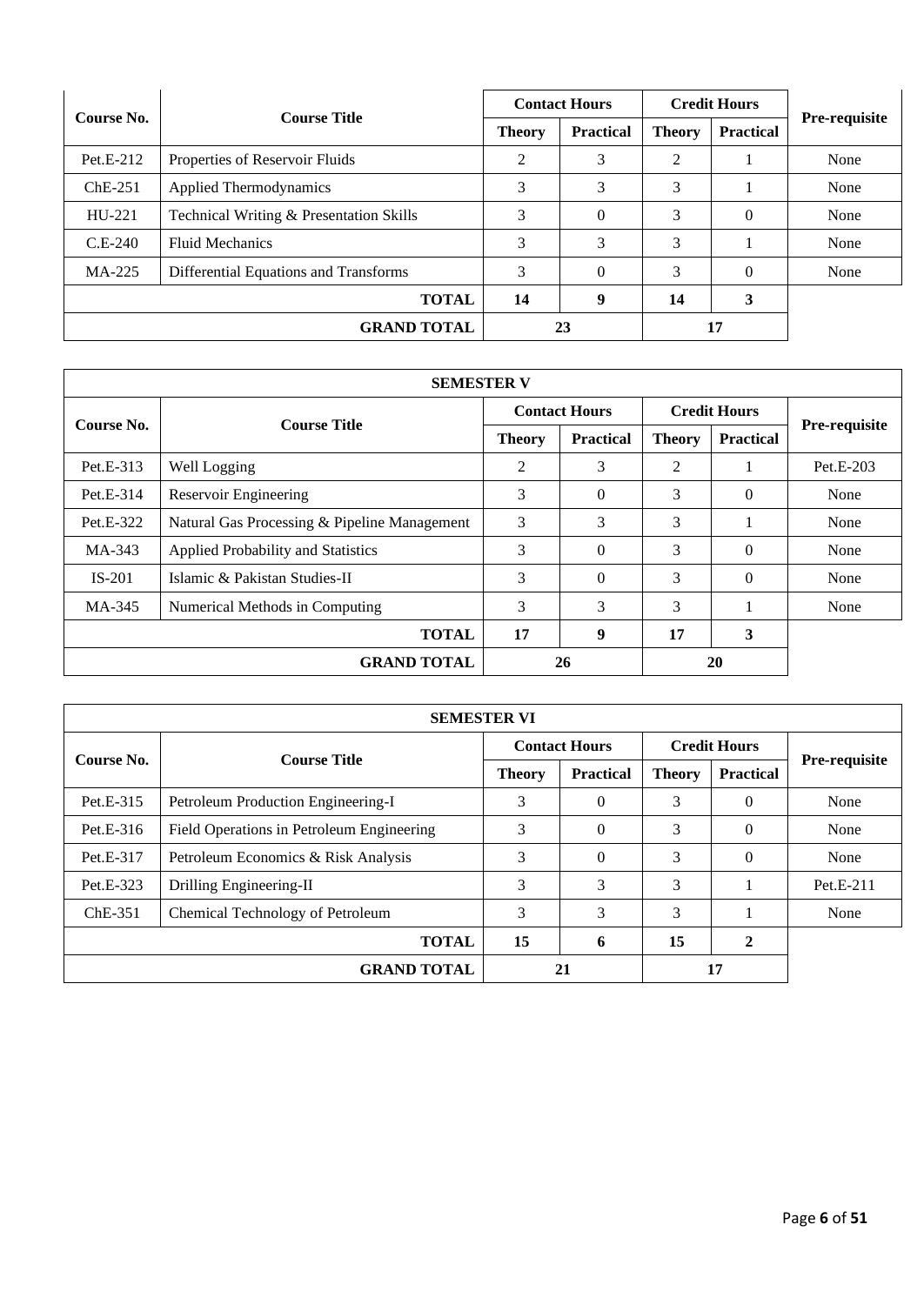|            | <b>SEMESTER VII</b>                 |                      |                  |                     |           |               |  |  |  |  |  |
|------------|-------------------------------------|----------------------|------------------|---------------------|-----------|---------------|--|--|--|--|--|
| Course No. | <b>Course Title</b>                 | <b>Contact Hours</b> |                  | <b>Credit Hours</b> |           |               |  |  |  |  |  |
|            |                                     | <b>Theory</b>        | <b>Practical</b> | <b>Theory</b>       | Practical | Pre-requisite |  |  |  |  |  |
| Pet.E-424  | Well Testing                        | 2                    | 3                | 2                   |           | Pet.E-203     |  |  |  |  |  |
| Pet.E-425  | Petroleum Production Engineering-II | 3                    | 3                | 3                   |           | Pet.E-315     |  |  |  |  |  |
| Pet.E-426  | Principles of Reservoir Simulation  | 3                    | 3                | 3                   |           | Pet.E-314     |  |  |  |  |  |
| $ChE-451$  | Environment & Safety                | 3                    | 3                | 3                   |           | None          |  |  |  |  |  |
| Pet.E-491  | Project (Phase-I)                   | $\Omega$             | 9                | $\Omega$            | $3*$      | None          |  |  |  |  |  |
|            | <b>TOTAL</b>                        | 11                   | 21               | 11                  | 7         |               |  |  |  |  |  |
|            | <b>GRAND TOTAL</b>                  |                      | 32               |                     | 18        |               |  |  |  |  |  |

 $\frac{1}{\sqrt{1 + \frac{1}{n}}}$  Will be evaluated at the end of  $8^{\text{th}}$  Semester

| <b>SEMESTER VIII</b> |                                     |                      |                  |                     |                  |                      |  |  |  |  |
|----------------------|-------------------------------------|----------------------|------------------|---------------------|------------------|----------------------|--|--|--|--|
| Course No.           | <b>Course Title</b>                 | <b>Contact Hours</b> |                  | <b>Credit Hours</b> |                  |                      |  |  |  |  |
|                      |                                     | <b>Theory</b>        | <b>Practical</b> | <b>Theory</b>       | <b>Practical</b> | <b>Pre-requisite</b> |  |  |  |  |
| Pet.E-427            | Reservoir Management                | 3                    | 3                | 3                   |                  | Pet.E-314            |  |  |  |  |
| Pet.E-428            | Gas Reservoir Engineering           | 3                    | 3                | 3                   |                  | None                 |  |  |  |  |
| Pet.E-429            | Principles of Enhanced Oil Recovery | 3                    | 3                | 3                   |                  | None                 |  |  |  |  |
| Pet.E-492            | Project (Phase-II)                  | $\Omega$             | 9                | $\Omega$            | 3                | Pet.E-491            |  |  |  |  |
|                      | <b>TOTAL</b>                        | 9                    | 18               | 9                   | 6                |                      |  |  |  |  |
|                      | <b>GRAND TOTAL</b>                  |                      | 27               |                     | 15               |                      |  |  |  |  |

| <b>TOTAL DEGREE</b>       | 104 | 96 | 104 |     |
|---------------------------|-----|----|-----|-----|
| <b>GRAND TOTAL DEGREE</b> | 200 |    |     | 136 |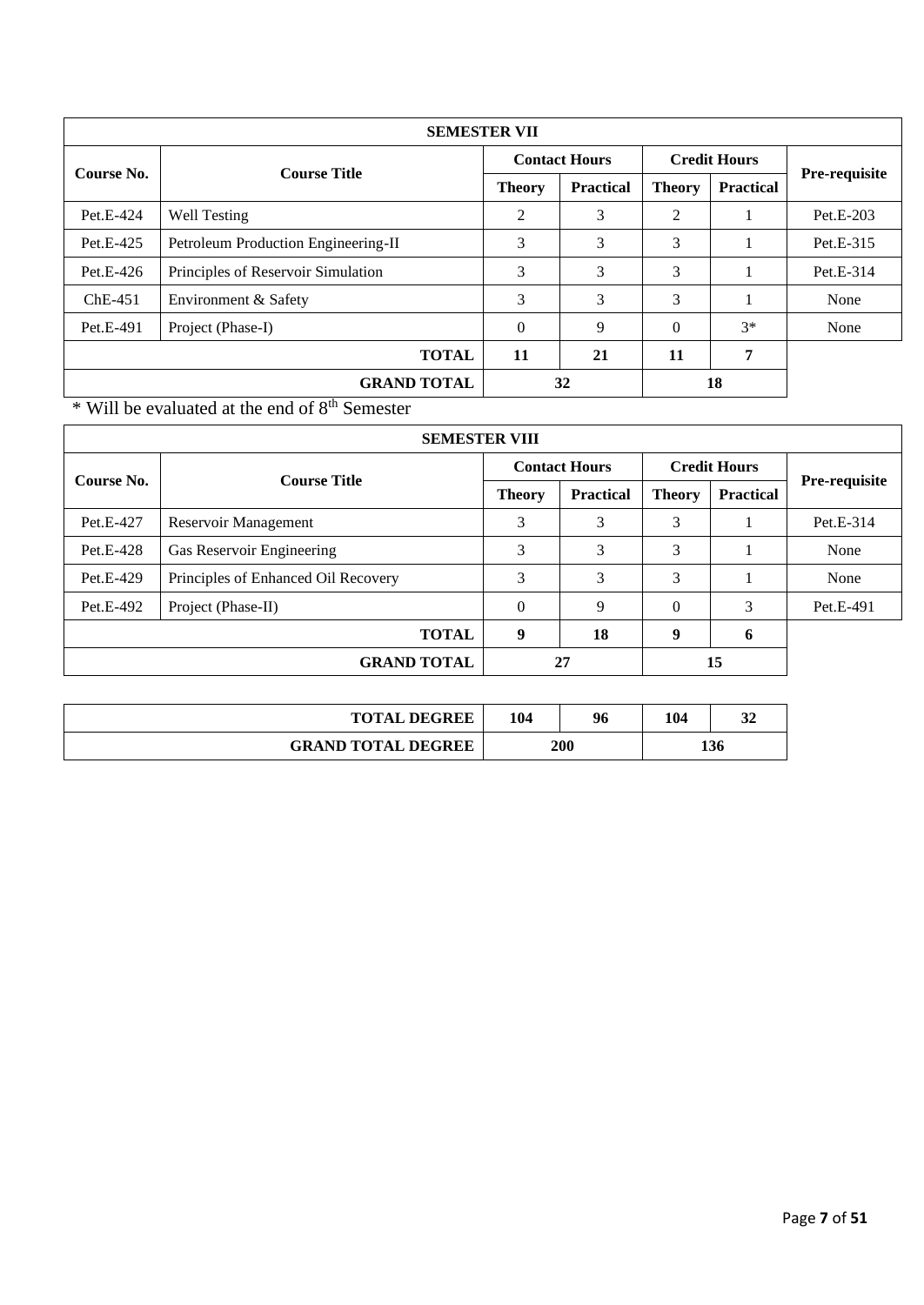# **DETAILS OF COURSE CONTENTS**

## **FIRST SEMESTER**

### **Pet.E-101 FUNDAMENTALS OF PETROLEUM ENGINEERING**

National and International energy requirements. Sources of energy. Role of Petroleum as an energy source. Brief history of International Petroleum industry. Influence of Petroleum on International politics. Overview of Petroleum Engineering including geological, geochemical and geophysical prospecting. Drilling mechanisms, formation evaluation, reservoir engineering, production engineering, processing, transportation, refining and petrochemicals. Utilization of products Highlights of local Petroleum industry. Job Scope of Petroleum engineering graduates.

### **RECOMMENDED BOOKS:**

- 1. Fundamentals of Petroleum, by Debby Denehy, PETEX
- 2. Petroleum Engineering Drilling & Well completion by Carel Gatlin.
- 3. A first Course in Petroleum Technology by David A.T. Donobue, Karl R. Lang.

#### **EE-199 APPLIED ELECTRICITY**

Basics Concepts, Electrical And Units, Basic Circuits Laws and Measurements, Circuit Components, Multiple-Load Circuits, Complex-Circuit Analysis, Magnetism and Electromagnetism, Alternate Current And Voltage Power in AC Circuits, Capacitance, Inductance Transformers, R, C, and L Circuits, Electric Motors, Instruments and Measurements, Residential Wiring Concepts.

#### **RECOMMENDED BOOKS:**

1. Electricity: Principles & Applications, By Richard Fowler, 8<sup>th</sup> Edition, Mc-Graw Hill, 2012.

#### **LAB OUTLINES**

As defined by the concerned department (who owns the subject).

# **MA-113 CALCULUS AND ANALYTIC GEOMETRY**

1. A review of differentiation: Geometrical interpretation of a derivative; Infinitesimal; Differential coefficient; Derivatives of higher order; Indeterminate forms and L. Hopital's rule; Asymptotes; Curvature; Approximation and error estimates.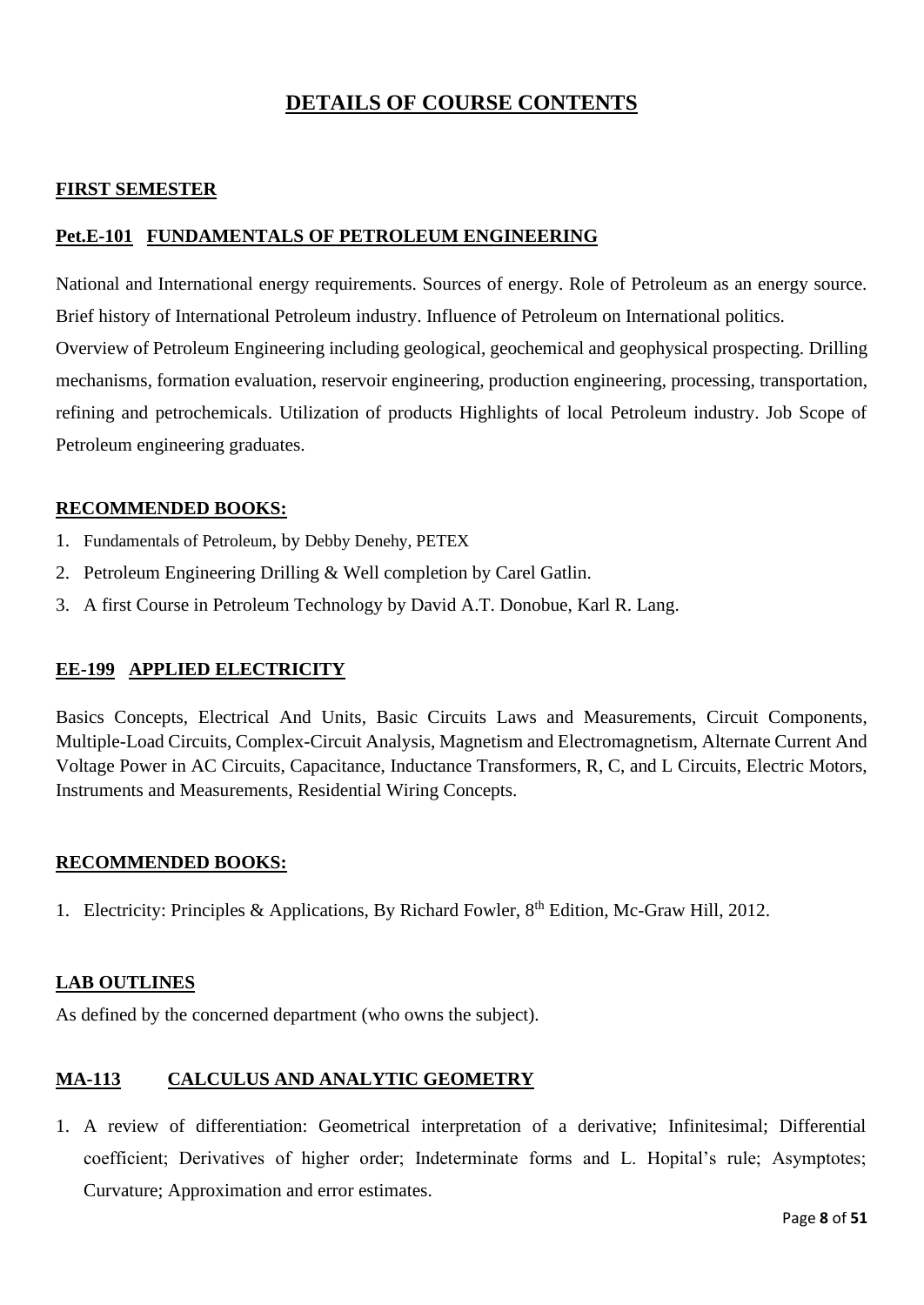- 2. Further techniques of Integration: Integration by reduction formula; Fundamental Theorem of Integral Calculus; Definite integral and its properties; Area enclosed between curves; Arc length; Volume of a solid; Volume of a solid of revolution; Area of surface of revolution; Moments; Centroids.
- 3. Cartesian, cylindrical and spherical coordinates: The ratio formula; Equations of a straight line in  $\mathbb{R}^3$ ; Direction ratios and direction cosines; Angle between two straight lines, Distance of a point from a line; Equations of a plane; Angle between two planes; The sphere; Directional derivatives.
- 4. The concept of limit, continuity and differentiation in functions of several variables; Geometric interpretation of partial derivatives; Total differential; Chain rule; Implicit differentiation; Maxima and minima of functions of two independent variables. Taylor's and Maclaurin's series for functions of two variables.
- 5. Double Integration; Fubini's Theorems; Change of order; Geometrical Interpretation of double integral; Applications to find volumes and areas.

### **RECOMMENDED BOOKS:**

- 1. "Mathematics for Engineers and Scientists" by Muhammad Iqbal Bhatti and Muhammad Nasir Ch., published by Allied Book Centre, Urdu Bazar Lahore.
- 2. "Calculus" by Thomas & Finny published by Addison Wesley
- 3. "Advanced Engineering Mathematics" by E. Kreyszig, published by John Wiley & Sons,
- 4. "Calculus" by Howard Anton.
- 5. "Calculus" by Swokowski.

# **Min-E-110 APPLIED GEOLOGY**

Introduction to various branches of geology, Origin of the earth and its place in universe, interior of the earth and chemical composition of the earth's crust, Mountain building and valley formation, drainage patterns and their types, agents of weathering and erosion, Deformational structural features of rocks, dip, strike, faults, folds, joints and fissures, unconformities etc. Introduction to continental drift and plate tectonics, earth quakes and volcanism with special reference to Pakistan, Formation of rocks and minerals, classification of rocks, Occurrence of economic minerals and dimension stones of Pakistan.

#### **RECOMMENDED BOOKS:**

- 1. K. M. Banger, Text book of Geology
- 2. H. H. Read, Rutley's Mineralogy
- 3. Dana, Dana's Manual of Mineralogy
- 4. Santosh Kumar Grag, Text book of Geology
- 5. Raymond, L. A., The Study of Igneous, Sedimentary and Metamorphic Rocks, McGraw Hill.
- 6. Arthur Holmes and Dorris Holmes, Physical Geology
- 7. F. G. H. Blyth, Geology for Engineers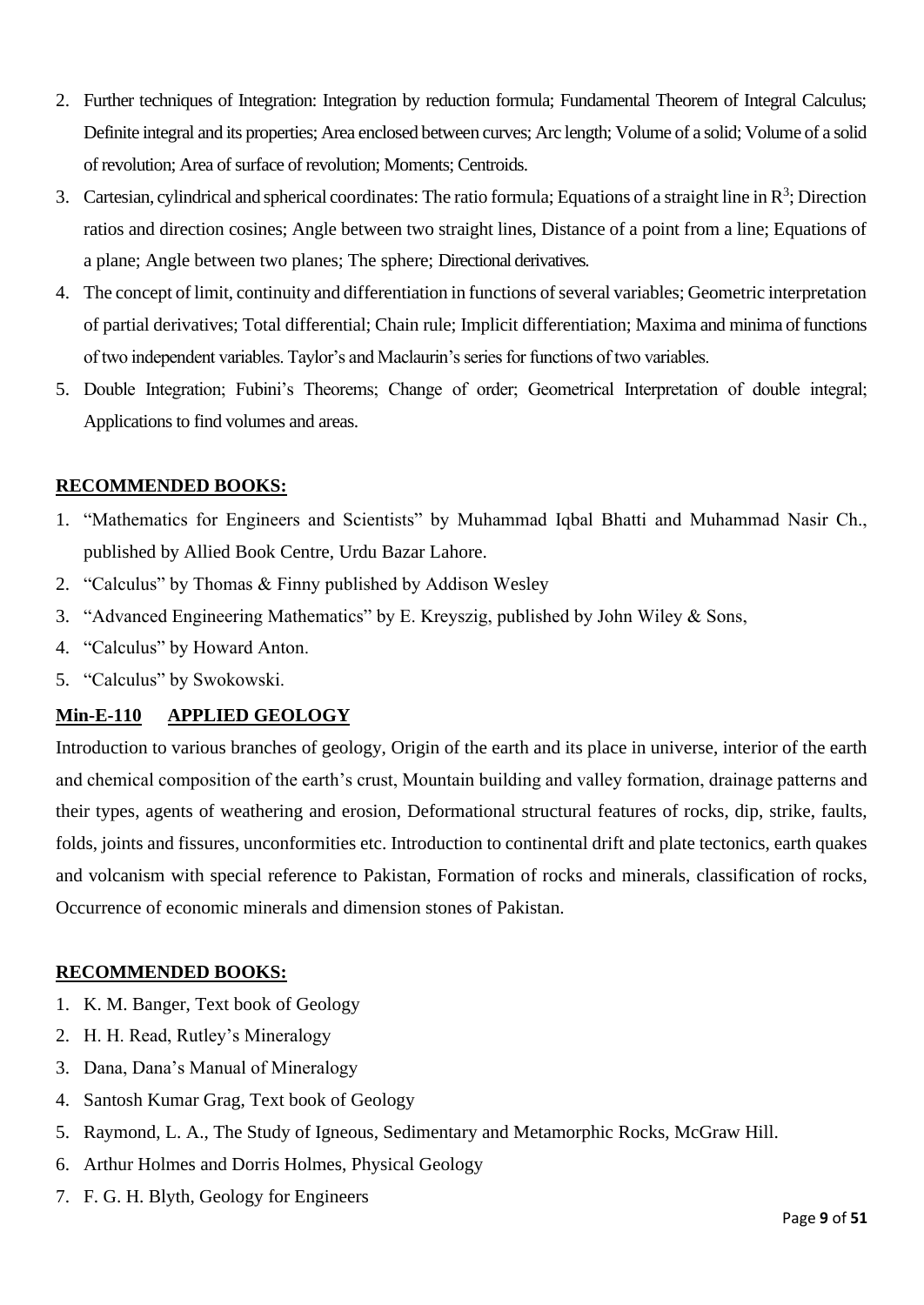# **LAB OUTLINES:**

- 1. International geological symbols for rocks, structures and minerals
- 2. Measurement of dip and strike
- 3. Geological map reading
- 4. Moh's Scale Hardness
- 5. Identification of rock forming minerals
- 6. Study of wooden models of faults and folds etc.

# **HU-111: COMMUNICATION SKILLS**

| Sr. No.          | <b>Main topics</b>              | <b>Lecture Contents</b> |                                              |
|------------------|---------------------------------|-------------------------|----------------------------------------------|
| 1.               | Introduction to communication   | 1.                      | Communication principles                     |
|                  | <b>Skills</b>                   |                         | 2. Process of communication                  |
|                  |                                 | 3.                      | Importance of Good communication Skills      |
|                  |                                 |                         | in business environments                     |
| 2.               | Introduction to communication   | 1.                      | Communication in business Organizations      |
|                  | <b>Skills</b>                   | a.                      | <b>Internal-Operational</b>                  |
|                  |                                 |                         | b. External- Operational                     |
|                  |                                 | $\mathbf{c}$ .          | Personal                                     |
|                  |                                 | 2.                      | Challenge of communication in the global     |
|                  |                                 |                         | market.                                      |
| 3.               | <b>Study Skills</b>             |                         | 1. Brain storming                            |
|                  |                                 |                         | 2. Time management                           |
|                  |                                 |                         | 3. Effective reading strategies              |
|                  |                                 | 4.                      | Note-taking                                  |
|                  |                                 |                         | 5. Organizations                             |
|                  |                                 |                         | 6. Summarizing                               |
| $\overline{4}$ . | <b>Components Communication</b> | 1.                      | Sender-Encoder                               |
|                  |                                 |                         | 2. Message                                   |
|                  |                                 | 3.                      | Medium                                       |
|                  |                                 | $\overline{4}$ .        | Receiver-decoder                             |
|                  |                                 |                         | 5. Feedback                                  |
| 5.               | Non-Verbal communication        | 1.                      | Appearance and dress codes                   |
|                  |                                 |                         | 2. Body language                             |
|                  |                                 | 3.                      | Silence time and space                       |
|                  |                                 | 4.                      | Importance of listening in Communication     |
| 6.               | <b>Functional English</b>       |                         | Defining factors in every day Communication: |
|                  |                                 |                         | a) In business originations                  |
|                  |                                 | b)                      | In social exchanges                          |
| 7.               | <b>Functional English</b>       |                         | Role-play /Speaking activities               |
| 8.               | Public speaking                 | 1.                      | Difference between Speaking and writing      |
|                  |                                 | 2.                      | Reading texts of good public speeches and    |
|                  |                                 |                         | analysis of their components.                |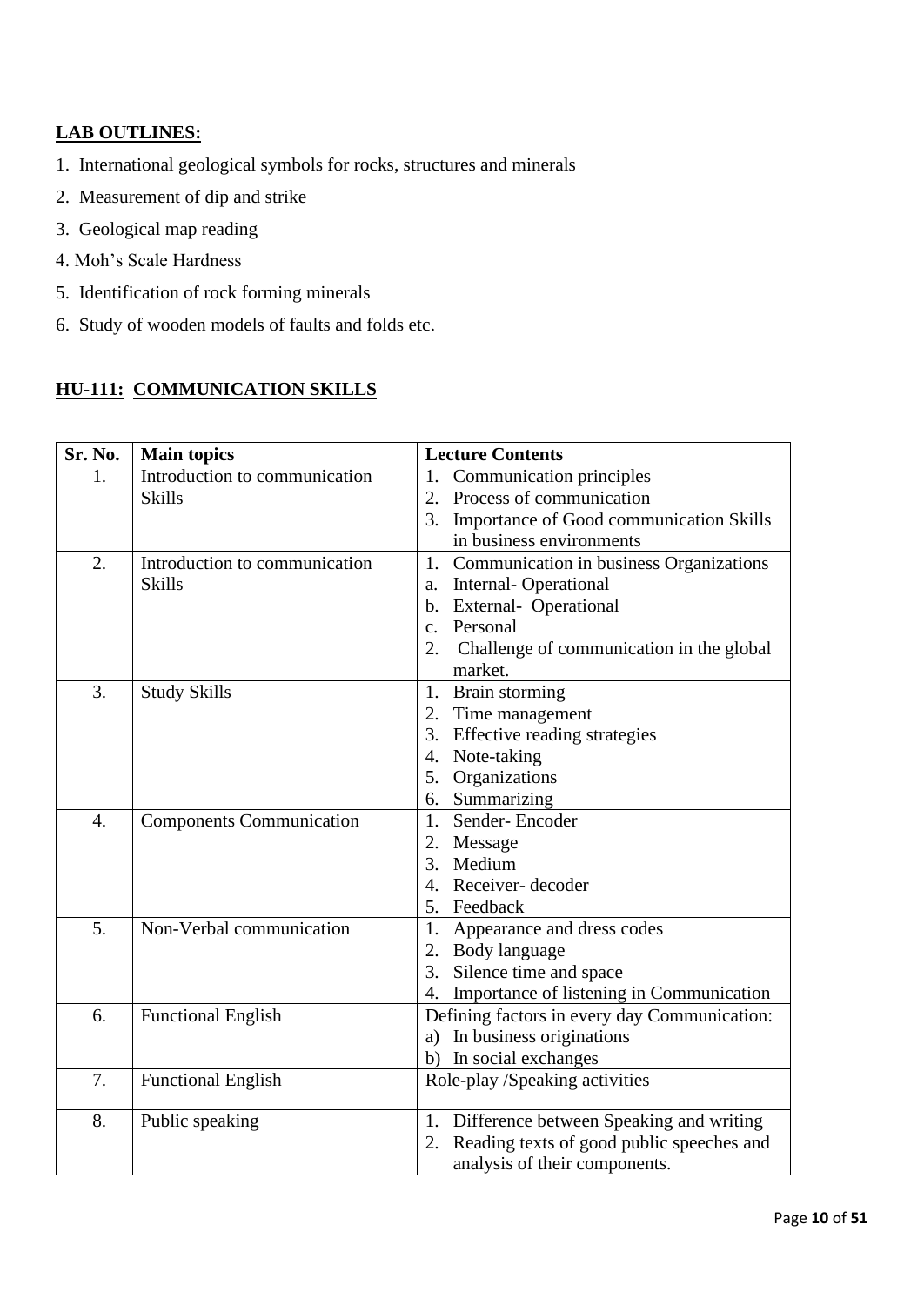| 9.  | Public speaking             | 1. Listening to famous Public speeches.   |
|-----|-----------------------------|-------------------------------------------|
|     |                             | 2. Exercises in Public speaking.          |
| 10. | <b>Formal Presentations</b> | 1. Difference between informal and formal |
|     |                             | presentations                             |
|     |                             | 2. Modes of formal presentation           |
|     |                             | a. Extemporaneous                         |
|     |                             | b. Prepared                               |
|     |                             | c. Reading out from a written text        |
|     |                             | d. Combination of the above mentioned     |
|     |                             | methods.                                  |

# **RECOMMENDED BOOKS:**

- 1. Introduction to Business Communication by Zane K. Quible, Margaret H. Johson & Dennis L. Mott.
- 2. Business Communication Today by Courtland L. Bovee, John V. Thill& Barbara E. Schatzman.
- 3. Effective Business Communication by Herta A. Murphy, Herbert W. Hildebrandt & Jane P. Thomas.
- 4. Business Presentation by Lani Arrendondo.

# **ME-120 ENGINEERING DRAWING & GRAPHICS**

**Introduction:** Types of lines, lettering, dimensioning, and drawing instruments.

Projection, Types of projection, orthographic projection, Plan of projection, four quadrants.

Traces of a line, true length of line, inclination to both the planes and projection of planes.

**Loci of Points:** Loci of points and straight line, loci of crank mechanism.

**Curves Used in Engineering Practice:** Cycloid, Threshold, epicycloids, Pitrochoid, hypotrochoid (superior and inferior). Involutes, evolutes, Archimedean, spiral.

**Development of Solids:** Types of solids, polyhedra, solids of revolution, construction, of polygon, prism, pyramid, cylinder, cones sphere, (development of all solids with passing cutting plane).

**Intersection of Surfaces:** Intersection of cylinder and cylinder, cone and cylinder. Cone and cone, cone and prism.

**Axonometric Projection:** Types isometric projection of solids, planes and typical examples.

**Projection of Auxiliary Planes:** Auxiliary planes and views, Projection of points, plane, true length of line. **Projection of Solids:** True shape of section on auxiliary plane of various solids.

# **RECOMMENDED BOOKS:**

- 1. Fundamentals of Engineering Drawing by Warrem J. Luzjader.
- 2. Elementary Engineering by N.D. butt.
- 3. Elementary of Solid Geometry by M.K. Guna.
- 4. A first year Engineering Drawing by A.C. Parkinso.
- 5. Auto CAD, Release Ver. 30 for Practical Purpose.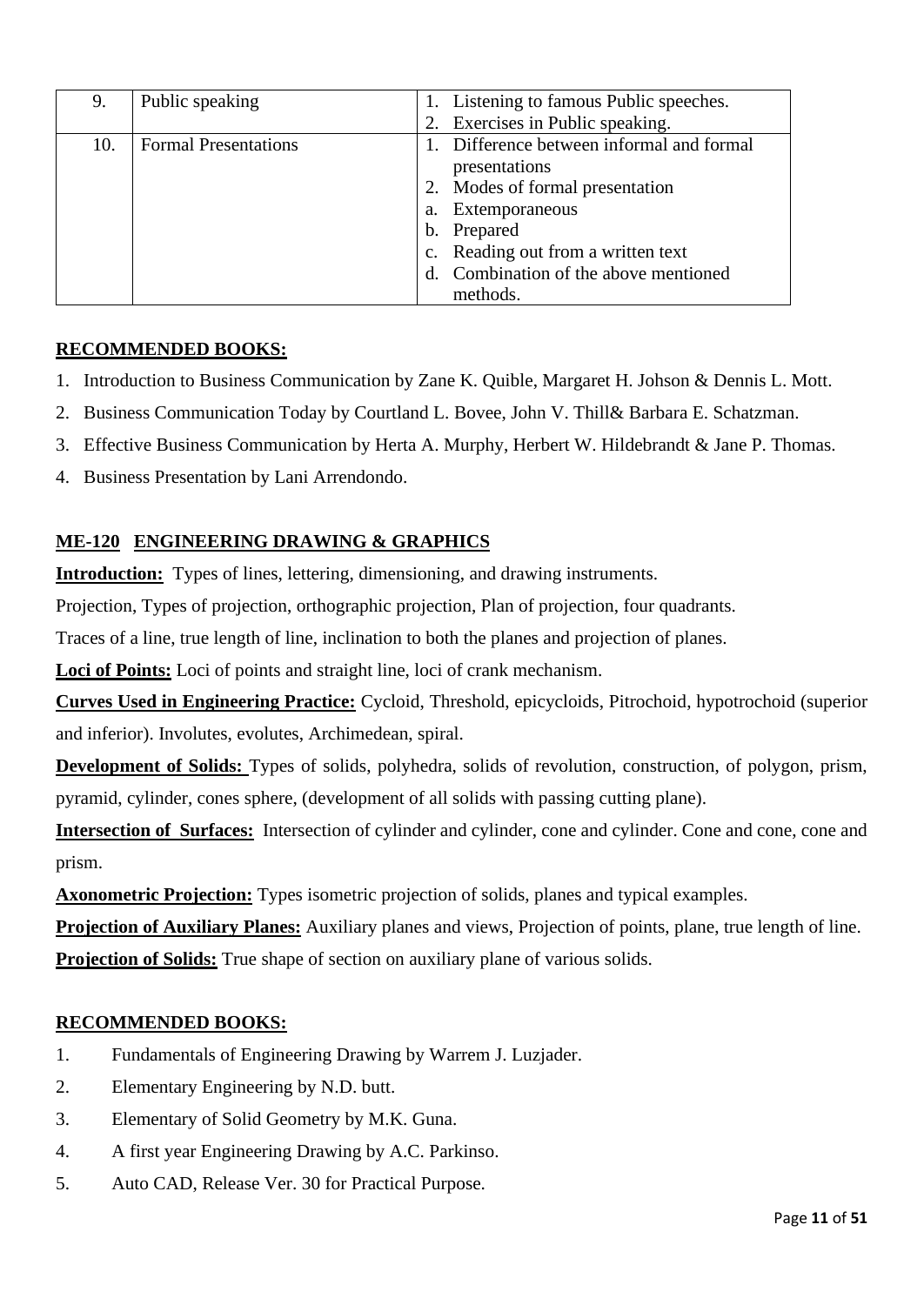# **LAB OUTLINE:**

- 1. Introduction to the subject use of instruments.
- 2. Planning of a drawing sheet, the projector of simple solids simple position, and the oblique and auxiliary planes.
- 3. Lettering and dimensioning the principal requirement of a working drawing.
- 4. Isometric and pictorial projection of solid figures, making of freehand sketches from solid objects and from orthographic projection.
- 5. Section of solids, riveted joints.
- 6. Screw thread systems nut and bolt, keys and cotter, coupling and simple bearings.
- 7. Pipe connections, engine detail.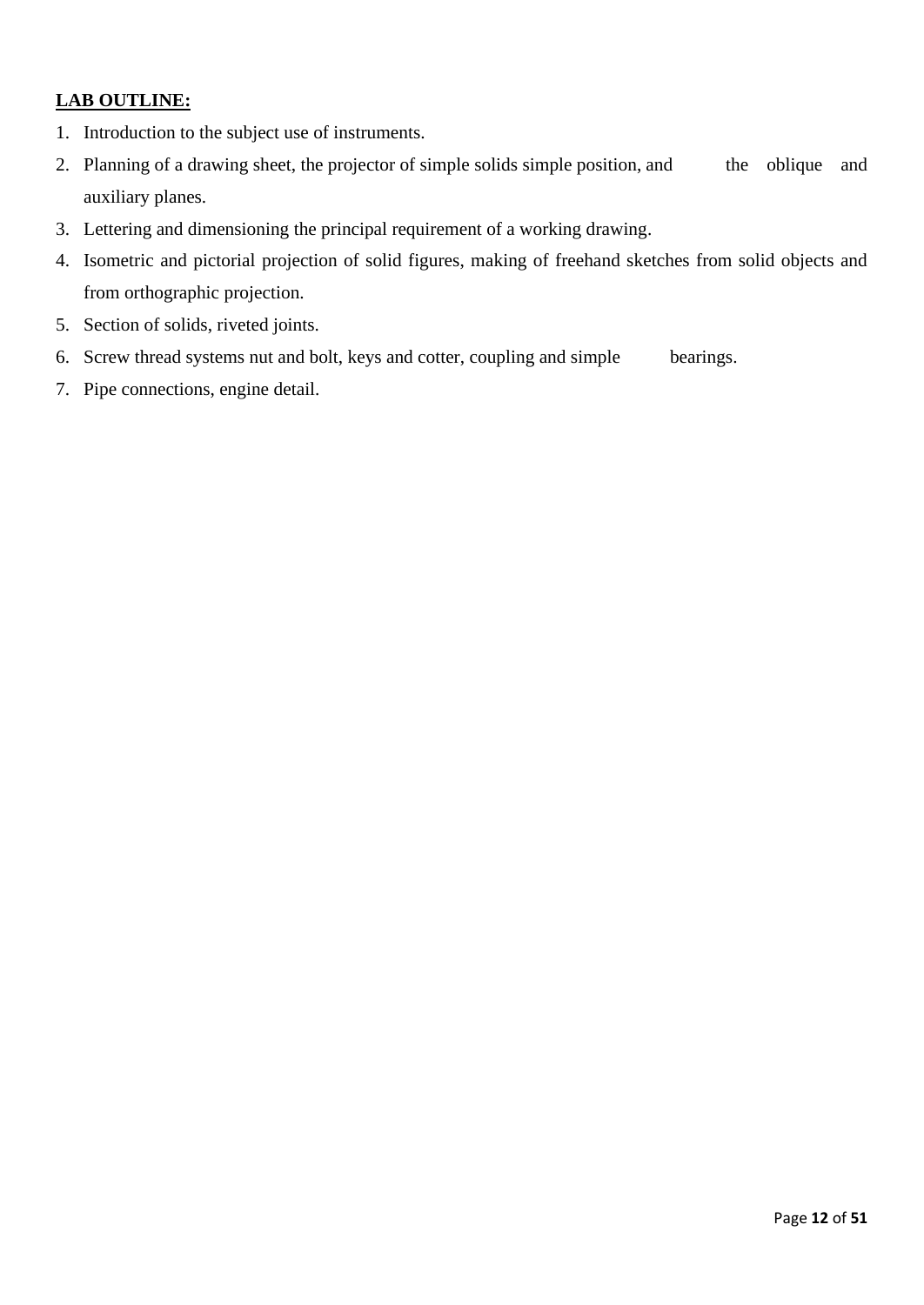#### **SECOND SEMESTER**

#### **MA-129 VECTOR AND COMPLEX ANALYSIS**

A review of vector algebra, scalar and vector products; Scalar triple product; Vector triple product; Scalar and vector point functions; Differentiation and integration of vector point functions; Gradient of a function; Divergence, curl and their physical interpretations; Green's theorem in the plane; Gauss' divergence theorem and Stock's theorem; Cartesian tensors.

Polar and exponential forms of complex numbers; Product and quotient of complex numbers in polar form; Properties of complex numbers; Lograthim of a complex number; De Moivres Theorem, The *n*th roots of a number; Solution of equations; Circular and hyperbolic functions; Inverse hyperbolic functions; Limit, continuity and differentiability of complex functions; Analytic functions, Harmonic functions; Cauchy fundamental theorem and its consequences; Cauchy Integral formula; Derivatives of an analytic function; Singularities and calculus of residues; Contour integration.

#### **RECOMMENDED BOOKS:**

- 1. "Mathematics for Engineers and Scientists" by Muhammad Iqbal Bhatti and Muhammad Nasir Ch, published by Allied Book Centre, Urdu Bazar Lahore.
- 2. "Advanced Engineering Mathematics" by E. Kreyszig, published by John Wiley & Sons,
- 3. "Vector Analysis" by M.R. Spiegel, McGraw Hill Book Company.
- 4. "Elements of Complex Variables" by Pennisi, L. L. Holt, Rinehart and Winston, U.S.A.
- 5. "Vector and Tensor Analysis" by N.A. Shah, A–One Publishers, Urdu Bazar, Lahore.

#### **Phy-115 APPLIED PHYSICS**

**Electrodynamics:** Electric field & its measurement, Gauss's Law, Applications of Gauss's Law, Magnetic field, Ampere's Law, Faraday's law, Lenz's Law, Eddy currents, Maxwell's equations, electromagnetic wave, Electromagnetic spectrum.

**Waves & Oscillations:** Sound Waves, Interference, Diffraction, Snell's Law, Doppler's Effect for sound and light. Ultrasonic waves, X-ray Diffraction (XRD.

**Atomic and Nuclear Physics:** Structure of atom, Types of Atomic Spectra, the laser, X-ray production and scattering, nuclear properties of atom, Radiations from nucleus, Laws of Radioactive disintegration, Nuclear reactors, neutron thermalization, radiation detectors, Interaction of rays and matter.

#### **RECOMMENDED BOOKS:**

1. Fundamentals of Physics, 10<sup>th</sup> edition by David Halliday, Robert Resnick, and Jearl Walker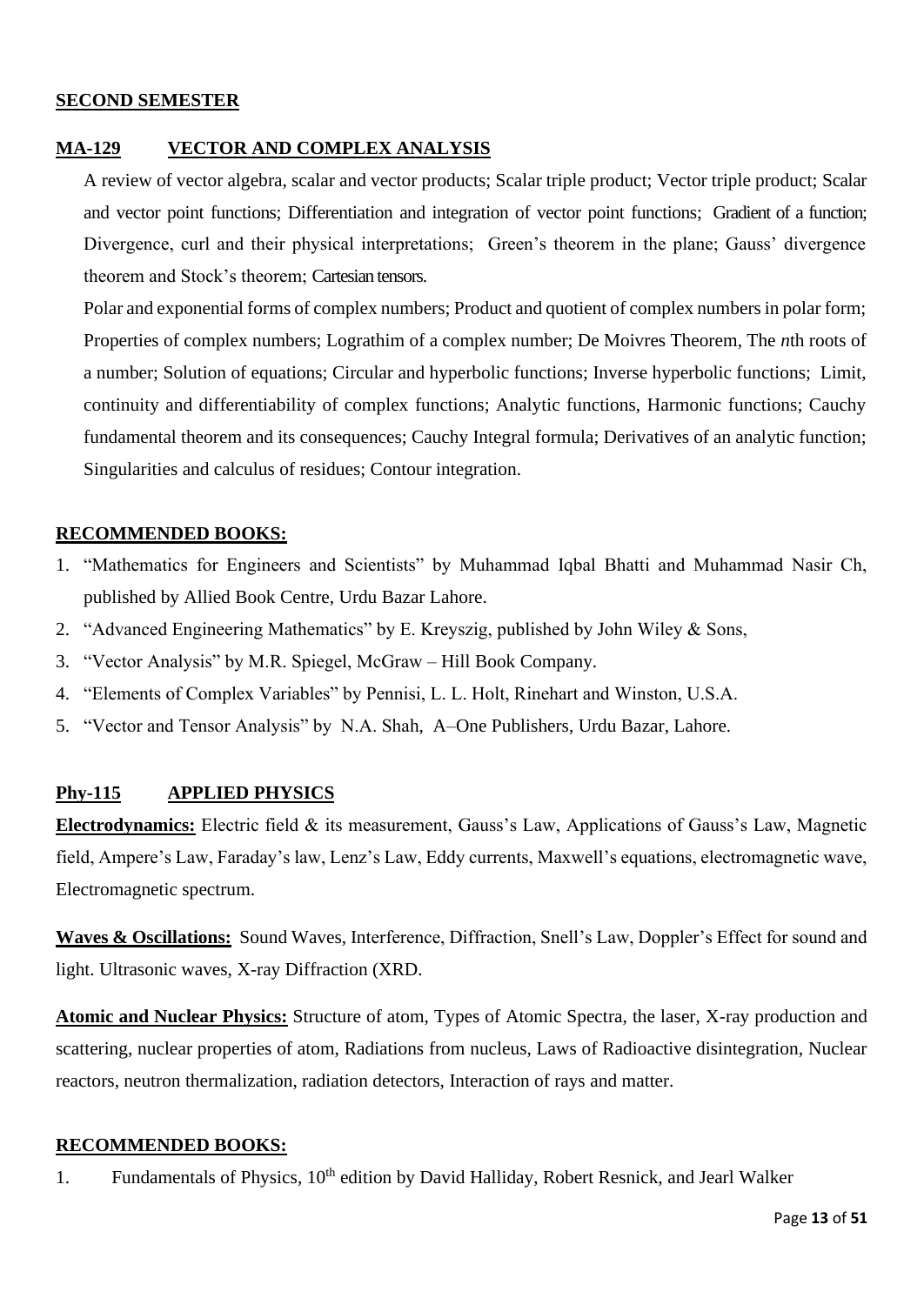- 2. University Physics. 7<sup>th</sup> edition by Zears, Zemansky and Young.
- 3. Physics for Scientists and Engineers with Modern Physics,  $4<sup>th</sup>$  edition by Dougles C. Giancol.

### **LAB OUTLINES**

- 1. Ionization Potential of Mercury.
- 2. To study the state Characteristics of a transistor.
- 3. To find the value of H by tangent galvanometer.
- 4. To find the E/M of electron by deflection method.
- 5. To draw B-H curve of a given material.
- 6. To find the velocity of sound wave in different media.
- 7. To find the surface tension of a given liquid.
- 8. C.R.O. demonstration.

# **CS-101 COMPUTING FUNDAMENTALS**

Introduction to Hardware, Software Engineering, Networking, Operating Systems and Database Concepts. Business Applications: Data acquisition, storage and presentation using MS Office.

Pseudo Code: Problem solving techniques, and Flow Charts.

Introduction to Visual Basic

Class Project: Solving specific engineering problems.

Good understanding of the world wide and internet applications.

#### **RECOMMENDED BOOKS:**

- 1. Computer Science an Overview, by J. Glenn Brook Shear
- 2. Simple Program Design, by Lesley Anne Robertson
- 3. Visual Basic and tutorials by Schaum Series
- 4. Discovering Computers by Shelly Vermaat

#### **LAB OUTLINES**

Numerous Programs

#### **ME-100L WORKSHOP PRACTICE**

1. Machine Shop: Detailed study of centre lathe and accessories. Plain and Taper turning. Basic lath operations including turning, facing, simple screw cutting/treading, knurling, Grooving (Drilling and Boring),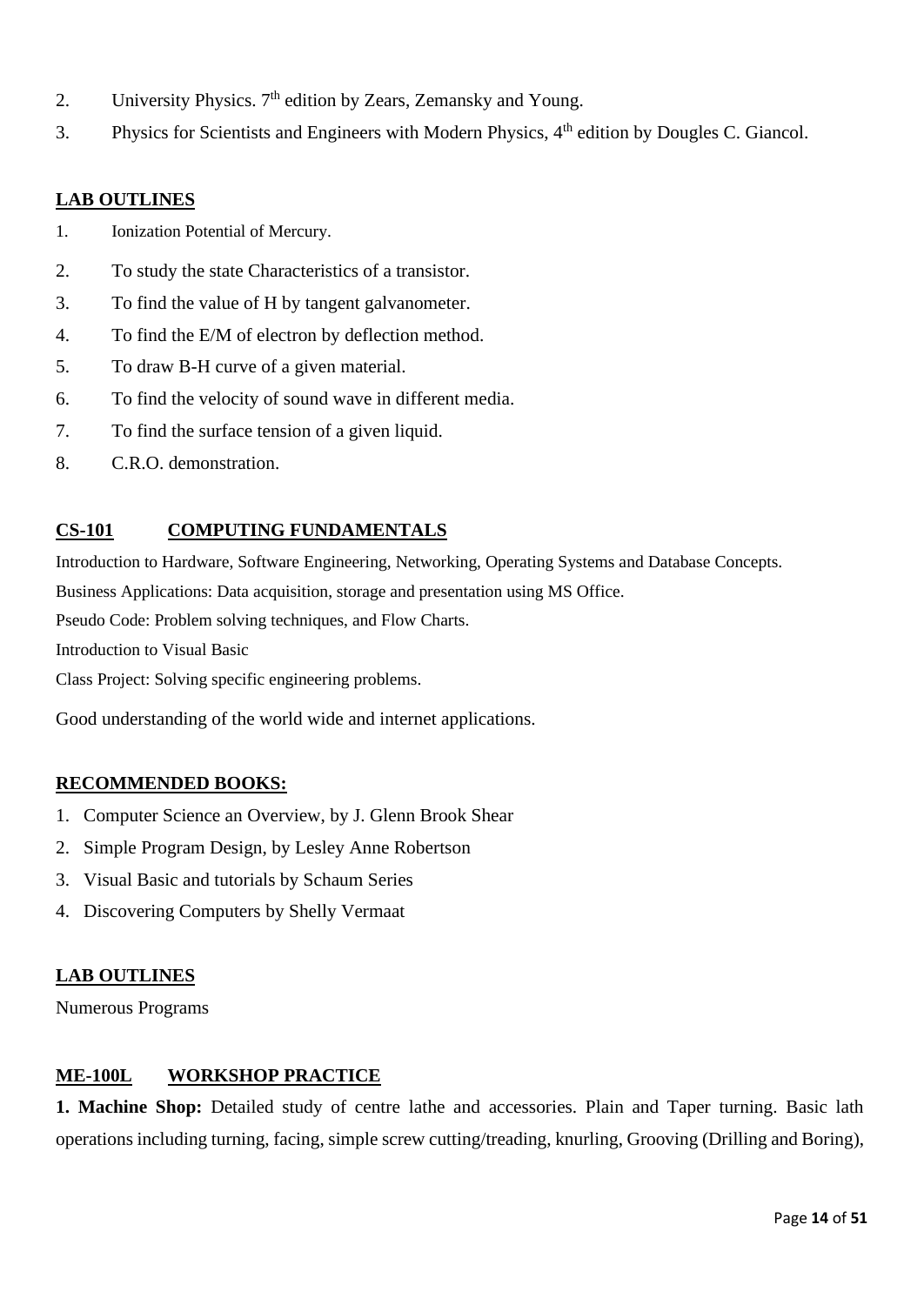cutting tools and their grinding. Brief Introduction of shaper, milling Sharing and Surface Grinding Machine. Assigning of Practical Jobs.

**2. Fitting and Fabrication Shop:** The use and care of fitter's tools. Marking out of job. Practice in Metal filing. Sawing, Drilling, dieing, Tapping and reaming. Brief introduction and use of power Hack Saw, Arbor Press, Sheet Sharing Machine, Sheet Rolling Machine, Punching Machine and Drilling Machine. Assigning of practical Jobs.

**3. Carpentry Shop:** The use and care of tools. Type of Timber, its defects and preservation methods practice in planning and sawing. Different types of wood joints. Study of sawing, planning, turning mortise and tenon machines. Assigning of Practical Jobs.

**4. Electrical Shop:** Electric shocks and treatment. The use and care of tools used by Electrician. Types and uses of cable and electrical accessories for house wiring, practice in simple house wiring, testing methods. Switch gear used on domestic installation and DB system. Earthing System. Assigning of Wiring arrangements practical.

# **RECOMMENDED BOOKS:**

- 1. Workshop Technology Part-1 by W.A.J Chapman.
- 2. Electrical Wring by Richter and Schwan
- 3. Wiring Manual by Pak Cables Limited.

The contents may be modified/ refined as per university centralized policy.

# **IS-101 ISLAMIC & PAKISTAN STUDIES-I**

# **PART- I ISLAMIC STUDIES Marks: 60**

# **QUR'ĀN AND SUNNAH**

- **1) Al-Qur'ān Al Karim** 
	- a) Significance of The Holy Qur'ān
- **II)** Compilation of The Holy Qur'ān
	- b) Textual Study of **Sura Al-Hujurat** (Complete)

(Meanings of Arabic text, translation & explanation)

Sura Al-Hujurat

Focus: Impact of the teachings and commands mentioned in Sura Al-Hujurat on human life.

Main Points of discussion

- ➢ Commands of Allah regarding meeting with the Holy Prophet peace be upon him.
- $\triangleright$  Reports from wicked person to be tested.
- ➢ Brotherhood, equality, effort to compose the quarrels of groups and reconciliate between them.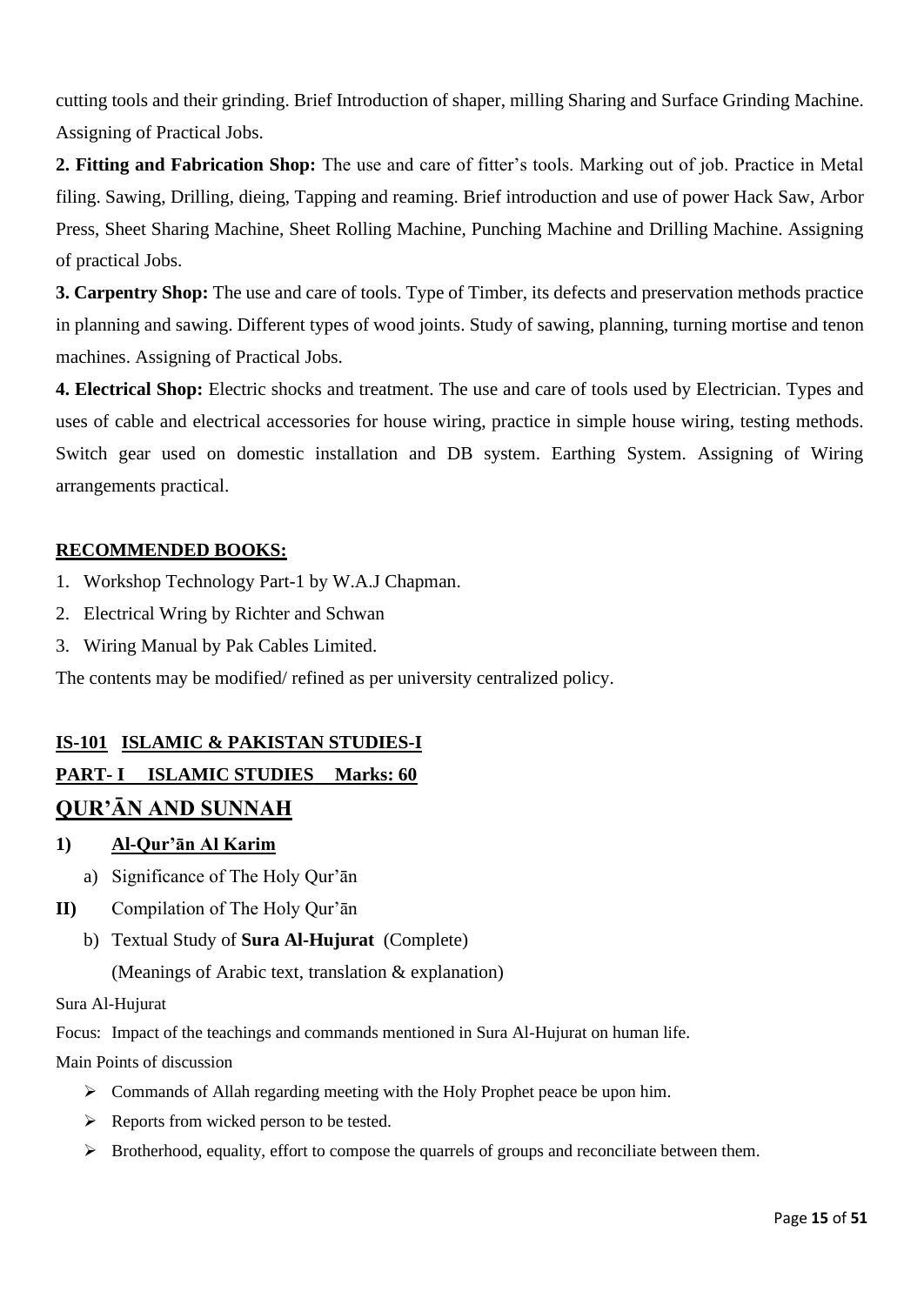- ➢ Elimination of social evils such as to laugh at people in contempt, calling others by offensive nick names, suspicion and back-biting.
- $\triangleright$  All people (mankind) are one and the most righteous gets most honour before Allah.
- ➢ Qualities of believers.
- $\triangleright$  Knowledge of Allah about the secrets of the heavens and the earth and our actions.

#### Sura Al-Maida

c) Textual study of Surah Al-Maida (Verses:1 to 26)

#### (Meanings of Arabic text, translation & explanation)

Focus: Impact of the teachings and commands mentioned in sura Al-Maida on human life.

Main Points of discussion:

- $\triangleright$  Stress on fulfillment of uqud (obligations)
- ➢ Concept of Halal (lawful) and haram (forbidden) in Islam
- ➢ Halal and haram animals and food
- ➢ Symbols of Allah
- $\triangleright$  Emphasis on helping one another in righteousness and piety
- $\triangleright$  Rules of hunting the animals for food
- $\triangleright$  Social relationship with non Muslims
- ➢ Relationship between Muslims and Ah'l Al-Kitab (people of the Book)
- $\triangleright$  Rules of purity and cleanliness
- ➢ Allah's command to do justice and act righteously
- $\triangleright$  The Covenant of Bani-Israel (The children of Isreal) with Allah and breach of their covenant
- ➢ Allah's address to Ah'l Al-Kitab (people of the Book)
- ➢ Address of prophet Moses (peace be upon him) to his people.
- d) Textual Study of Sura **Al-Fur'qan:** verses: 63 to 77

( Meanings of Arabic text, translation & explanation)

Focus: Impact of the teachings and commands mentioned in Sura Al-Fur'qan on human life.

Main Points of discussion:

Characteristics of Ibad-ur-Rehman (Slaves of Allah)

#### **2) Al-Hadith Al-Sharif**

- a) The need & Importance of Hadith
- b) Textual study of Hadith: Arbaeen-e-Navavi by Imam Nawawi, Hadith: 1 to 21 (Meanings of Arabic text, translations and explanation.)

**Focus:** Impact of teaching and commands mentioned in Ahadith on human life.

#### **Main points of discussion:**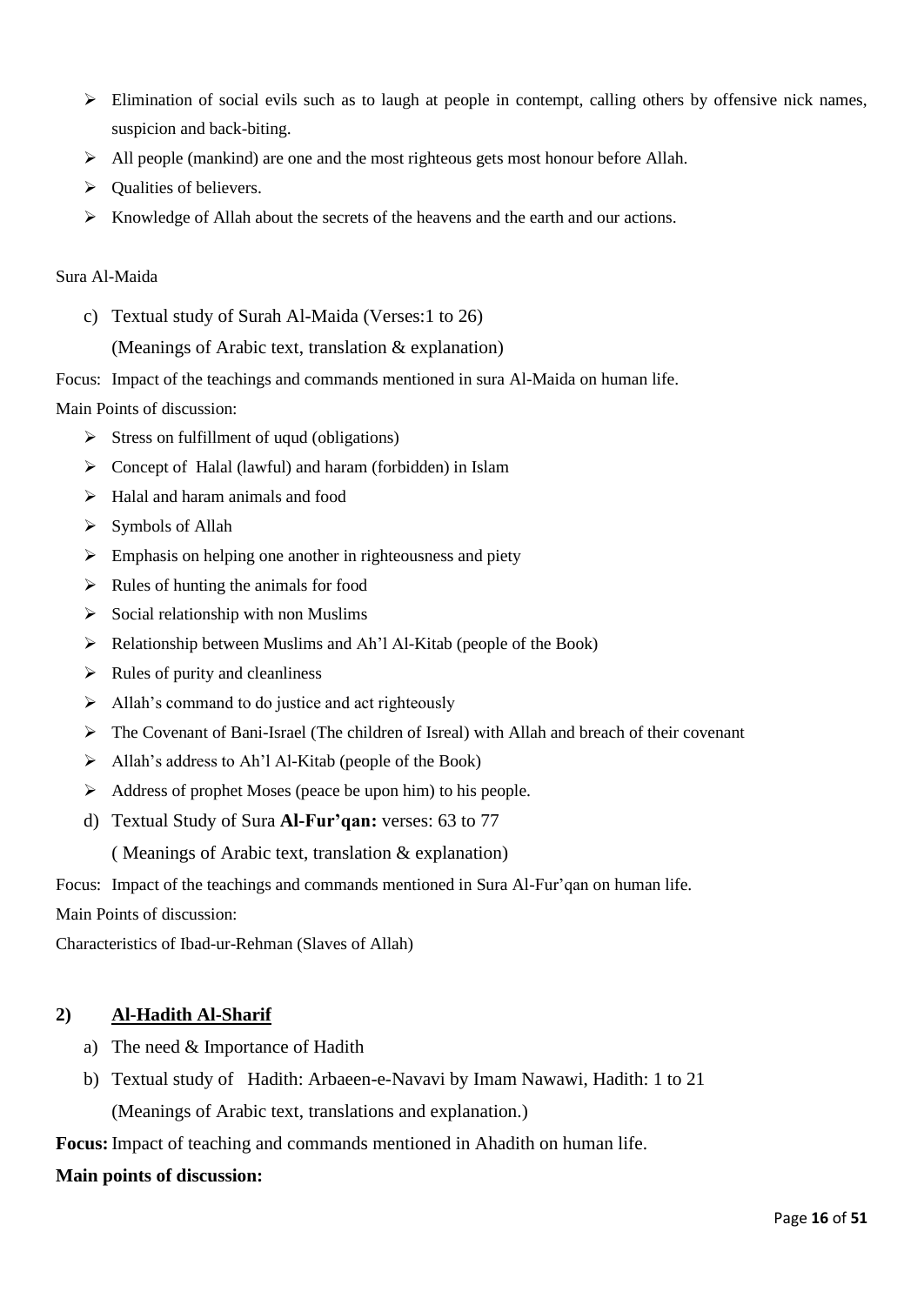- $\triangleright$  Importance of intention (Niyya) in human actions
- $\triangleright$  Islam, Iman (belief), Ihsan (excellence) and the Hour.
- $\triangleright$  Rejection of Innovation (Al-Bid'ah) in religion (Din)
- $\triangleright$  Lawful, unlawful and doubtful matters
- ➢ Sincerity to Allah, His Books, His Messengers, leaders of the Muslims and common people
- ➢ Protection of lives and property of people
- $\triangleright$  Obedience of the Holy Prophet peace be upon him
- $\triangleright$  Importance of lawful food, drink, clothing and nourishing
- $\triangleright$  True believer is who likes for his brother what he likes for himself
- $\triangleright$  Honour of the blood of Muslim and others
- $\triangleright$  Respect of neighbours and guests
- $\triangleright$  Importance of good talk and silence
- $\triangleright$  Prohibition to become angry and furious
- $\triangleright$  Ihsan (excellence) with regards to everything
- ➢ Good behavior towards people
- $\triangleright$  All kinds of expectation, help and benefit from Allah
- $\triangleright$  Importance of modesty (Al-Hiya)
- $\triangleright$  To stand firm on Islam

#### **3) Den-e-Islam, The study of basic articles of faith**

**Focus:** Impact of basic articles of faith on human life.

#### **Main points of discussion:**

- a) Tawheed: Fundamentals and types of Tawheed,
- b) Prophet-hood and Finality of Prophet-hood,
- c) The Day of Judgment

#### **4) Seera-tun-Nabi**

Life of The Holy Prophet (Peace be upon him) from prophet-hood to Hijra Focus: Impact of the study of life of the Holy Prophet peace to upon him, on human life. Main points of discussion:

- $\triangleright$  First revelation
- ➢ Message of the Holy Prophet peace be upon him to the people
- ➢ Difficulties in preaching Islam in Makka and opposition of Quresh.
- ➢ Reasons of hijra (migration) to Madina and impact of this migration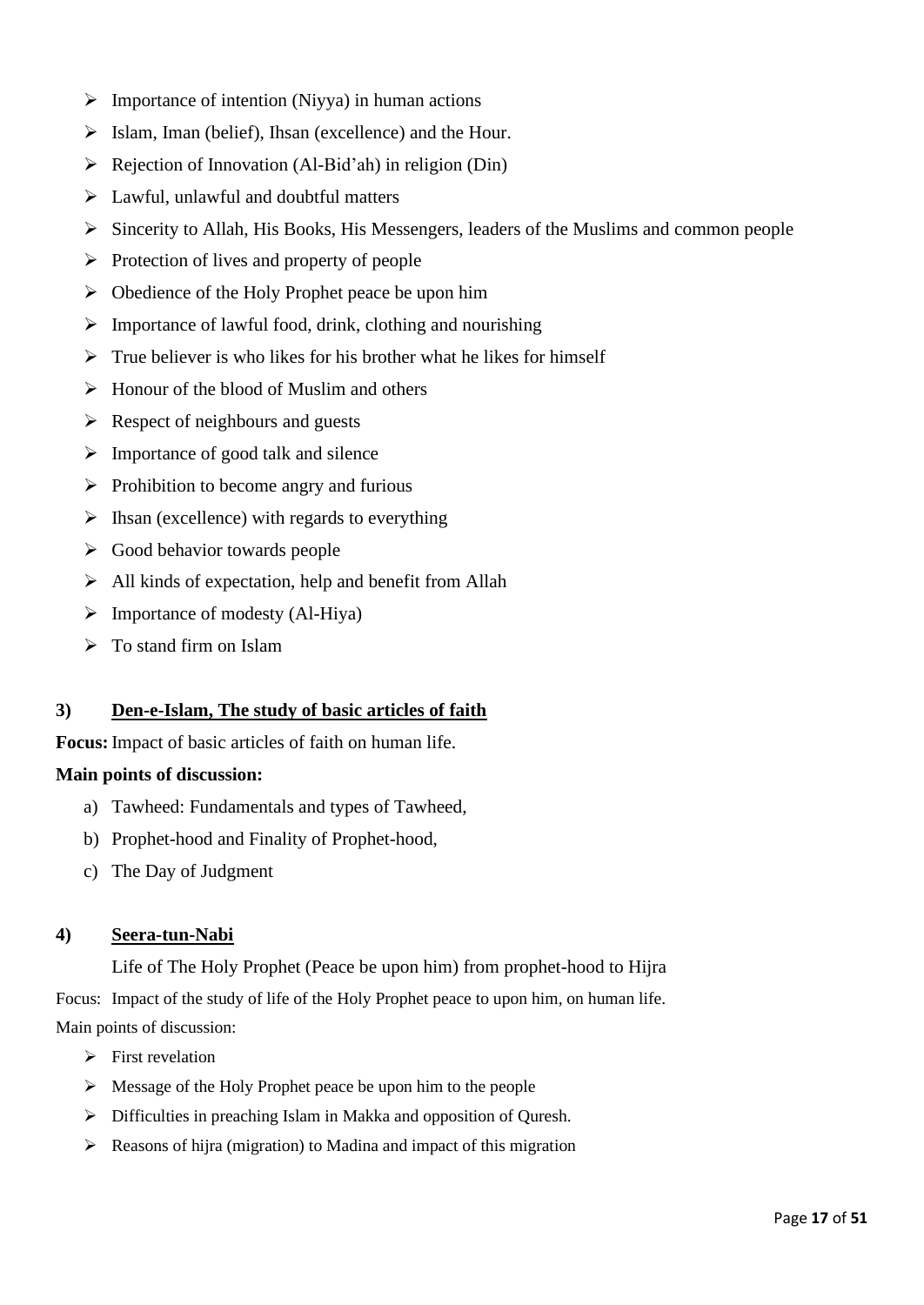### **5) Islam and Modern Science**

Focus: Impact of the teaching regarding Modern Science on human life.

#### **Main points of discussion:**

- ➢ The Holy Qur'ān as s guide for the modern scientific development, Surah Al-Baqra: verse164, Aal-e-Imran: verses 190-191
- $\triangleright$  Importance of science education in the modern age
- $\triangleright$  Introduction of Muslim scientists, contribution of Muslim Scholars towards science
- 6) Ethics

**Focus:** Impact of the ethics on human life.

Definition, importance and significance of Ethics

Concept of Ethics in the light of Holy Qur'ān

| Al-Baqra : 83, 169 | Al-Ana'am : $151,152,153$ | Al-Tauba: 7 |
|--------------------|---------------------------|-------------|
|                    |                           |             |

Yunus : 36 Hood : 18 Al-Nah'l : 112

Al-Mutaffefeen: 1,2,3

Main points of discussion:

- ➢ Kindness with parents, kindred, orphans and needy people.
- $\triangleright$  Fair speaking to the people.
- $\triangleright$  Refrain from evil and shameful deeds
- $\triangleright$  Abstain from killing any person except by way of law
- $\triangleright$  Security of the orphan's property
- $\triangleright$  Full justice in measure and weight
- $\triangleright$  Prevention from inventing a lie
- ➢ Fraud and its bad effects.

#### **Moral values in the light of Hadith**

Bulugh-ul-Maram, Kitab-ul-Jamae, Babul Tarheeb Min Msavi-al-Akhlaq

Ahadith No.3, 4,7,14,17

Main points of discussion:

- ➢ To control anger
- $\triangleright$  Oppression is darkness
- $\triangleright$  Telling a lie is sign of hypocracy
- ➢ Backbiting

# **a) Ethics and character building in the light of Seerah**

Ethical behaviour of the Holy Prophet (PBUH)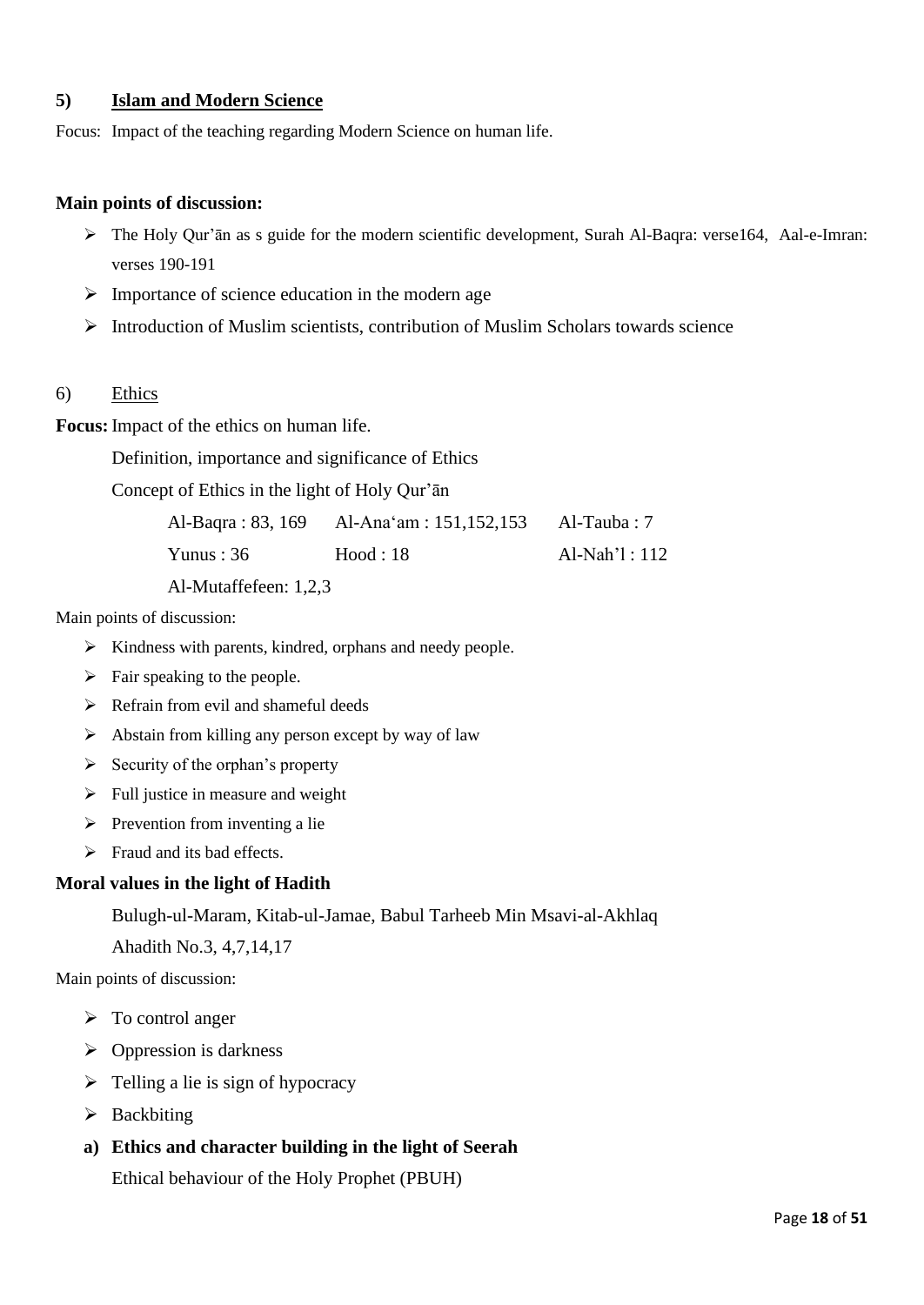Significance of moral values

i) Truth (ii) Honesty (iii) Taqwa

(iv) Brotherhood (v) Patience

# **b) Comparative Religious Morals**

- i. (i)Hinduism (ii) Buddhism (iii) Judaism
	- (iv) Christianity (v) Islam
- ii. Philosophy of Ethics in revealed and non revealed religions: an analysis

# **PART-II PAKISTAN STUDIES Marks: 40**

# **1. Ideology of Pakistan**.

- i) Definition & Explanation.
- ii) Aims & objectives of Formation of Pakistan.
- iii) Ideology of Pakistan in the light of the sayings

and speeches of Allama Iqbal and Quaid-e-Azam

# **2. A Brief History of Muslim Society in Subcontinent**

- i). The arrival of Muhammad Bin Qasim.
- ii). Muslim rule in Subcontinent.
- iii). The down fall of Muslim Rules and renaissance of Muslim rule in Sub-Continent.

# **3. Historical back ground of the Ideology of Pakistan, National & Reformative Movements.**

- i). Sheikh Mujaddad Alf-I-Sani.
- ii). ShahWali Ullah.
- iii). Syed Ahmad Shaeed

# Sheikh Mujaddad Alf-I-Sani

- ➢ Biography, Social & Religious Services,
- $\triangleright$  Efforts against non Islamic Fundamentals.
- $\triangleright$  Effects of the Movement.

# Shah Wali Ullah

- ➢ Biography
- ➢ Efforts Against non-Islamic fundamentals.
- ➢ Reforms, social and religious services.

# Sayyed Ahmad Shaheed

- ➢ Biography
- $\triangleright$  Jihad against Sikhs,
- ➢ Opposition from Afghan tribes
- ➢ Martyrdom at Balakot.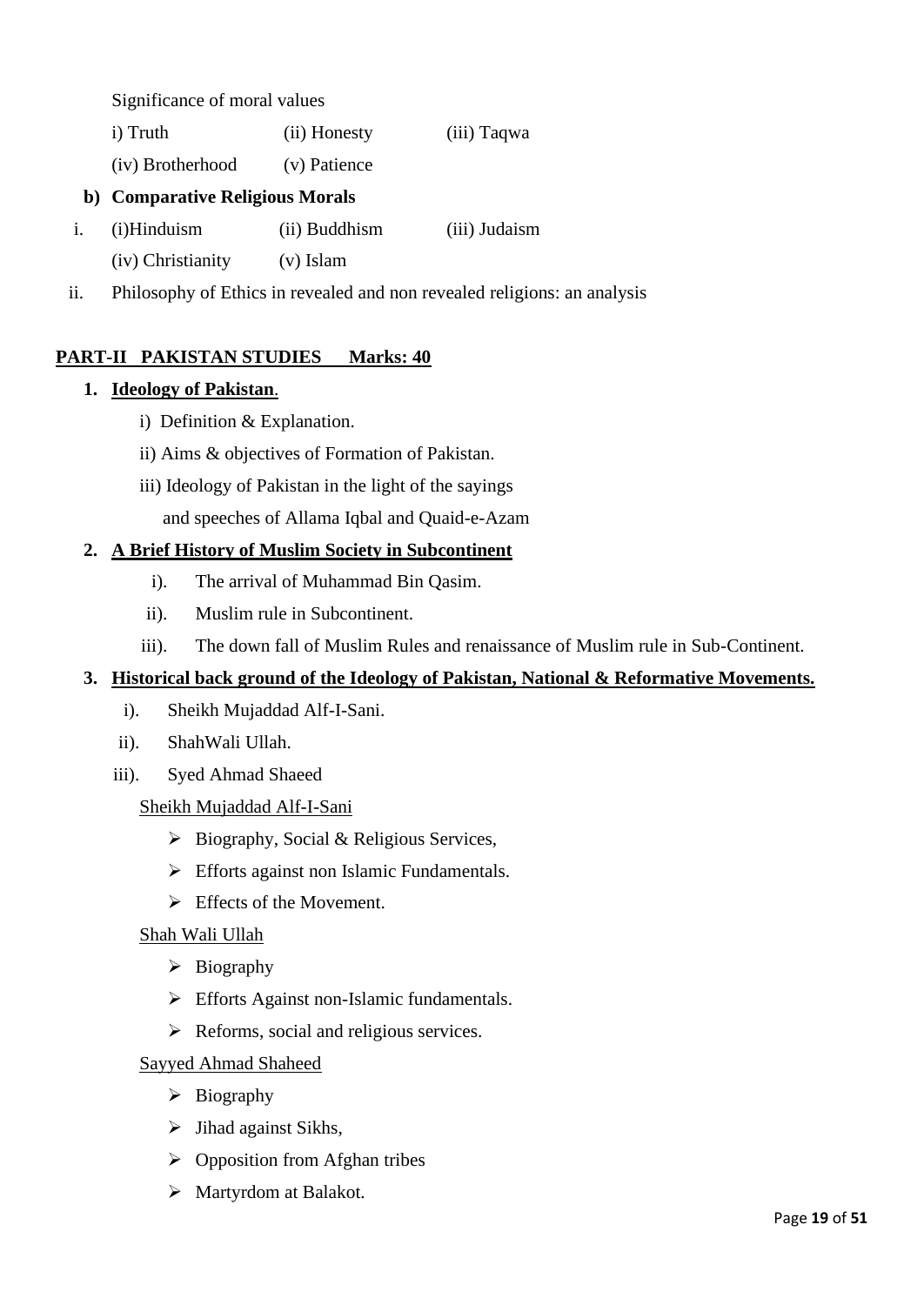# **4. Educational Efforts.**

- ➢ Services of Sir Syed Ahmad Khan (Aligarh movement)
- ➢ Political aspects of Alighar Movement
- ➢ Educational services of Alighar Movement
- ➢ Impact of Alighar Movement

#### **5. Pakistan Movement**

- ➢ Muslim Nationalism:
- ➢ Evolution of Two-Nation Theory.
- $\triangleright$  Independence of India & Muslims
- ➢ Khilafat Movement and Non-Cooperation Movement
- ➢ Role of Ali Brothers and Mr. Gandhi
- ➢ Presidential Address of Allama Iqbal at Allah Abad in 1930
- ➢ 1937 Elections. Congress behavior.
- ➢ Pakistan Resolution 1940.
- $\triangleright$  To safeguard the ideological state in present era

Note: - The Medium of Instruction is Urdu/English

# **CY-171 Petroleum Chemistry**

Petroleum chemistry: Basic introduction, General characteristics, Nature, composition and chemical constitution of crude oil and natural gases

#### **Instrumental and Spectroscopic Analytical Techniques:**

Principles of spectroscopy, Electromagnetic spectrum, UV-Visible, IR, AAS spectroscopy, Mass Spectrometry, proton NMR

#### **Physico-Chemical methods of Separation and Analysis**

Chromatography, Basic principles and classification, column chromatography, paper and thin layer, ion exchange, gel permeation, gas and high performance liquid chromatographic methods, electrophoresis,

### **Statistical Data Treatment**

Introduction, Types of Errors, Accuracy and Precision, Determinate and Indeterminate Errors, Mean, Median, Range, Variance, Coefficient of Variance, Q-Test, t-Test, F-Test, Standard Deviation, Relative Standard Deviation, Mean Standard Deviation, Confidence limit, Significant and Insignificant Figures, Numericals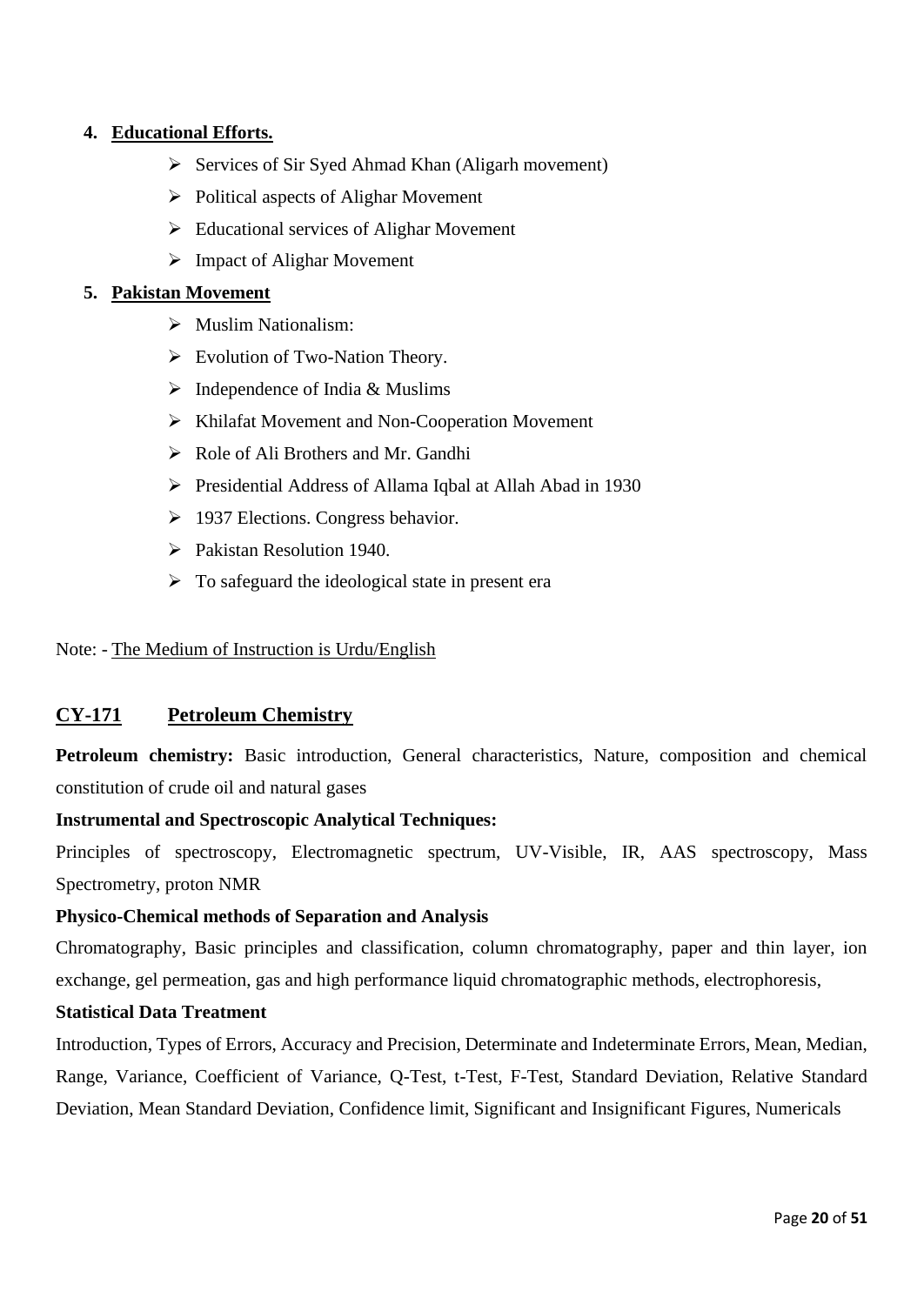# **RECOMMENDED BOOKS**

- 1 Standard Handbook of Petroleum and Natural Gas Engineering, Volume I, William C. Lyons, Gulf Publishing Company, Texas. 1996.
- 2 Modern Fourier Transform Infra-red Spectroscopy, by Chiristy, A. A, Y. Ozaki, and V. G. Gregorou, Elsevier 2001
- 3 Inorganic Mass Spectrometry: Fundamentals and Applications 1<sup>st</sup> Edition by Barshick, Christopher M., Douglas C, Duckworth, and David H, Smith Marcel Dekker, 2000.
- 4 Organic Spectroscopy 3rd edition by William Kemp, MACMILLAN 1991.
- 5 X-Ray Fluoriscence Spectrometry, 2nd Edition by Jenkins, Ron, John Wiley & Sons 1999.
- 6 Analytical Chemistry  $5<sup>th</sup>$  edition by Gary D. Christian, John Wiley & Sons, 1994.
- 7 Fundamentals of Analytical Chemistry 5th edition by Skoog, West and Holler, Saunders Collage Publishing, 1982.

# **LAB OULINES:**

- 1. Determination of Heat of Solution of a given salt solution.
- 2. Determination of Heat of Neutralization of given Acid-Base pair.
- 3. Determination of the Surface Tension of a given liquid by using Stalagmometer
- 4. Determination of Viscosity of a given liquid by using Ostwald's viscometer
- 5. Determination of the strength of Acid/Base by conductometric titration
- 6. Determination of the strength of Acid/Base by potentiometric titration
- 7. Separation of provided black ink by Thin Layer Chromatography
- 8. Separation of Food Dyes by Paper Chromatography
- 9. Separation of Metal Cations by Paper Chromatography
- 10. Determination of Errors
- 11. Calibration of Apparatus
- 12. Determination of the strength of provided ion using complexometric titration
- 13. Determination of the strength of provided analyte using gravimetric analysis
- 14. Preparation of buffers solutions
- 15. Determination of percentage composition of provided analyte solution using spectrophotometric analysis.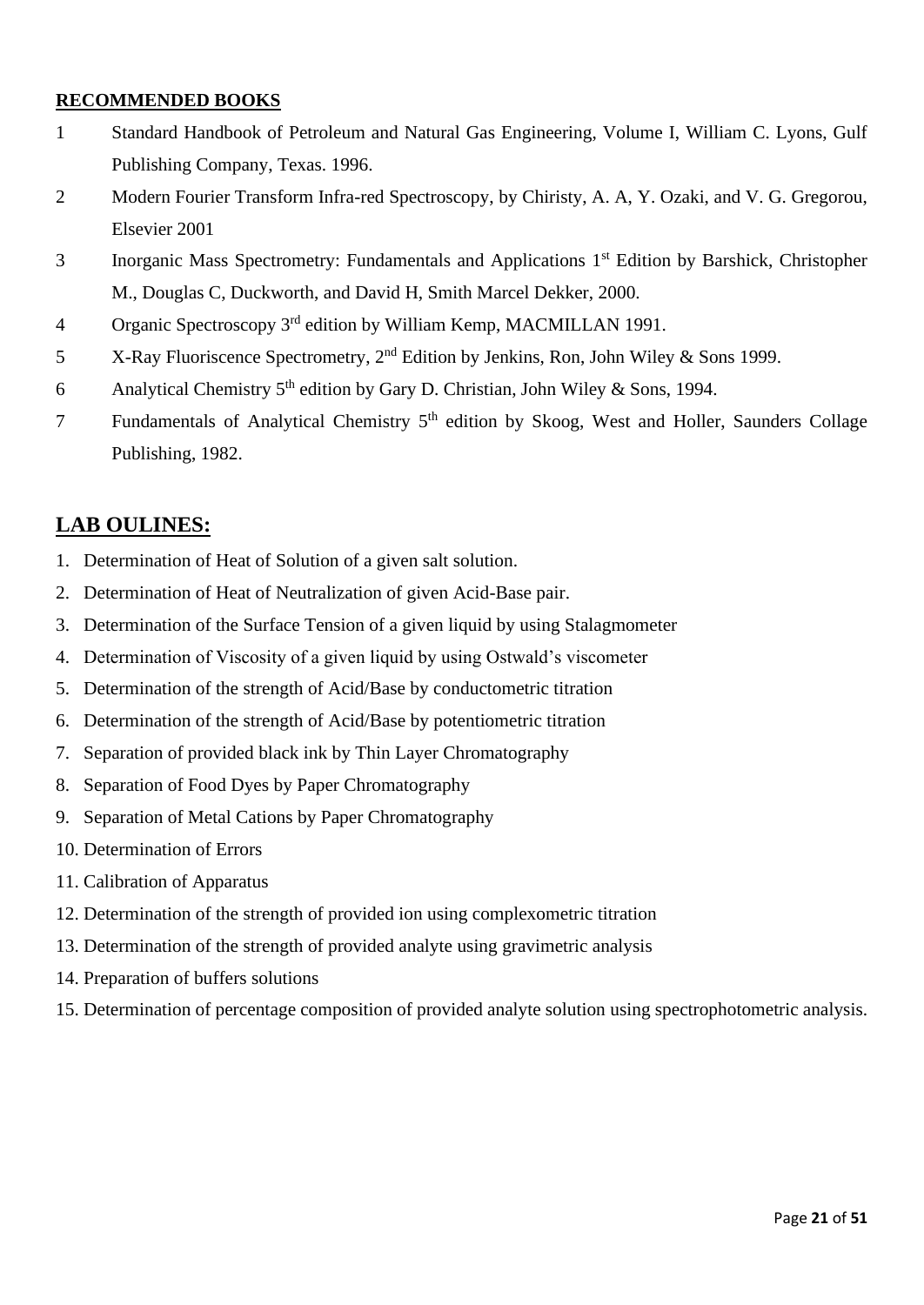#### **THIRD SEMESTER**

# **Pet. E-202 PETROLEUM GEOLOGY & GEOPHYSICAL EXPLORATION**

Geological history of Petroleum, The Origin, migration and accumulation of petroleum, Reservoirs with abnormal pressure and temperature.Geological distribution of petroleum in the world. Geological basins of Pakistan, Geology of existing oil and gas fields in Pakistan. Surface geological methods for petroleum exploration, Use of topography and surface features for oil prospecting.

Modes of deformation of rocks, parts, varieties and classification of folds, faults, joints and unconformities, expression of the above features on geological field maps, Geological mapping and the application of photogrammety

Geophysical exploration methods with emphasis on seismic methods and History of exploration in Pakistan.

Rock deformation and formation of different types of structures like faults, folds, etc. and interpreting subsurface formations through various maps

### **RECOMMENDED BOOKS:**

- 1. Basic Exploration Geophysics, by E. S. Robinson
- 2. Geophysical Prospecting, by Milton, B. Dobrin
- 3. Geology of petroleum, A.I. Levorsen.
- 4. Basic Petroleum Geology, Peter K. Link.
- 5. Petroleum Geology of Pakistan, Iqbal B. Kadri.

# **Pet. E-203 PETROPHYSICS**

Introduction to formation evaluation, core analysis. Fundamental properties of fluid permeated rocks; porosity, Permeability, fluid saturations, compressibility, surface kinetics. Core sampling and preservation.Measurement of basic rock properties. Interpretation of basic core analysis data.Special rock properties; electrical, acoustic, thermal.

Application of core analysis data. Example calculations of petrophysical properties with the help of computers.

#### **RECOMMENDED BOOKS:**

- 1. Applied Petroleum Reservoir Engineering, B.C. Craft & M.F. Hawkins.
- 2. Fundamental of Reservoir Engineering, L.P. Dake.
- 3. Petroleum Reservoir Engineering Physical Properties, James W. Amyx.

#### **LAB OUTLINES:**

- 1. To draw the layout plan of Petrophysics & Core laboratories
- 2. To determine the grain density of given core sample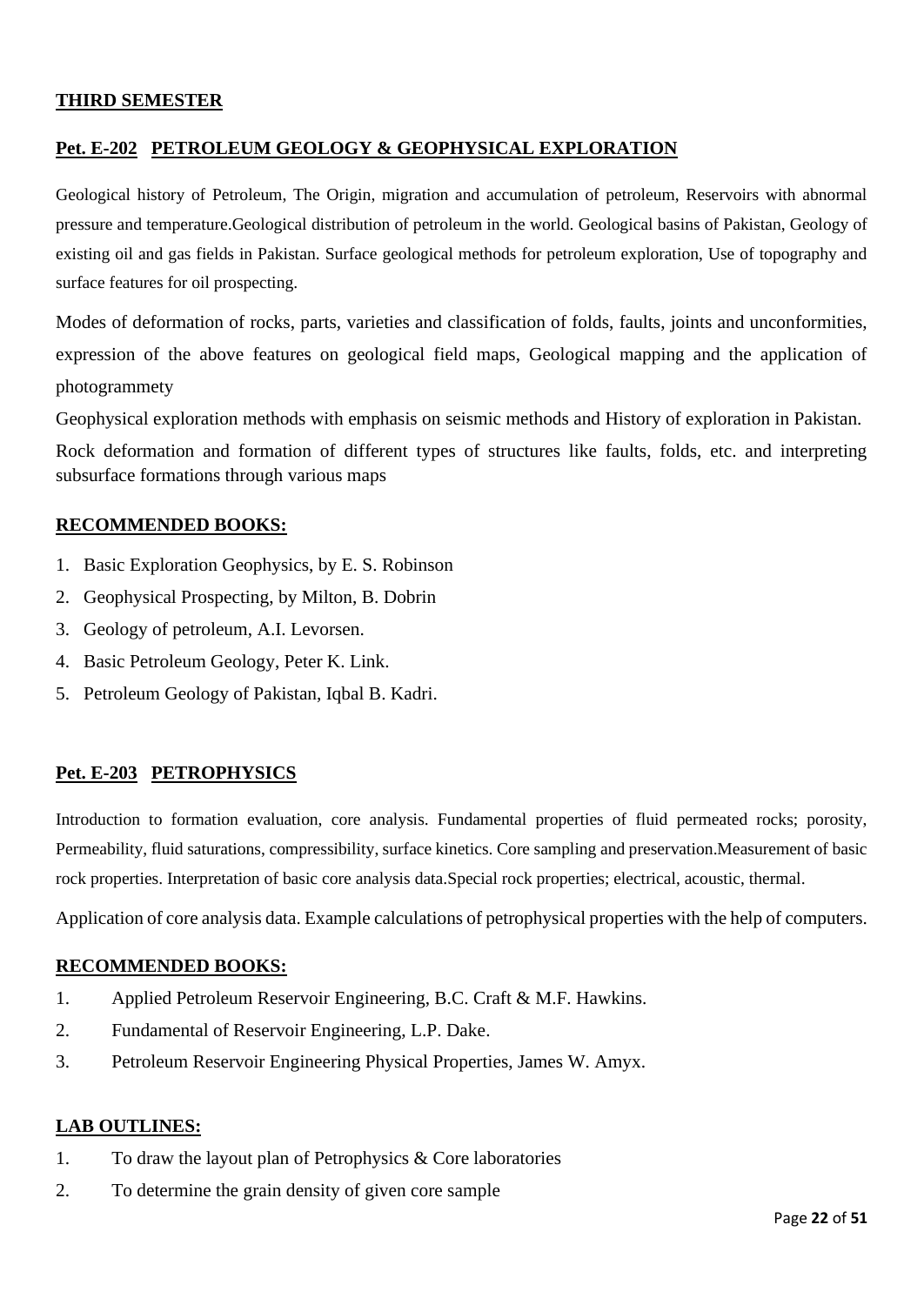- 3. To find the fluid saturation in the given core sample using modified ASTM Saturation Method.
- 4. To clean the given core sample using ASTM Extraction Methods.
- 5. To clean the given core sample using Soxhlet Extraction Methods.
- 6. To find the fluid saturation in the given core sample using Retort Oven.
- 7. To find the porosity of the given sample using Gravimetric Method.
- 8. To find the porosity of the given sample using Volumetric Method.
- 9. To calibrate Helium Porosimeter.
- 10. To measure the porosity of the given sample using Helium.
- 11. To measure the permeability of given Core sample using Gas Permeameter

### **Pet.E-211 DRILLING ENGINEERING-I**

Purpose of drilling, Planning the well, Rotary drilling-its introduction and basic operations, Basic rig components and brief introduction to their function mud pumps rating and capacities. Development in drilling system, Rotary drilling bits, Bits types, standard classification of bits, Bit selection and evaluation, Introductions to drilling fluids, their function general nature and composition. Different types of drilling mud, Drilling mud additives,Drilling mud calculations, Air, natural gas, and aerated mud used as drilling fluids, Calculation of air and horsepower requirements.Pressure relations in the earth and bore hale. The hydrostatic heads of liquids, the hydrostatic heads of mud and cement slurries, Formation pressures and its types, Total overburden pressure, Drilling hazards and their remedies. Types of Different Wells, Typical Drilling Rig Organization, Dull Bit Grading, Formation Pressure Measurement using Different Techniques, Underbalanced Drilling (UBD).

# **RECOMMENDED BOOKS:**

- 1. Drilling Technology by Cole
- 2. Applied Drilling Engineering by A. T. Bourgoye Jr., K. K. Millheim
- 3. Fundamentals Of Sustainable Drilling Engineering, by M. Enamul Hossain, Abdulaziz Abdullah Al-Majed, ISBN: 978-0470878170
- 4. Oil well Drilling Engineering Principles & Practice by Hussain Rabia
- 5. Fundamentals of Casing Design by Hussain Rabia
- 6. Casing Design Theory & Practice by S. S. Rehman, G. V. Chilingarian
- 7. Drilling fluids Technology by Max R. Annis, Martin v. Smith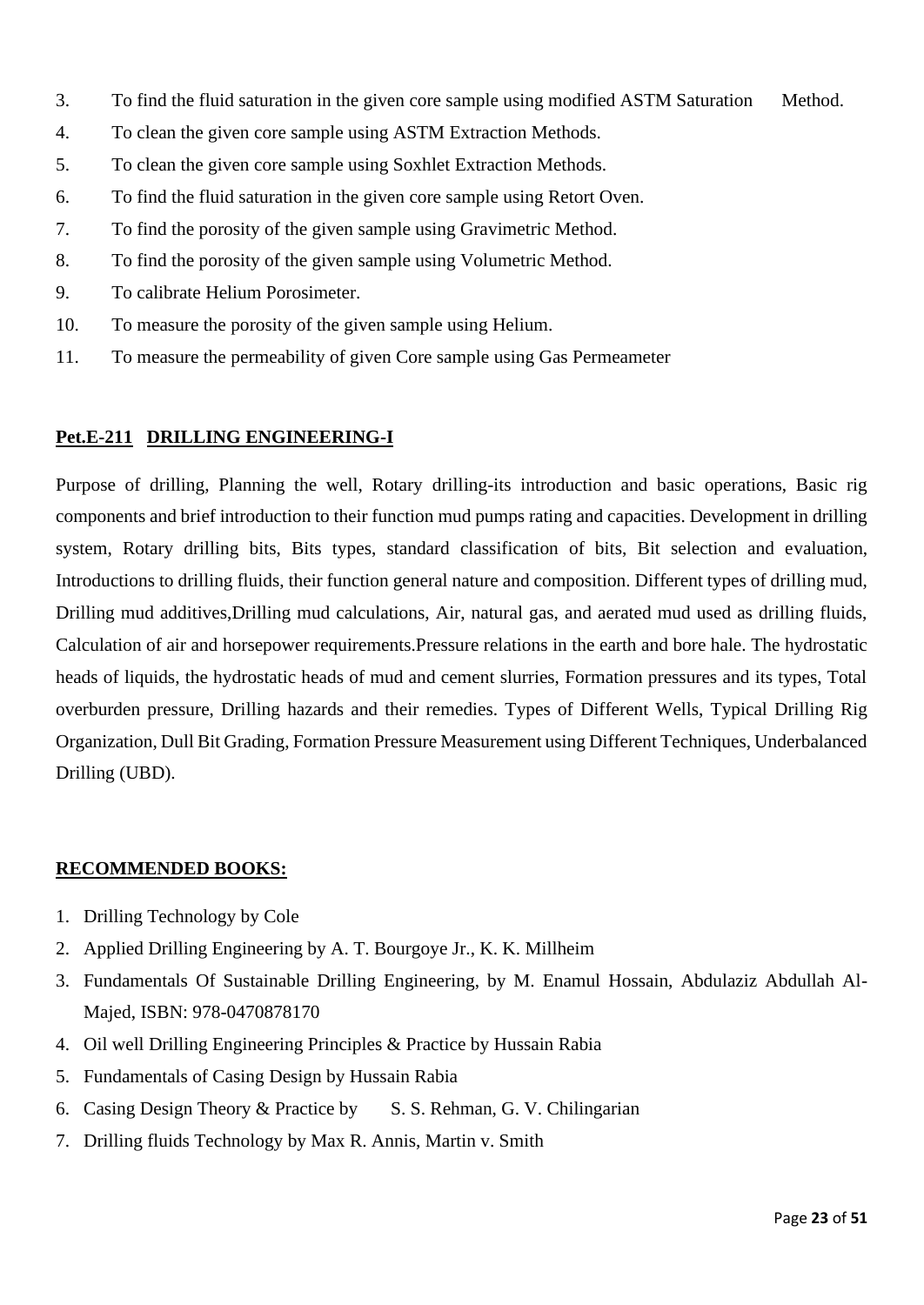# **LAB OUTLINES**

- 1. Layout of Drilling Engineering Laboratory.
- 2. Introduction of different models of Rig components.
- 3. Density of Mud Determination using Mud Balance
- 4. Prepare a mud of known density
- 5. To determine the Gel strength of a drilling mud using Fann V. G. meter
- 6. To determine the Plastic viscosity, Apparent viscosity and Bigham Yield point and true yield point using Fann V.G meter.
- 7. To determine the Gel strength of a drilling mud using BaroidRheometer
- 8. To determine the viscosity using Rotational Viscometer
- 9. To determine the viscosity using Rotational Viscometer
- 10. To prepare mud cake by standard filter press and mud cell assembly
- 11. To study the filtration loss quality of a drilling mud by Baroid Miniature filter press
- 12. To determine the clay/ sand contents of the drilling mud using sieve analysis
- 13. To determine the oil, water, solids and clay content of the drilling mud
- 14. To determine API gravity, specific gravity of drilling mud

## **MA-224 MULTIVARIATE CALCULUS**

The concept of limit, continuity and differentiation in functions of several variables; Geometric interpretation of partial derivatives; Total differential; Chain rule; Implicit differentiation; Maxima and minima of functions of two independent variables. Taylor's and Maclaurin's series for functions of two variables.

Double Integration; Fubini's Theorems; Change of order; Geometrical Interpretation of double integral; Applications to find volumes and areas; Multiple Integration and applications.

Integration in vector field; Vector differentiation and integration; Gradient, Divergence and curl; Directional derivatives.

#### **RECOMMENDED BOOKS:**

- 1 "Mathematics for Engineers and Scientists" by Muhammad Iqbal Bhatti and Muhammad Nasir Ch., published by Allied Book Centre, Urdu Bazar Lahore.
- 2 "Calculus" by Thomas & Finny published by Addison Wesley
- 3 "Advanced Engineering Mathematics" by E. Kreyszig, published by John Wiley & Sons,
- 4 "Calculus" by Howard Anton.
- 5 "Calculus" by Swokowski.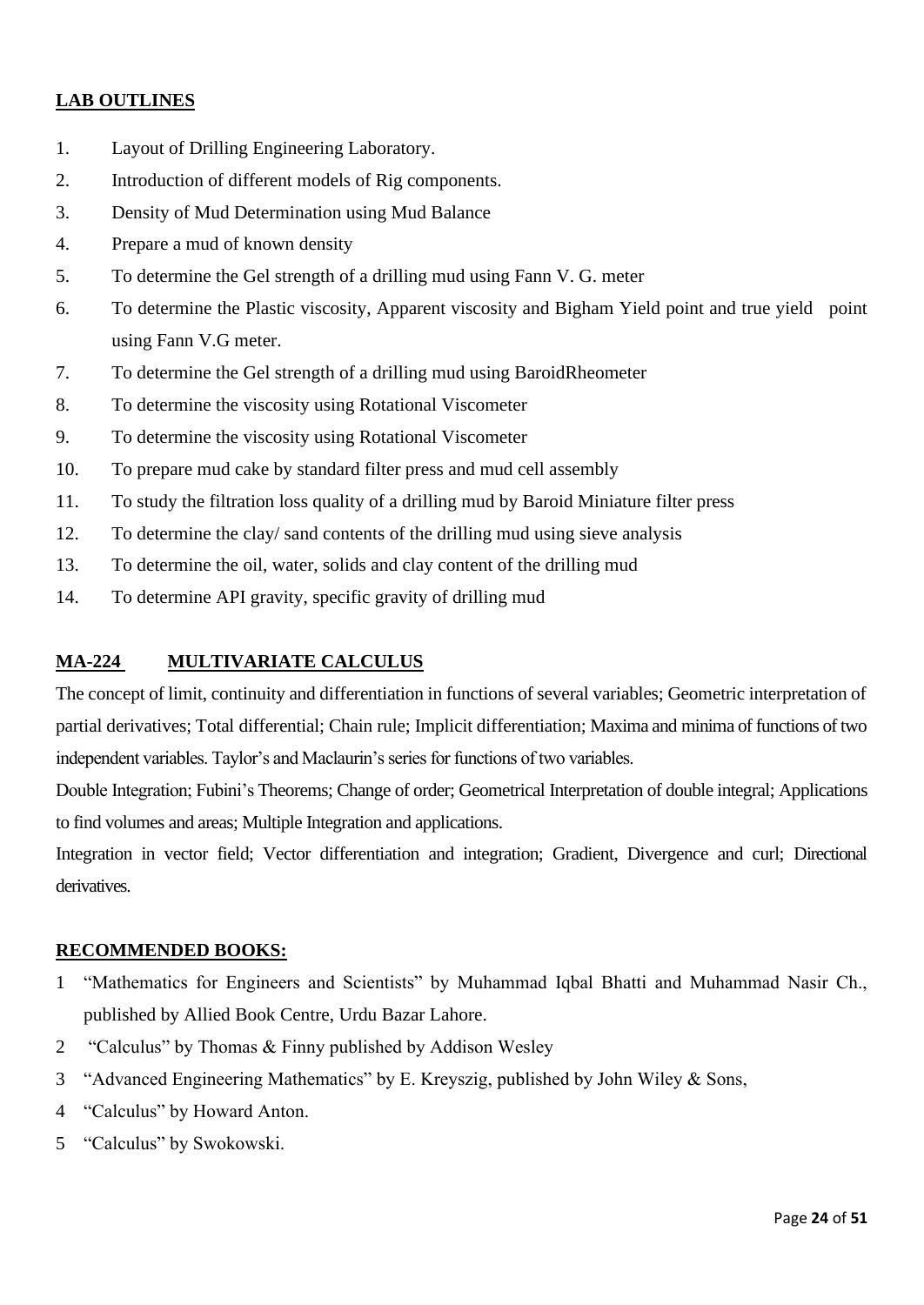# **C.E-210 STRENGTH OF MATERIALS**

Types of stresses and strains. Load extension diagrams.

Hooke's Law. Temperature stresses.

Geometrical properties of plane areas. (Centroid, Moment of Inertia & Product of Inertia) Shearing Force and Bending Moments for simply supported beams, Cantilever and overhanging beams.

Theory of Simple Bending and Shearing Stresses in beams. Theory of Torsion in circular shafts (solid and hollow).

Short Columns. Combined bending and direct stresses. Euler's Theory of buckling for long column-Empirical formula.

Mechanical properties of metals and timber in tension and compression respectively.

Principles of testing machine, Impact Loads and Hardness.

# **RECOMMENDED BOOKS:**

- 1. Strength of Materials by A. Pytel, F.L. Singer.
- 2. Mechanics of Materials by R.C. Hibbeler.
- 3. Mechanics of Engineering Materials by F.V. Warnock, P.P. Benham
- 4. ASTM Standard 2005.

# **LAB OUTLINES**

- 1. Layout Plan of Strength of Materials Laboratory.
- 2. Study of small instruments.
- 3. To perform direct shear test on plain mild steel bar.
- 4. To perform punching shear test on plain mild steel bar.
- 5. To perform tension test on plain mild steel bar.
- 6. To perform compression test on wooden cubes, when load is applied:
	- i) Perpendicular to grain.
	- ii) Parallel to the grains.
- 7. To perform hardness test on mild steel and High Carbon steel specimen.
- 8. To perform bending test on wooden beam.
- 9. To verify the principal of super position by beam deflection.
- 10. To perform impact test on steel specimen:
	- i) In tension.
	- ii) In bending.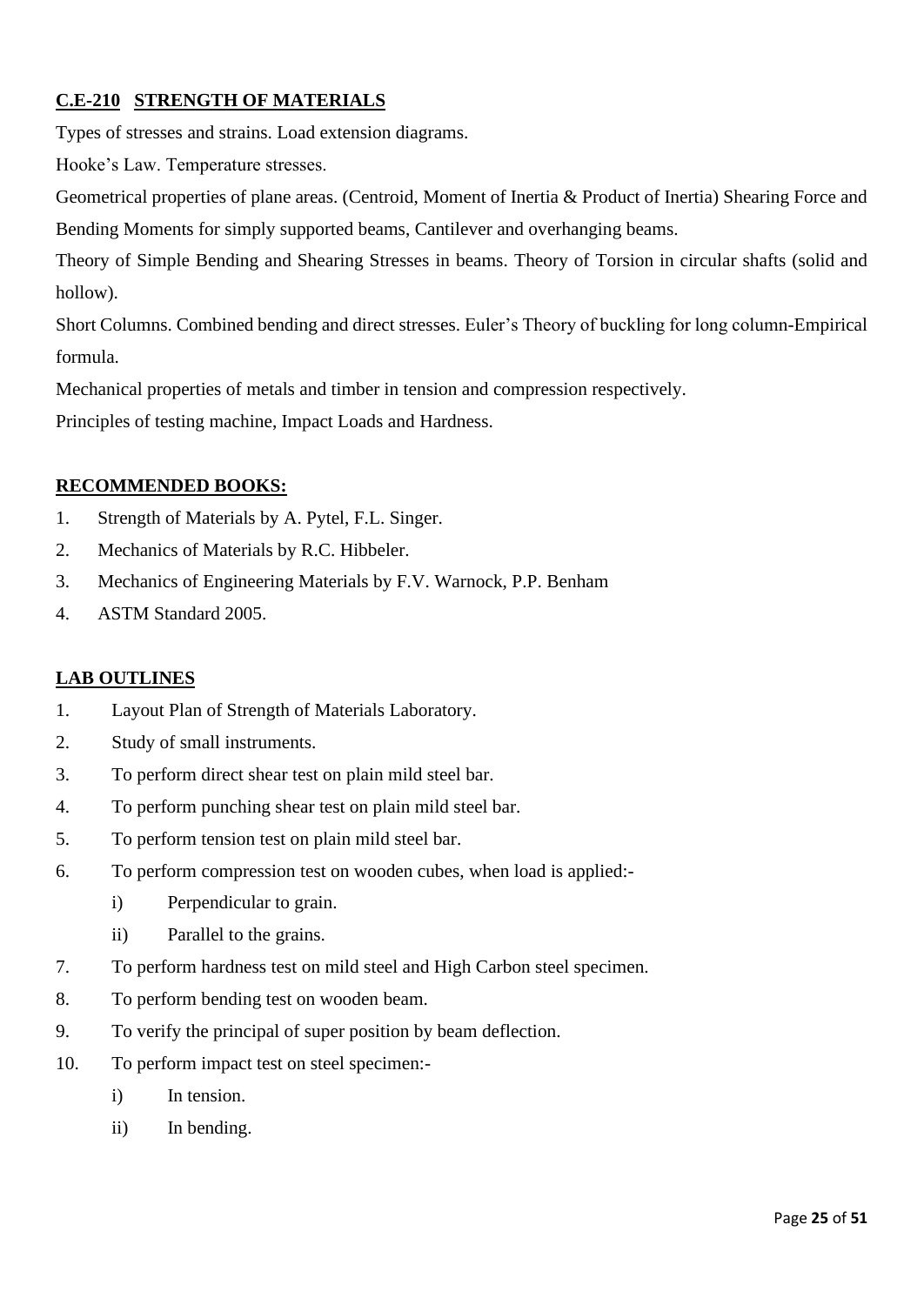# **IS-201 ISLAMIC & PAKISTAN STUDIES-II**

### **PART- I ISLAMIC STUDIES Marks: 60**

#### **1. Al-Qur'ān Al-Karim**

- 1. Miracles (Ijaz) of the Holy Qur'ān
- 2. Principle of interpretation (Tafseer)
- 3. Textual Study of the Holy Qur'ān.

**Surah Luqman** (Meanings of Arabic text, translation & explanation)

**Focus:** Impact of the teachings and commands mentioned in Surah Luqman on human life.

#### **Main points of discussion:**

- ➢ Characteristics of the righteous people (Al-Mohsineen) and their reward
- ➢ Explanation of Lah wal Hadith and torment for its buyer
- $\triangleright$  Universal logical arguments on Allah as the Creator
- $\triangleright$  Conquering the Universe
- ➢ Advices of Luqman to his son: not to associate anyone with Allah, to establish Salat, (prayer) enjoin good, forbid evil, bear the difficulties, not to speak to others with your face turned away, not to walk proudly and lower your voice
- $\triangleright$  Orders of Allah to recognize the rights of parents
- ➢ Amr-Bill Maruf and Nahi Anil Munkar, Need, importance and methods of Preaching Characteristics of a Preacher
- ➢ Allah has subjected to man everything in the earth and the heavens and bestowed on him all His favour
- $\triangleright$  Punishments for a disbeliever
- ➢ Stress on fear of Allah the Lord and the Judgment Day
- ➢ Knowledge of Allah

#### **Surah Al-Noor**

with Al-Baqra: 178, 179, Al-Nisa: 92,93, Al-Maidah: 8, 31-34,38, Al-Noor: 2-6, 27-29, 31,60, Al-Ahzab: 32,33,53,55,59 (Subjective study of the Sura)

Focus: Impact of the teachings and commands mentioned in surah Al-Noor on human life.

Main Points of discussion:

- ➢ Introduction to the criminal law of Islam, concept of crime and punishment.
- ➢ Classification of crimes in Islamic Criminal Law: Hudood and Tazirat.
- ➢ Hudood: Zina (adultery, fornication),
- $\triangleright$  Qad'f (false accusation),
- $\triangleright$  Li'an (accusation of a wife of zina),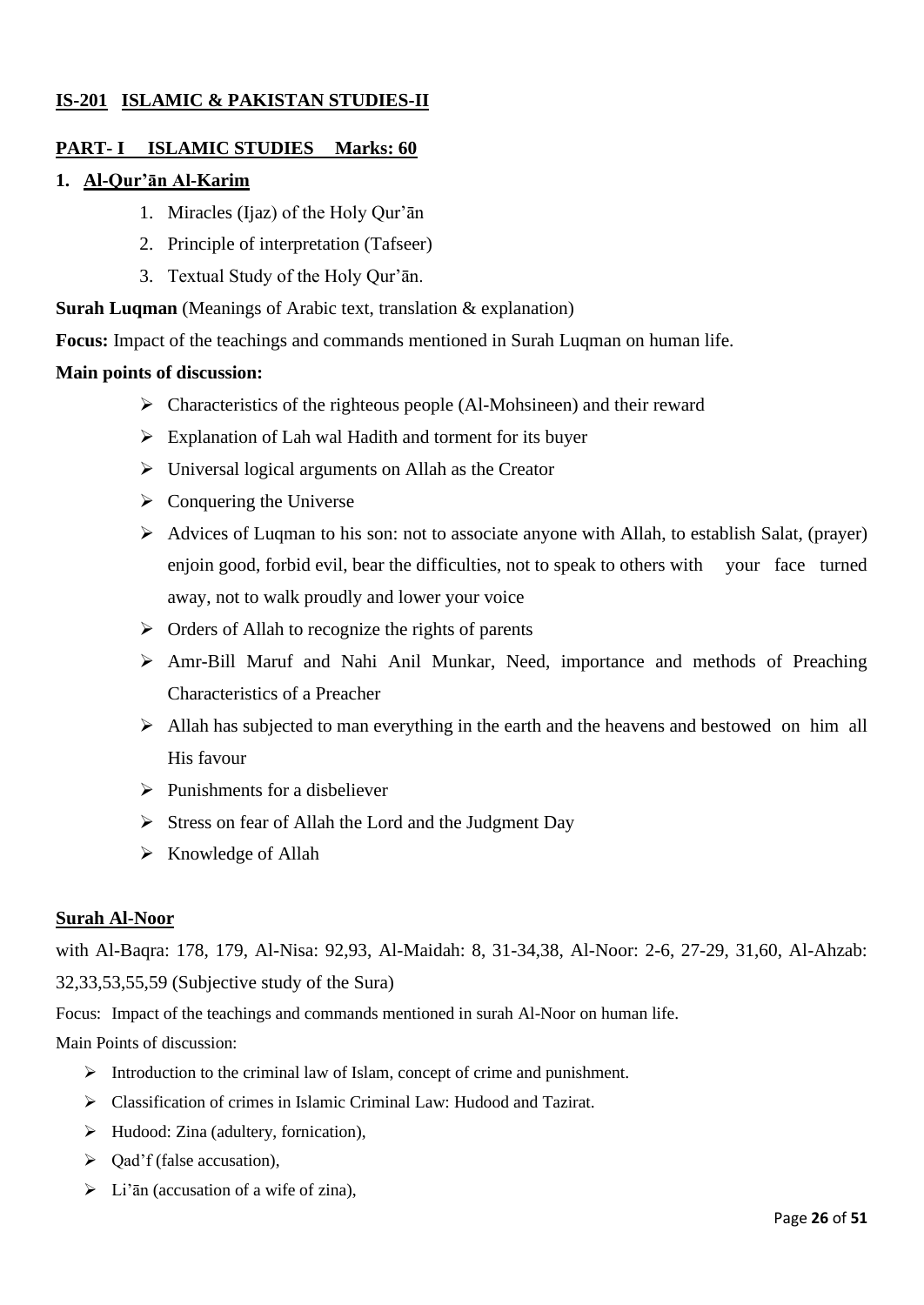- ➢ Drinking intoxicating liquors, narcotics.
- ➢ theft, Dacoity, Robbery, Murder, Apostasy and Rebellion.
- $\triangleright$  If'k story (slander)
- ➢ Privacy, Hijab (woman's veil)

## **2- Al-Hadith Al-Sharif**

- 1- Compilation of Hadith.
- 2- A Brief Introduction of Sihah Settah and its compilers.
- 3- Textual study of Hadith:
- Bulugh-ul-Maram. Kitab-ul-Jami (Bab-ul-Adab, Bab-ul-Bir Wa Sela
- (Meanings of Arabic text, translation and explanation)
- **Focus:** Impact of teachings and commands mentioned in Ahadith on human life.

#### **Main points of discussion:**

#### **Bab-ul-Adab: (Good Behavior)**

- $\triangleright$  Obligations on a Muslim for a Muslim
- ➢ Golden principal to and lead a satisfied life and to control one's greed
- ➢ What is righteousness? What is sin?
- $\triangleright$  Emphasis on the respect of human sentiments
- $\triangleright$  Social manners
- $\triangleright$  Awareness of a meal blessed with auspiciousness
- ➢ Manners of salam and greeting Muslims and non-Muslims
- ➢ Manners regarding sneeze, eating, drinking, wearing cloths, putting on and off shoes and walking with shoes
- ➢ Restriction of trailing garments arrogantly
- $\triangleright$  Restriction of overspending

#### **Bab-ul-Bir Wa Sila: (Kindness and joining the ties of relationship)**

- $\triangleright$  Golden principal for expansion of one's provision and an increase in life span
- $\triangleright$  Prohibition to sever ties of relationship
- ➢ Unlawful to be undutiful to mothers, to bury daughters alive, to refuse others and to demand from others.
- ➢ Hatred actions
- ➢ Pleasure and displeasure of Allah result form pleasure and displeasure of parents
- $\triangleright$  Rights of neighbours
- $\triangleright$  Most serious sins
- $\triangleright$  Prohibition of reviling parents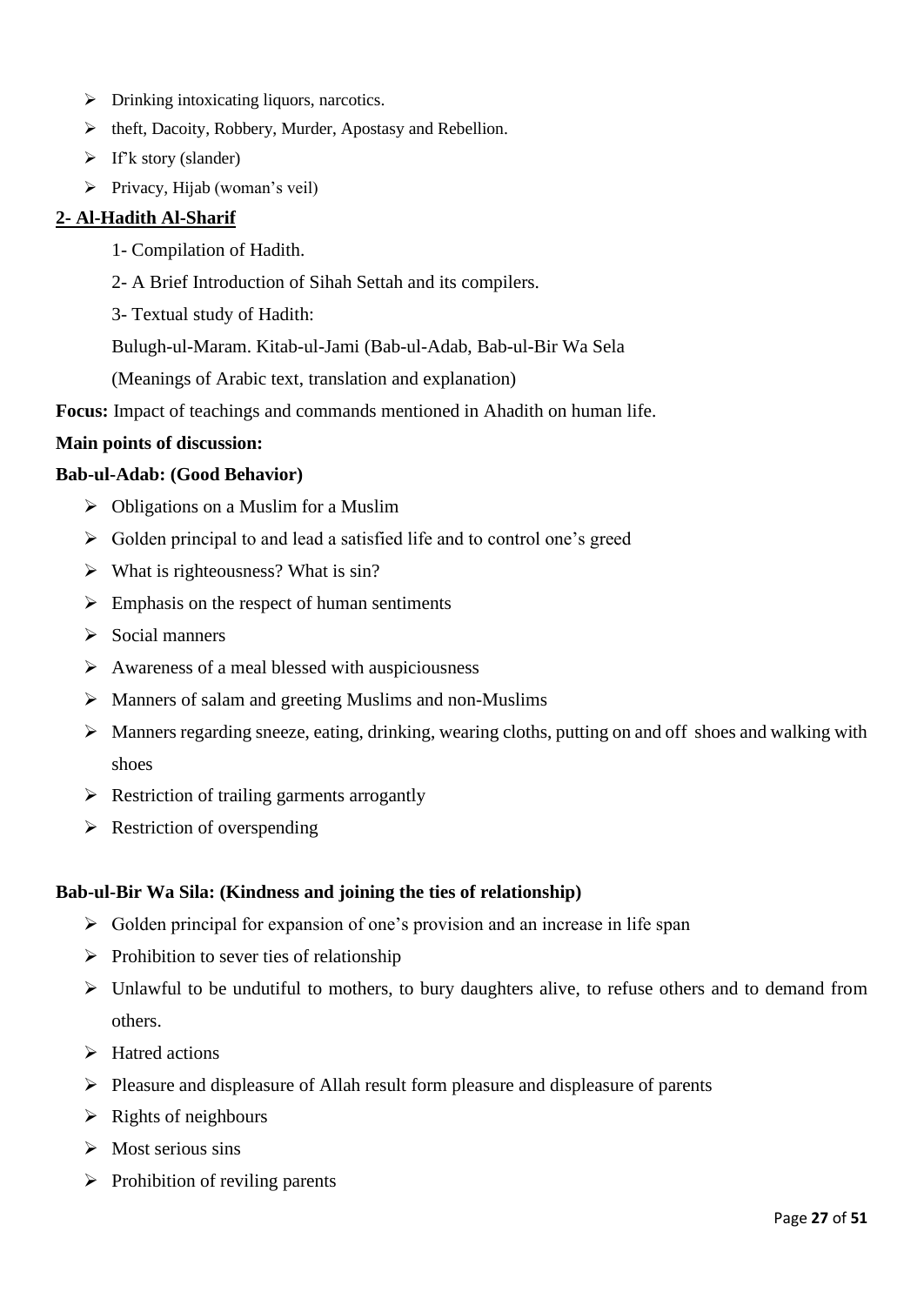- $\triangleright$  Prohibition for a Muslim to avoid his brother
- $\triangleright$  Importance of any miner act of goodness
- $\triangleright$  Importance of help provided for others
- $\triangleright$  Reward of concealing the faults of others
- $\triangleright$  Re-compensation of kindness from others

### **3- Deen-e-Islam**

# **Pillars of Islam; Shahada, Salat, Saum, Zakat, Hajj and Jihad**

Focus: Impact of Shahada, Salat, Saum, Zakat, Hajj and Jihad on human life.

### **Main points of discussion:**

- ➢ **Shahada** (Witness) Importance and philosophy of witness that no God but Allah and Muhammad (peace be upon him) is His Messenger.
- ➢ **Salat** (Prayer) Imposition of prayer, orders and significance.
- ➢ **Saum** (Fasting) Meaning of Fasting obligation of Fasting, significance, disbursement, physical and spiritual advantages.
- ➢ **Zakāt:** The Economic system of Islam, Importance of Zakāt, Prohibition of Riba (Interest). Comparison between Islamic Economic system and socialism, Capitalism & Communism,
- ➢ **Hajj:** Imposition of Hajj, commands and rites of Hajj, financial social and spiritual advantages of Hajj.
- ➢ **Jihad** (Striving in the cause of Allah)**:** Importance, significance and its kinds:
	- Against one's soul: to control its ego and desires (The greatest Jihad)
	- Against ignorance
	- Against Satan,
	- Against the enemy
	- Against disbelievers by the Holy Qur'an etc.

#### **4- Seerah-Tun-Nabi**

Focus: Impact of the life of the Holy Prophet peace be upon him on human life.

#### **Main points of discussion:**

- ➢ Life of the Holy Prophet (Peace be upon him) at Madina, Madina Pact
- ➢ The Holy Prophet (Peace be upon him) as a Perfect Man.
- ➢ Mohammedan Revolution.

# **5- Ethics**

Focus: Impact of ethics on human life.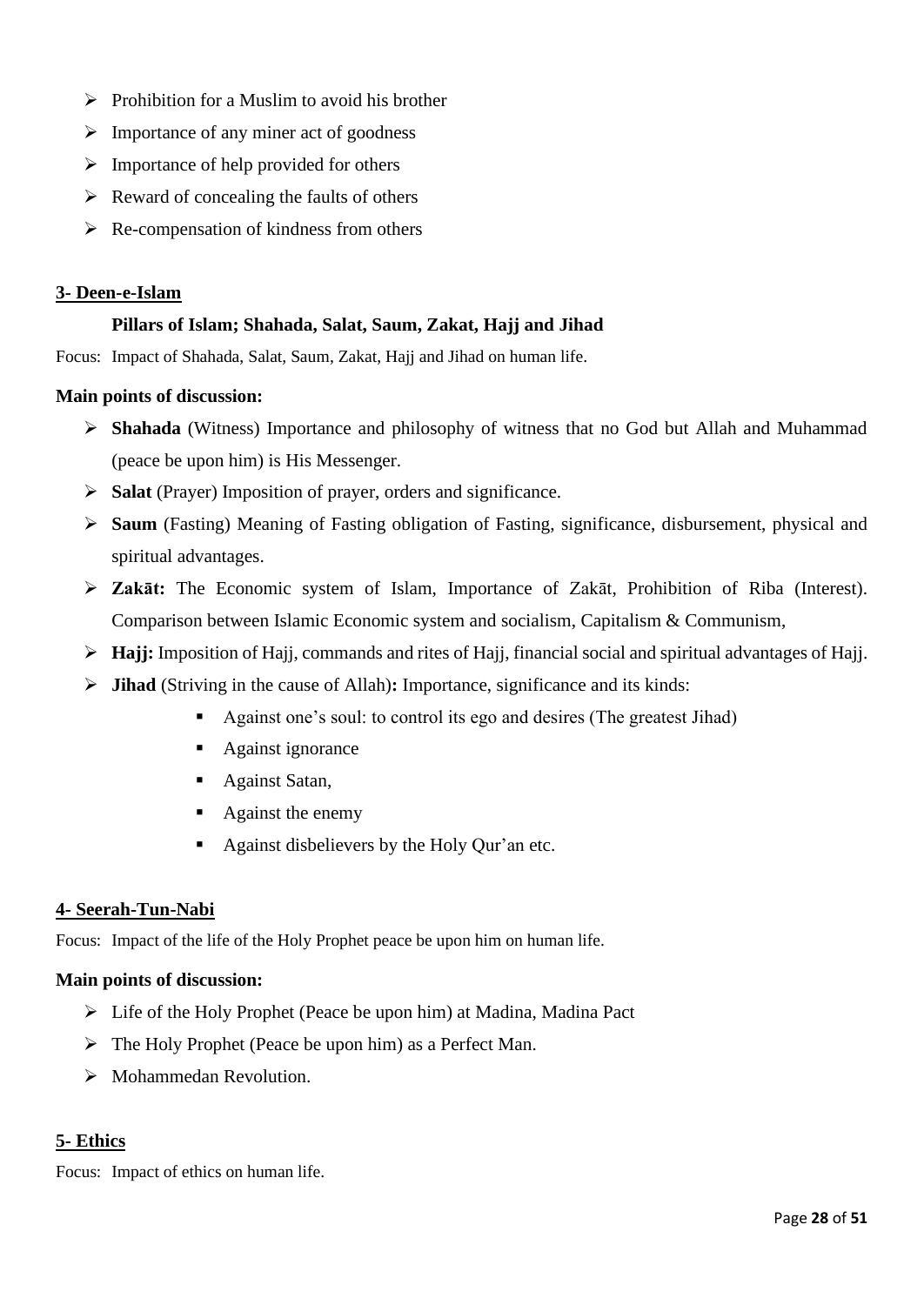#### **Main points of discussion:**

### (a) **1**. **Ethics and Religion**

- **Ethical behavior of the Prophets**
- Impact of belief on Ethics.
- Concept of worship and manners/ social relations in religion and their
	- impact on ethics

#### (b) **2. Ethics and character building, significance of moral values**

- Charity, Tolerance, Simplicity, Respect of mankind
- Social Etiquettes of meetings, eating & drinking and conversation, Right of people.

#### **Verses of the Holy Qur'ān about Ethics**

| Aal-e-Imran: 112 | Al-Nisa: 43, 90, 91 Al-Aa'raf: 35 |              | Al-Ra'd: $30$ |
|------------------|-----------------------------------|--------------|---------------|
| Al-Nah'l: 90, 91 | Bani IsrailI: 29-37               | Al-Fat'h: 26 |               |

#### **Main points of discussion:**

Purity and cleanliness Nourishing of peace liberality to kith and kin fulfillment of

contracts condemnation of misery negligence from the signs of Allah, trust in Allah

#### **Moral values in the light of Hadith:**

- Bulugh-ul-Maram, Babul Zoh'd wal Wara', Ahadith 2,6
- Babul Tarheeb Min Msavi Al-Akhlaq: Ahadith No.1,6,9

#### **Main points of discussion:**

| Misery | Worldly desires              | Avoid envy | Showing of good deeds |
|--------|------------------------------|------------|-----------------------|
|        | Insulting and abusing others |            |                       |

#### **PART-II PAKISTAN STUDIES Marks: 40**

#### **Formation of Pakistan**

- ➢ Role of Scholars & Mashaikh, Students and Women, Journalists in the formation of Pakistan
- $\triangleright$  Contribution of Non-Muslim leaders in the struggle of Pakistan
- ➢ Initial Difficulties after Formation of Pakistan
- $\triangleright$  Anti-Muslim riots in India:
- ➢ Canal Water and distribution of Assets
- ➢ Accession of States: Junagarh & Kashmir, its background and danger for the peace of South Asia.

#### **The Land of Pakistan**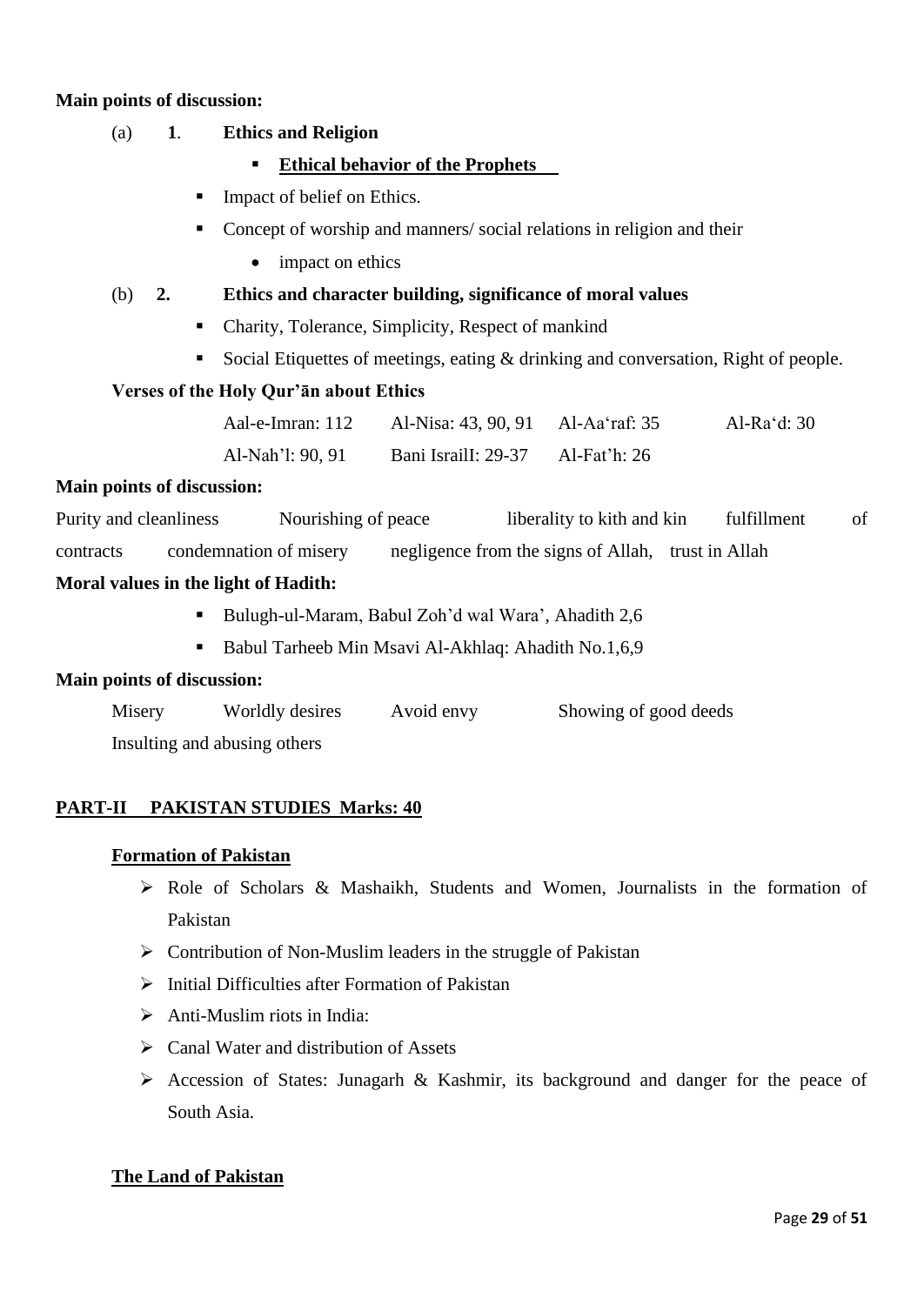- ➢ Geographical importance
- ➢ Pak-China economic corridor
- $\triangleright$  Agricultural and industrial resources
- ➢ Man Power & Education.

#### **Efforts for implementation of Islamic System in Pakistan**

- ➢ Objectives Resolution 1949
- ➢ Islamic provisions of the Constitutions of 1956,1962 &1973.
- ➢ Process of Islamization during Zia era.

#### **Foreign Policy of Pakistan**

- ➢ Determinants and principles of Pakistan foreign policy
- ➢ Importance of Pakistan in Muslim World.
- ➢ Pakistan and international organizations: UN, OIC, SAARC, ECO & SCO
- $\triangleright$  Economic and defensive planning (Nuclear Policy)

#### Note: - The Medium of Instruction is Urdu/English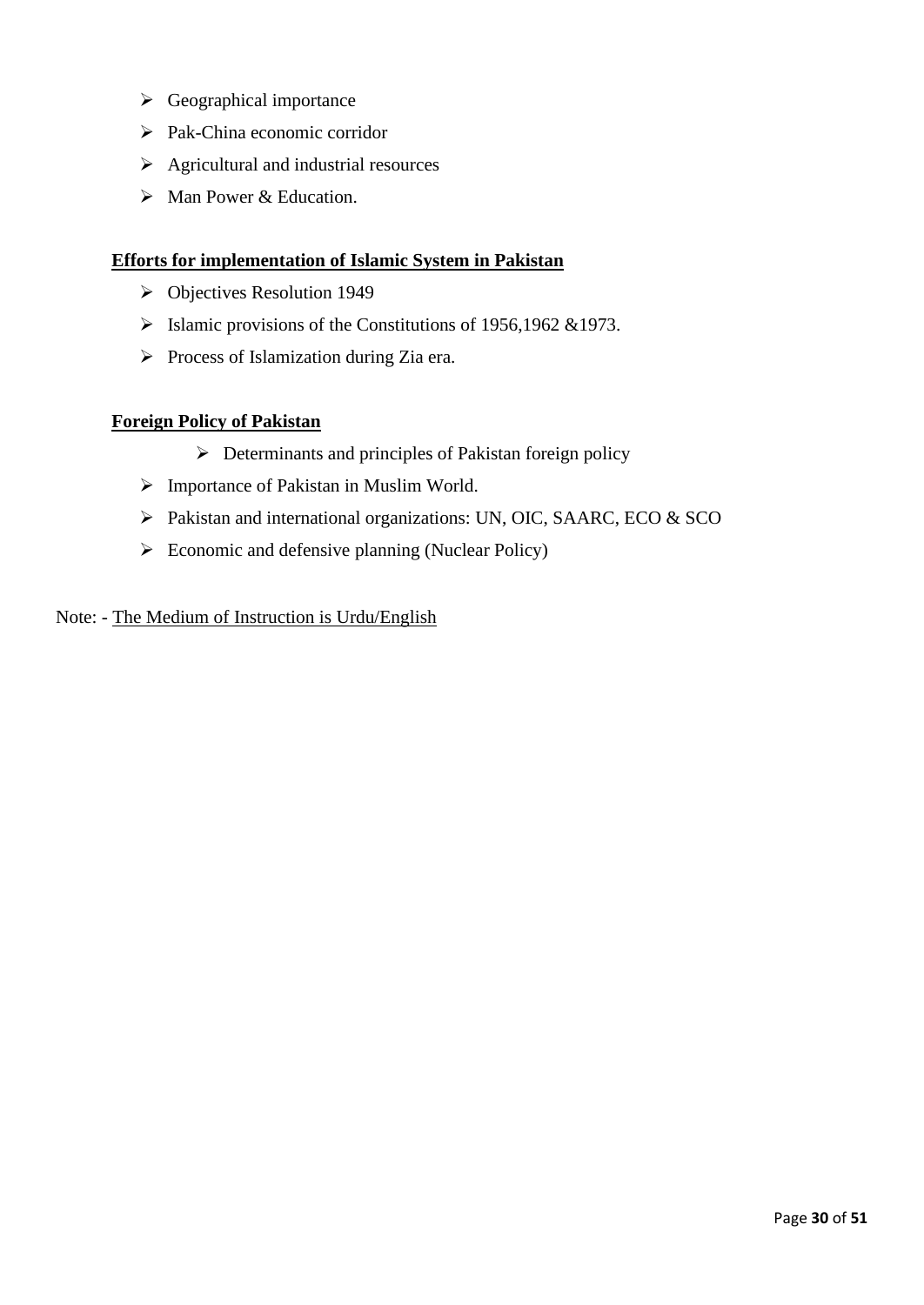### **FOURTH SEMESTER**

### **Pet.E-212 PROPERTIES OF RESERVOIR FLUIDS**

Basic concept of phase behavior; single, binary, and multi-component systems.

Equations of State for real fluids, Calculation of phase equilibria for reservoir fluids, their sampling procedures and Determination of reservoir fluid properties by

- 1. Field data
- 2. Laboratory Analysis
- 3. Correlation's
- 4. Equations of state

Preparation of fluid analysis data for use in reservoir and production engineering calculations.

Properties of oil field waters and Hydrates.

Use of existing/available software for phase behavior calculations.

### **RECOMMENDED BOOKS:**

- 1. Properties of Petroleum Fluids by William D. McCain.
- 2. Phase Behavior of Petroleum Reservoir Fluids by Karen Schou Pedersen, Peter L. Christensen, Jawad Azeem Shaikh, CRC Press
- 3. Petroleum Reservoir Rock and Fluid Properties by Abhijit Y. Dandekar, CRC Press

#### **LAB OUTLINES:**

- 1. Determination of Flash Point of Crude Oil.
- 2. Determination of Cloud & Pour Point of Crude Oil.
- 3. Determination of Density/ Specific Gravity of Crude Oil.
- 4. Determination of Kinematic Viscosity of Crude Oil.
- 5. Determination of % age of Sulfur in Crude Oil.

#### **ChE-251 APPLIED THERMODYNAMICS**

(1) Fundamental quantities: internal energy, enthalpy, and heat capacity (2) Definition and units of basic system parameters (3) First law of thermodynamics

(4) PVT behavior of pure substances (5) Thermodynamic properties of fluids (6) Equations of state and correlations (7) Estimation of thermodynamic properties through charts, correlations, and diagrams (8) Heat effects with and without phase change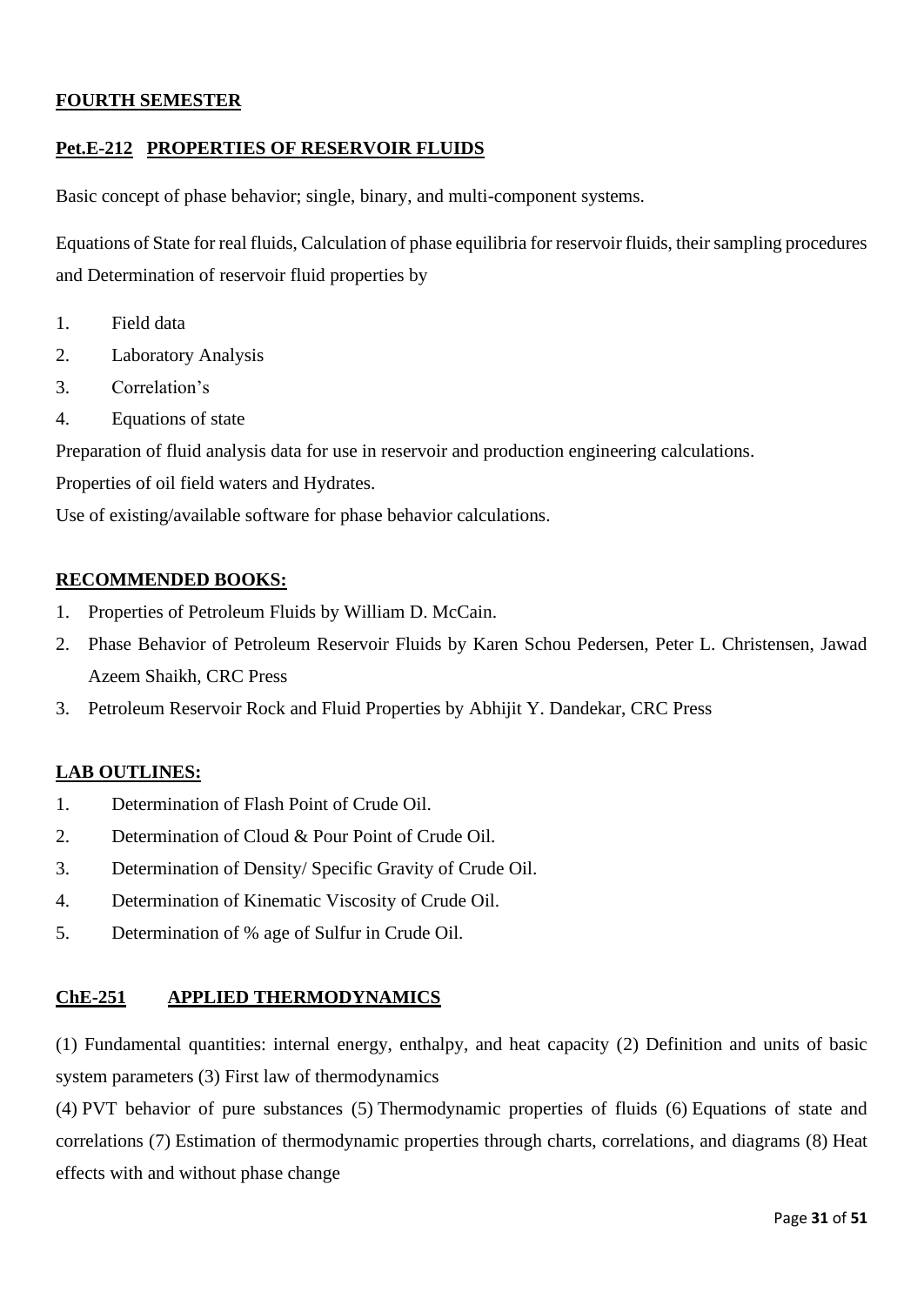(9) Second law of thermodynamics (10) Concept of entropy (11) Third law of thermodynamics (12) Thermodynamic analysis of flow processes

(13) The concept of equilibrium (14) Different types of equilibrium (15) Phase equilibrium (16) Degrees of freedom (17) Gibbs phase rule (18) Systems of variable composition (19) Ideal behavior (20) The chemical potential as a criterion of phase equilibrium (21) The concept of ideal gas and ideal solution (22) Raoult's law (23) P-X,Y and T-X,Y diagrams for ideal solutions (24) BUBL-P, BUBL,T, and DEW-T calculation methods (25) Flash calculations

(26) Types of heat exchangers (27) Overall heat transfer coefficient (28) Log-mean temperature difference (29) Parallel and counter flow heat exchangers (30) Multiphase and crossflow heat exchangers

# **RECOMMENDED BOOKS:**

- 1. Applied Thermodynamics for Engineering Technologists, by A. McConkey, T. D. Eastop.
- 2. Process Heat Transfer, D.Q. Kern.
- 3. Surface Production Operation Volume-I, Design of Oil Handling Systems and Facilities by Ken Arnold & Manrice Stewart.

# **LAB OUTLINES:**

As defined by the concerned department (who owns the subject).

# **HU-221 TECHNICAL WRITING AND PRESENTATION SKILLS**

| <b>Week</b> | <b>Main Topic</b>              |                  | <b>Lecture Contents</b>                         |
|-------------|--------------------------------|------------------|-------------------------------------------------|
| 01.         | <b>Introduction Technical</b>  | A.               | What is technical communication?                |
|             | Communication                  | Β.               | Factors to consider in technical communication. |
|             |                                | $\overline{C}$ . | Examining your purpose.                         |
|             |                                | D.               | Determining how to provide content.             |
| $02+03.$    | The Writing Process            | A.               | Writing effective paragraphs for technology.    |
|             |                                | <b>B.</b>        | Developing a clear pattern of organization.     |
| $04+05.$    | Getting started with technical | A.               | Recognizing different audiences.                |
|             | writing                        | Β.               | Involving the audience.                         |
| 06.         | Making writing effective       | A.               | Achieving parallelism in writing.               |
|             |                                | Β.               | Constructing effective sentences.               |
| 07.         | Memos                          |                  |                                                 |
| 08.         | <b>Assessment Week</b>         |                  |                                                 |
| 09.         | Letter writing                 | E-Mails          |                                                 |
| 10.         | Parts of a Formal/Technical    |                  | Title                                           |
|             | Report                         | $\bullet$        | Abstract                                        |
|             |                                |                  | Outline/contents                                |
|             |                                |                  | Introduction                                    |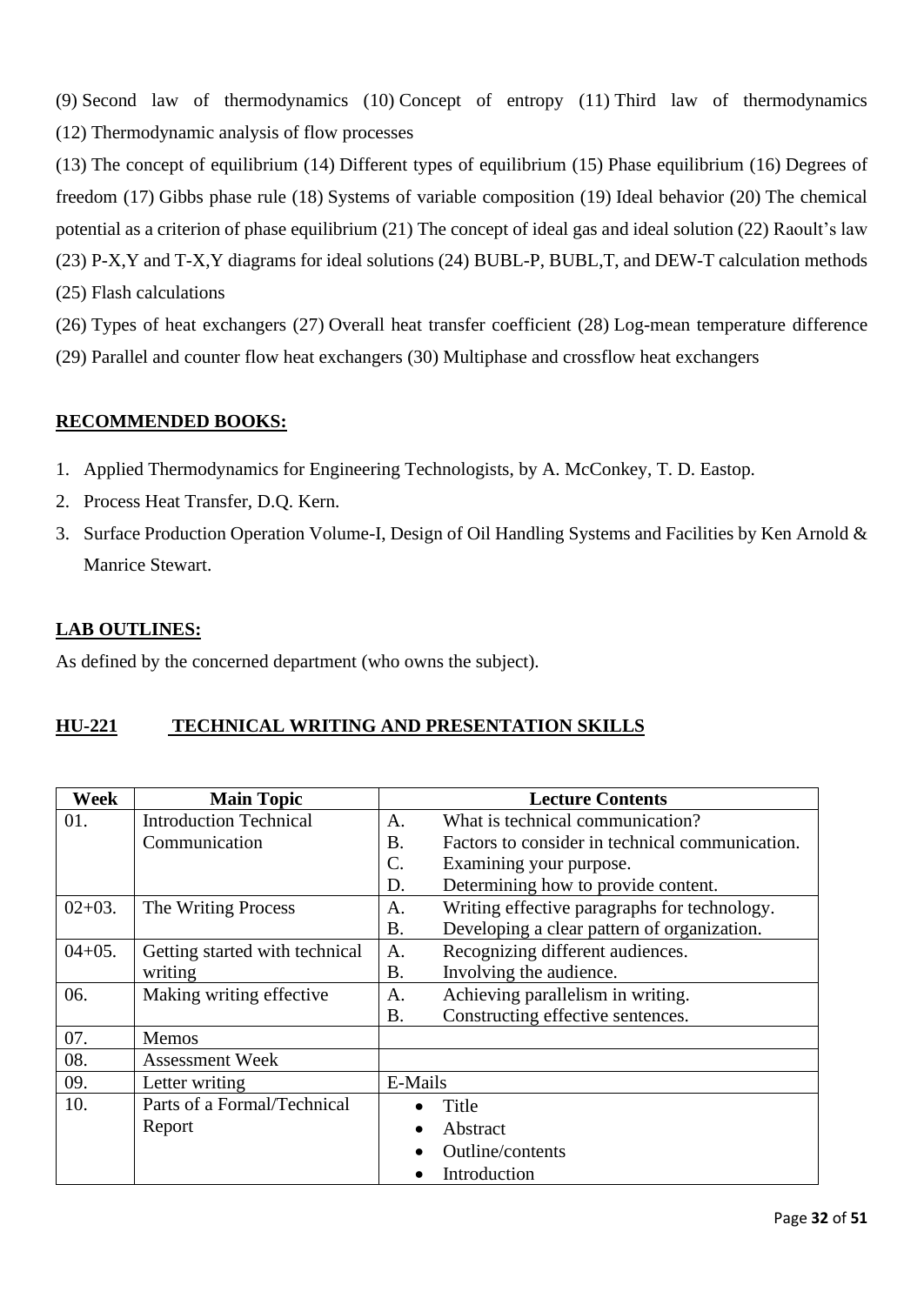|             |                            | Body/procedures<br>$\bullet$                           |
|-------------|----------------------------|--------------------------------------------------------|
|             |                            | Conclusion                                             |
|             |                            | Appendices<br>٠                                        |
|             |                            | Use of illustrations (Tables and Figures)<br>$\bullet$ |
| $11+12.$    | Parts of a Research Report | Title                                                  |
|             |                            | Abstract<br>$\bullet$                                  |
|             |                            | Contents                                               |
|             |                            | Introduction                                           |
|             |                            | Literature review                                      |
|             |                            | Methodology<br>٠                                       |
|             |                            | Analysis/Results<br>$\bullet$                          |
|             |                            | Discussions/interpretation<br>٠                        |
|             |                            | Conclusion                                             |
|             |                            | Recommendations                                        |
|             |                            | References<br>$\bullet$                                |
| $13 + 14$ . | <b>Report Defense</b>      | Presentation of Reports.                               |

# **C.E-240 FLUID MECHANICS**

**Fluid Properties:** Properties of fluids, Determination of viscosity and its application to lubricated bearings.

**Fluid Statics:** Pressure intensity and pressure head, and their measurements. Hydrostatic forces on a submerged surface and Buoyancy and floatation.

**Fluid Kinematics:** Classifications of fluid flow, Equation of continuity, Bernoulli's equation, Fluid mass under acceleration and Forced vertex.

**Flow Measurements:** Venturimeter, orifices, mouthpieces, nozzles, pilot tube and sharp crested weirs/notches. Steady flow through Pipes, Darcy weishbach equation, Losses in pipelines, Hydraulic and energy gradient, and Transmission of Energy.

Uniform flow in open Channels, Chezy's and Manning's Equations, Economical rectangular and trapezoidal cross-sections.

**Compressible Fluids:** Isothermal and adiabatic flow, Continuity and energy equations. Steady Flow of gasses through Venturimeter and pipes.

# **RECOMMENDED BOOKS:**

- 1. Fluid Mechanics for Petroleum Engineering, Elsevier Publisher.
- 2. Fluid Mechanics, Walther Kanfman.
- 3. Fluid Mechanics, with Engineering Applications, Daugherty and Franzini.
- 4. Engineering fluid Mechanics, K.L. Kumarr.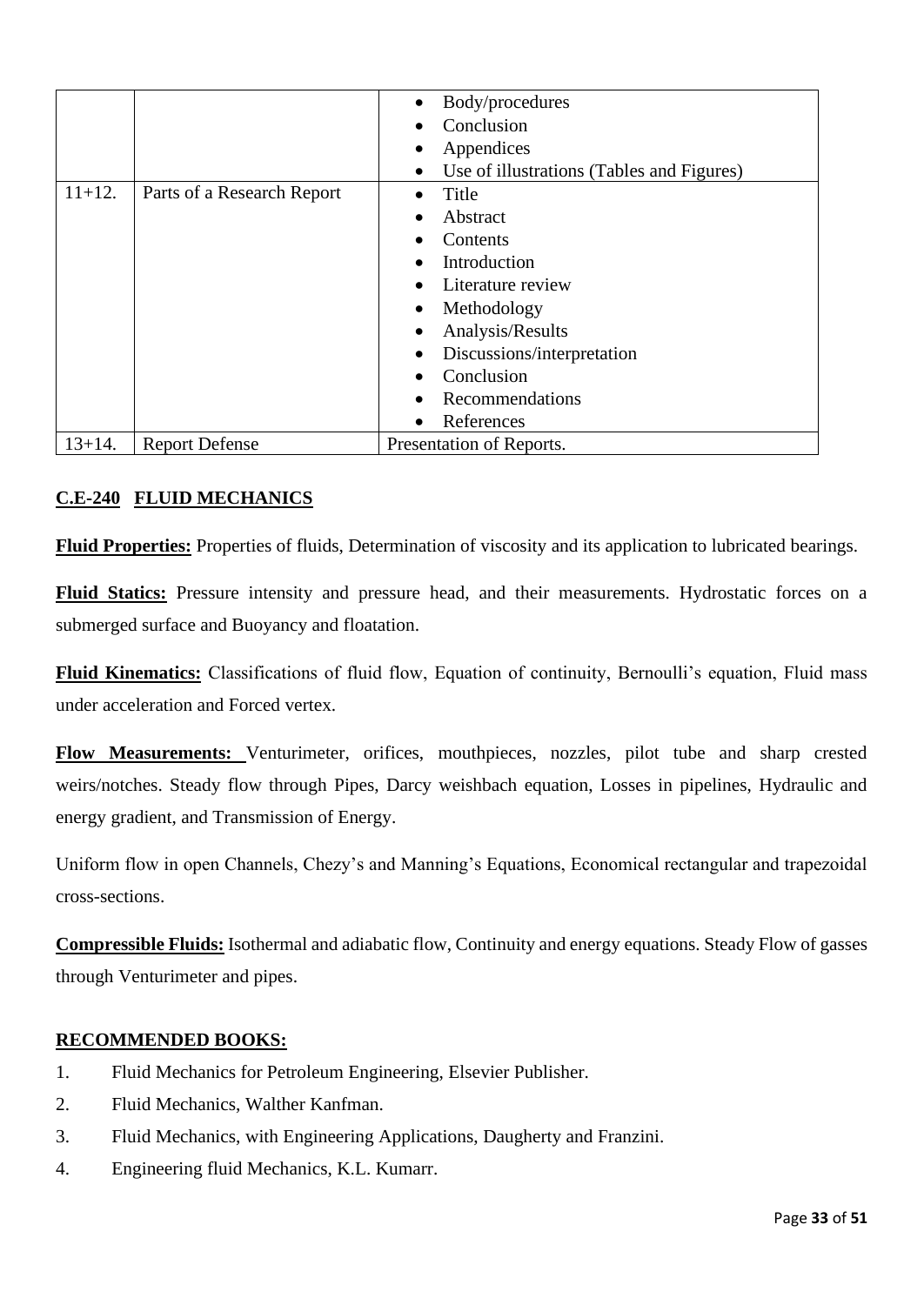5. Fluid Mechanic with Engineering Applications by Robert L. Dougherty

# **LAB OUTLINES:**

- 1. Measurement of following liquid properties
	- i) Density
	- ii) Specific Weight
	- iii) Specific Volume
	- iv) Surface Tension
	- v) Viscosity
- 2. To determine the stability of floating bodies and measure the meta centric height
- 3. To determine the magnitude of hydrostatic force and center of pressure
- 3. To validate the Bernoulli's theorem
- 4. To measure flow rate through pipe using venture meter and to calibrate it
- 5. To measure flow rate through an orifice and to calibrate it
- 6. To measure flow rate in an open channel by Notch and to calibrate it

# **MA- 225 DIFFERENTIAL EQUATIONS AND TRANSFORMS**

- 1. Formation of differential equations; Solution of various types of first order differential equations; Orthogonal trajectories, Application in physical problems. Linear differential equations of second order, Complementary function and particular integral. Solution of non-homogeneous linear differential equations of second order and higher by (i) the method of undetermined coefficients (ii) the method of variation of parameters Application of second order differential equations; System of differential equations.
- 2. Formation of partial differential equations; Equations reducible to ordinary differential equations. Equations of the form  $Pp + Qq = R$ ; Solution by the method of separation of variables. Wave, heat and Laplace equations.
- 3. Introduction to Laplace transform: Laplace transform of elementary functions, Laplace transform theorems, Inverse Laplace transform, applications to the solutions of initial value problems, Convolution theorem and applications.
- 4. Periodic functions, Even and odd functions. Fourier series of functions of period  $2\pi$  and arbitrary period; Half range series. Complex Fourier series, Fourier transform and applications.

# **RECOMMENDED BOOKS:**

- 1. "Mathematics for Engineers and Scientists" by Muhammad Iqbal Bhatti and Muhammad Nasir Ch, published by Allied Book Centre, Urdu Bazar Lahore.
- 2. "Advanced Engineering Mathematics" by E. Kreyszig, published by John Wiley & Sons.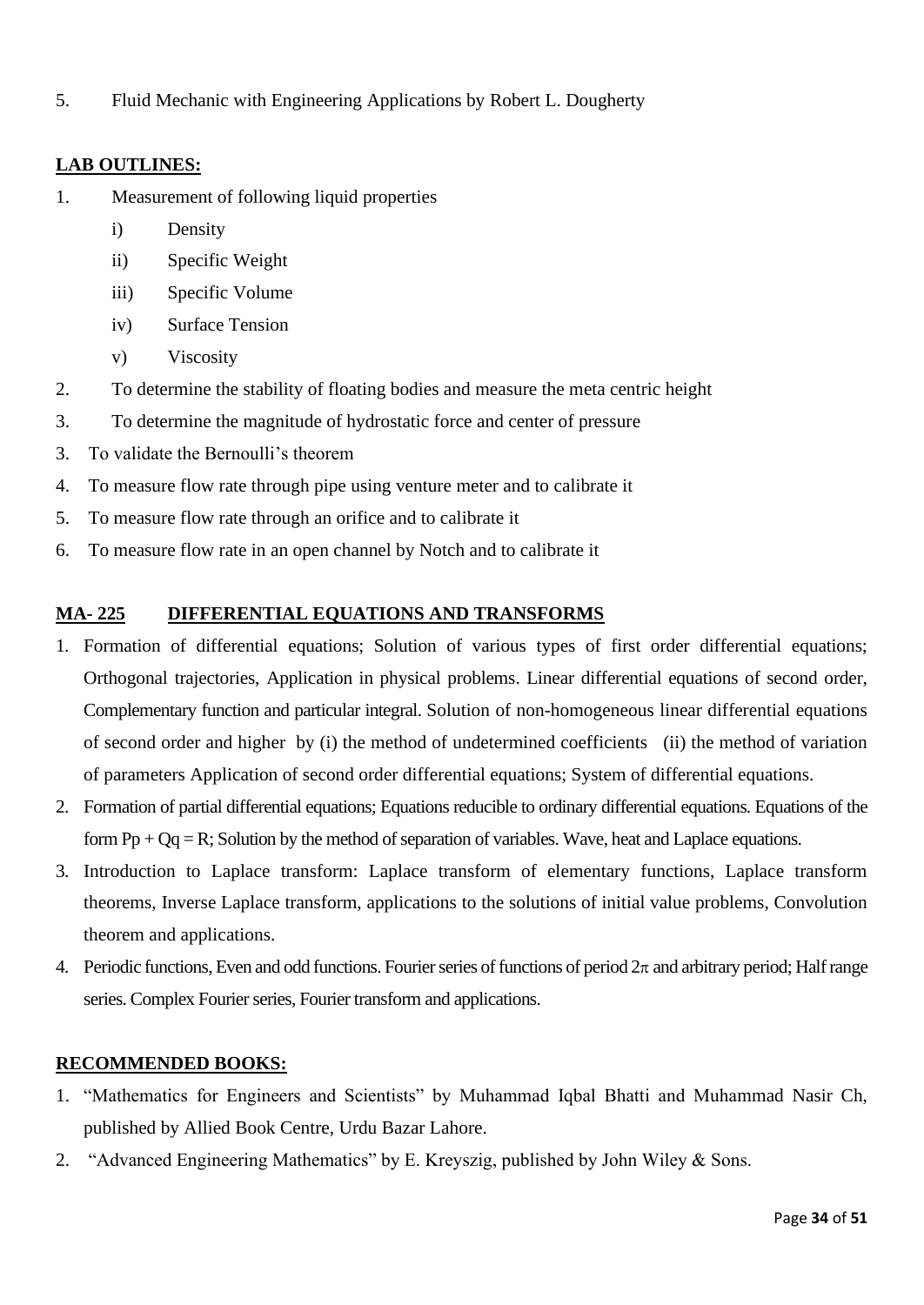- 3. Elementary Differential Equations and Boundary Value Problems, by Boyce and Diprima, 10th Edition, Wiley, 2012
- 4. "Advanced Engineering Mathematics" by H.K. Dass, published by S. Chand & Company, New Dehli.
- 5. "Ordinary Differential Equations" by N.A. Shah, A-one publishers, Urdu Bazar, Lahore.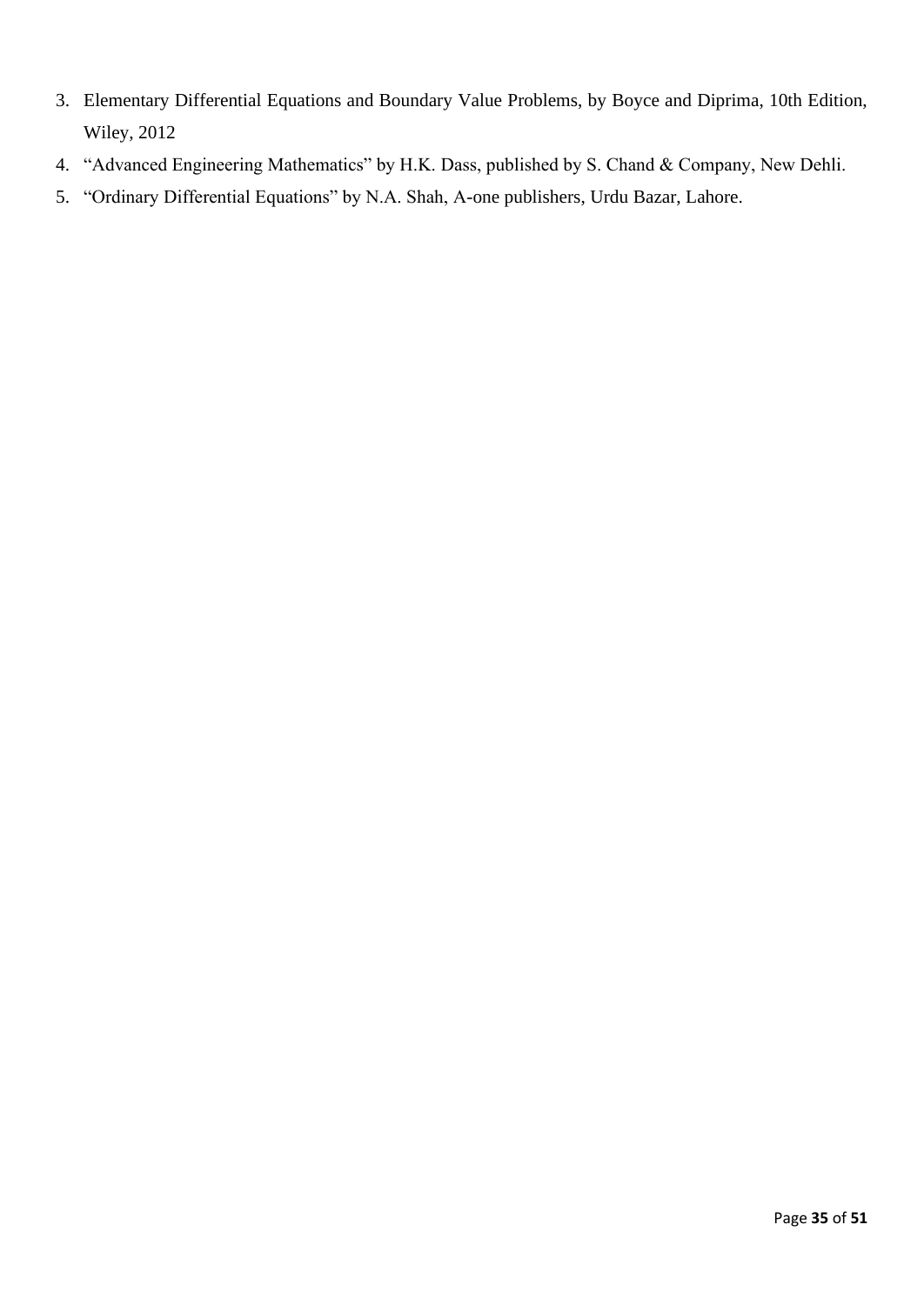## **FIFTH SEMESTER**

#### **Pet.E-313 WELL LOGGING**

**Basic Concepts:** Logging environment, porosity, permeability, fluid saturations, formation density, resistivity, invasion process and resistivity profiles.

**Electrical Logs:** SP logs, conventional, normal, lateral and micro devices.

**Nuclear Logs:** Gamma ray, neutron and formation density logs Sonic or acoustic log.

Cross plots of various logs.

**Quantitative Analysis:** Formation water resistivity and saturation determination. Lithology and porosity determination. interpretation of spontaneous potential log, gamma ray log, porosity logs, resistivity logs and magnetic resonance imaging log, to identify the rock and calculate its fluid properties. CBL (cement bond log)/VDL (variable density log).

#### **RECOMMENDED BOOKS:**

- 1. Theory, Measurement & Interpretation of Well Logs by Zaki Bassiouni, SPE Textbook Series.
- 2. Openhole Log Analysis and Formation Evaluation by Richard M. Bateman, SPE Textbook Series.
- 3. Cased Hole Log Interpretation, Principles/ Applications by Schlumberger.

#### **LAB OUTLINES:**

- 1. Interpretation of different resistivity profiles.
- 2. Determination of formation temperature using well log data.
- 3. Determination of variation in different resistivities with a change in temperature.
- 4. Determination of formation water resistivity from spontaneous potential log.
- 5. Determination of corrected resistivities of flushed zone and un-invaded rock using Tornado charts.
- 6. Determination of shale volume using SP/gamma ray log data.
- 7. Determination of shale corrected porosity of the rock by using sonic log data.
- 8. Determination of lithology and porosity of the rocks using various cross plots

#### **Pet.E-314 RESERVOIR ENGINEERING**

Fundamental reservoirs engineering, classification of reservoir flows system, geometry of the reservoir steady state and unsteady state flow, Darcy's law of fluid flow through porous media, Dimensional analysis of Darcy's law, Basic flow equations, Pressure distribution and pressure gradient for linear, radial, compressible, slightly compressible and incompressible steady state flow conditions. Average permeability calculations for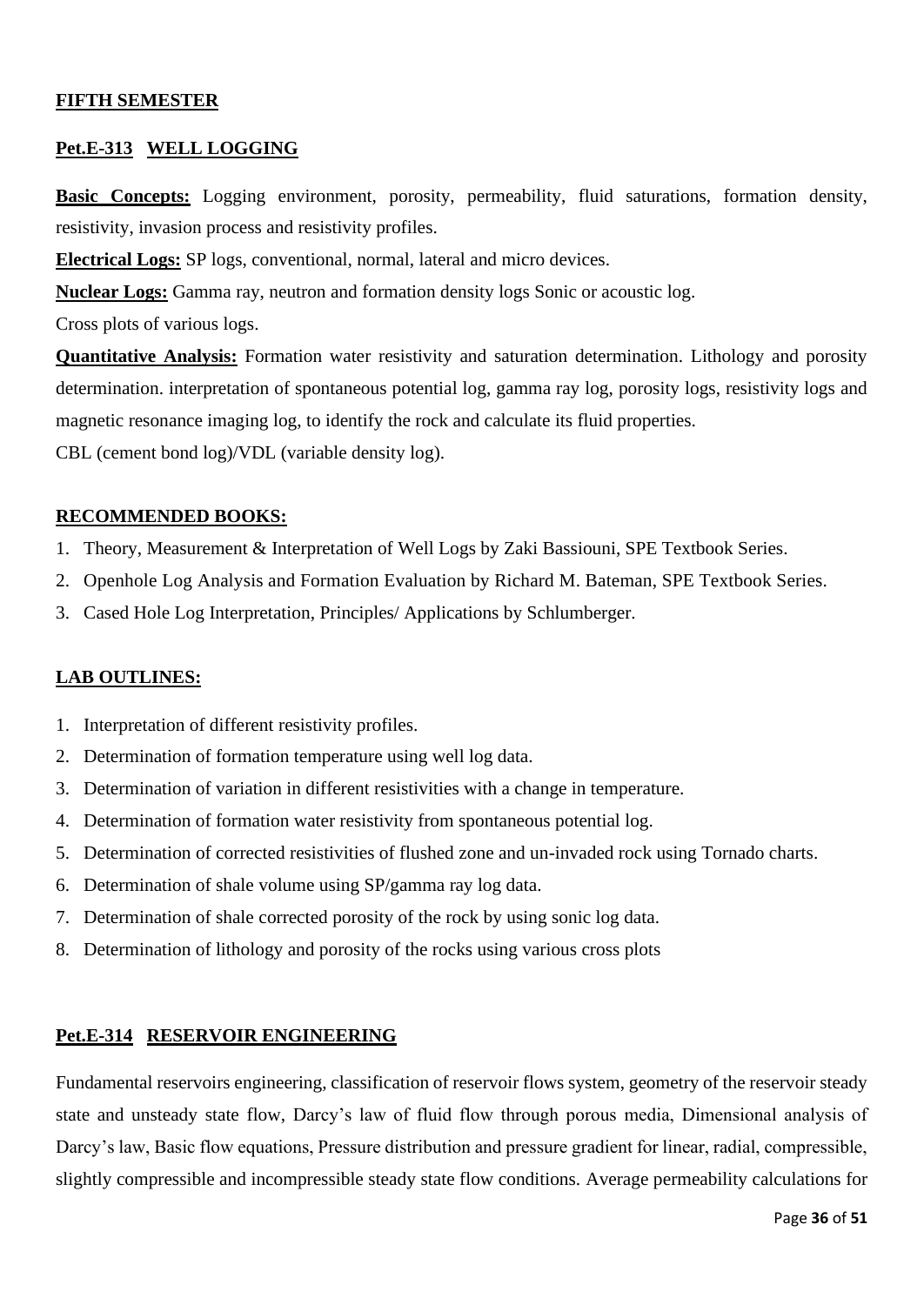beds in series and beds in parallel for linear and radial reservoir geometry. Determination of average pressure in radial flow system, Readjustment time, Productivity index, Specific productivity index and injectivity index, Relationship between well-bore radius and flow rate in radial flow system. Continuity equation and its derivation. Diffusivity equation and its different forms. Volumetric evaluation of oil in place and empirical reserve estimates. Different type of oil drives of reservoir.

# **RECOMMENDED BOOKS:**

- 1. Applied Petroleum Reservoir Engineering by Ronald E. Terry, J. Brandon Rogers
- 2. Reservoir Engineering Handbook by Tarek Ahmed PhD
- 3. Fundamental Principles of Reservoir Engineering by Brian F. Towler
- 4. Oil Reservoir Engineering by Pirson.
- 5. The Reservoir Engineering Manual by Cole

# **Pet.E-322 NATURAL GAS PROCESSING & PIPELINE MANAGEMENT**

Introduction to natural gas industry, natural gas properties, flow and compression calculation, gas transmission, sweetening and dehydration of crude gases, distribution of gas in the city, gas stations, pipeline welding techniques, testing and welding defects, gas appliances and their design, gas flow measurements.

**Corrosion detection methods (corrosion coupons, casing potential profile tool), cathodic protection, properties of galvanic anodes, design of impressed current, G/B, Criteria of CP, interference, anodic protection, corrosion control by coatings**

# **RECOMMENDED BOOKS:**

- 1. Handbook of Natural Gas Engineering by Donald & Katz.
- 2. Petroleum Transportation Handbook by Harold Sill Bell.
- 3. Gas Conditioning and Processing by John M. Campbell.
- 4. Petroleum Reservoir Engineering Physical Properties by James W. Amyx.
- **5. Corrosion Engineering by Mars G. Fontana and Norbert D. Greene.**
- **6. Control of Pipeline Corrosion by A.W. Peabody.**

# **LAB OUTLINES**

- 1. Ideal Gas law.
- 2. Determination of Z factor in different cases.
- 3. Determination of Heating values & lower Explosive Limits.
- 4. Flowing Calculations in High Pressure Piping with different Formulas.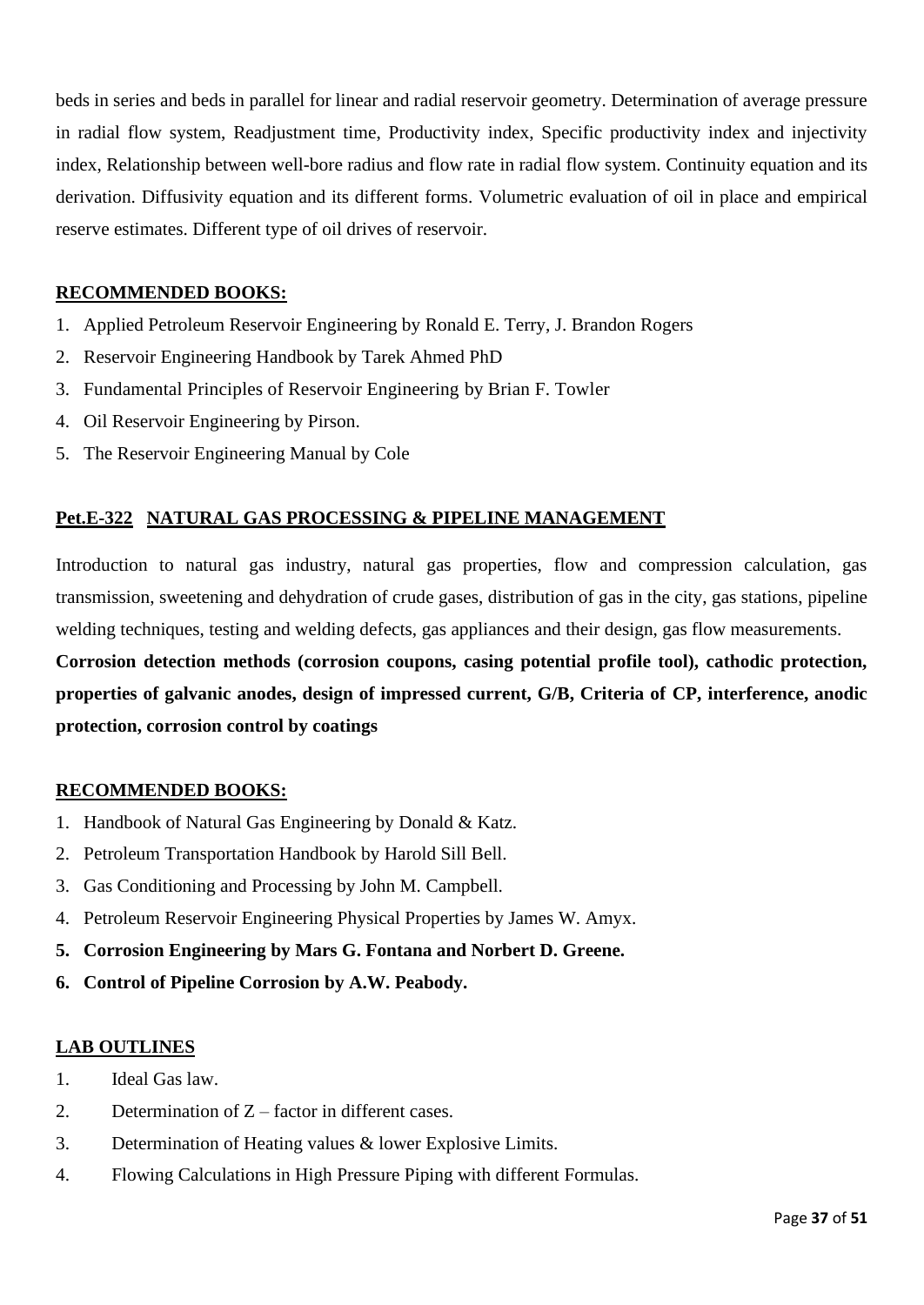- 5. Equivalent lengths of Complex Pipeline Systems.
- 6. Looping Line Problems.
- 7. High Pressure Pipeline wall Thickness and Pipe Grades.
- 8. Define meter flow calculations by AGA Report 3 Formula.
- 9. Demonstration of + ve Displacement Meters.
- 10. Quizzes.

# **MA-343 APPLIED PROBABILITY AND STATISTICS**

- 1. Frequency distribution.
- 2. Mean, Median, Mode and other measures of central tendency.
- 3. Standard deviation and other measures of dispersion, Coefficient of dispersion.
- 4. Random experiments; Sample space; Definition of probability; Addition and product rules of probability; Bayer's theorem; Discrete and continuous random variables; Discrete and continuous probability distributions. Simple random processes and their probability distributions. Approximation and application of normal distribution in Engineering.
- 5. Central limit theorem; Simulation of random variables; Markov processes.
- 6. Methods of least squares, Curve fitting, Linear Regression.

# **RECOMMENDED BOOKS:**

- 1. Applied Statistics for Engineers & Scientists by Devore/Farnum, 3rd Ed. Thomas.
- 2. Probability and Statistics for Engineers and Scientists, Ronald E. Walpole, 8<sup>th</sup> Ed. Pearson Educational International, 2007.
- 3. Probability and Statistics for Engineering and Sciences, 8<sup>th</sup> Ed. CENGAGE Learning.
- 4. Applied Statistics and Probability for Engineers by Montgomery, Runger, 3<sup>rd</sup> Ed. John and Wiley and Sons.
- 5. Probability and Random Variables and Stochastic Processes, Papoulis Athanasios, 3rd Ed. McGraw-Hill Inc.
- 6. Introduction to Statistical Theory by Muhammad Shehzad and Sher Muhammad, Ilmi Kitab Khana Urdu Bazar Lahore.

# **MA-345 NUMERICAL METHODS IN COMPUTING**

- 1. Basic concepts: round-off errors, floating point arithmetic, Convergence
- 2. Solution of non-linear equations: Open methods, bracketing methods for locating roots, initial approximation and convergence criteria, Newton Raphson and Secant methods.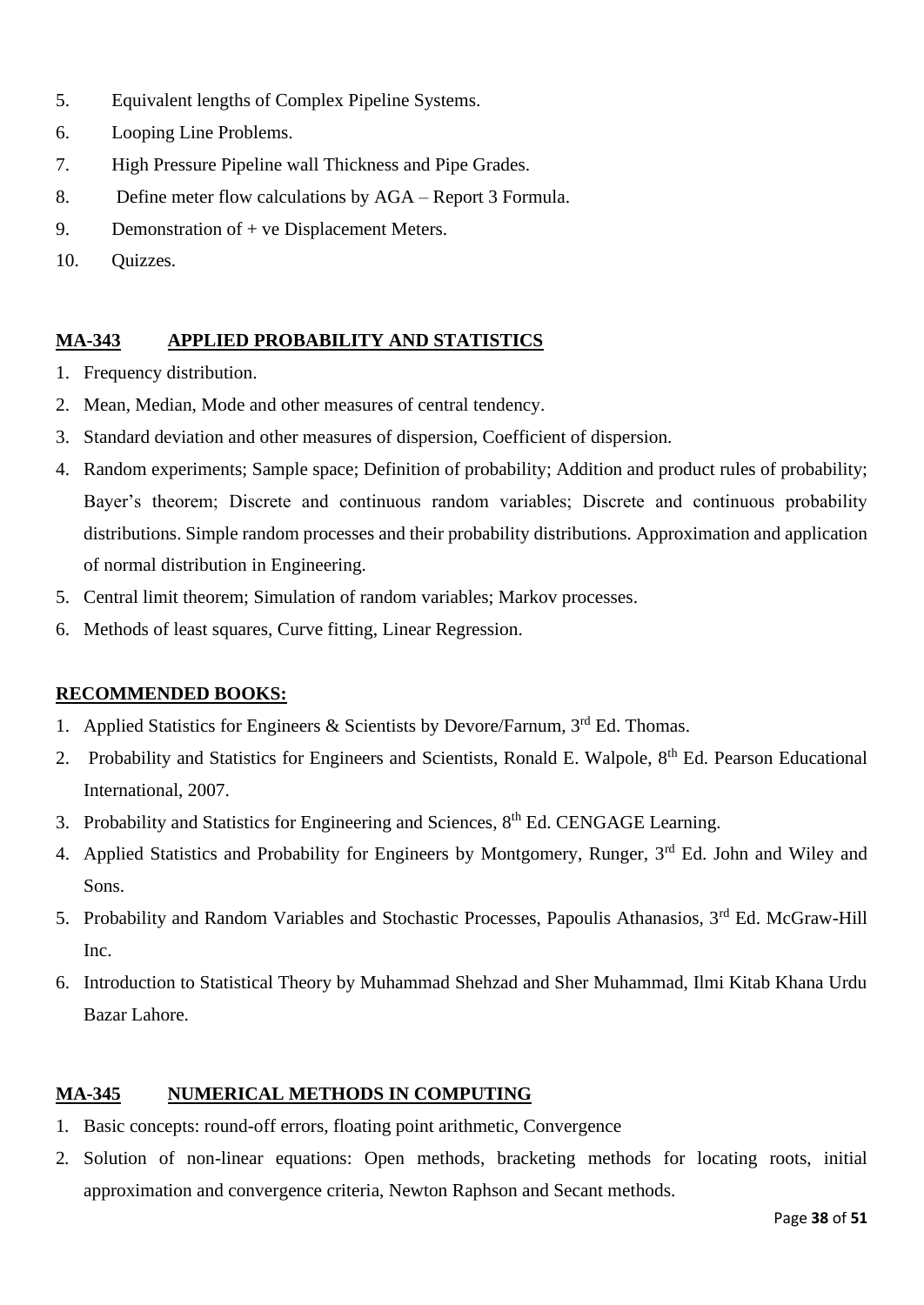- 3. Solution of linear simultaneous equations: Jacobi's method; Gauss-Seidle method;
- 4. Finite differences: Difference operators and tables; Differences of polynomials;
- 5. Interpolation and polynomial approximation: Taylor series approximation, introduction to interpolation, Newton's polynomials, Newton's divided difference table and interpolation, Lagrange's interpolation, Chebyshev polynomials.
- 6. Curve fitting: Least squares line, curve fitting, Interpolation by spline functions.
- 7. Numerical differentiation: approximating the derivative.
- 8. Numerical integration: Introduction to quadrature, trapezoidal, composite trapezoidal and Simpson's rules.
- 9. Solution of differential equations: Taylor series method, Euler's method, Runge Kutta methods.
- 10. Solution of partial differential equations: Hyperbolic Equations, Parabolic Equations, Elliptic equations.
- 11. Computations: Numerical techniques in context of engineering applications and solutions of problems by using Matlab.

#### **RECOMMENDED BOOKS:**

- 1. "Numerical Methods for Engineers" by S. C Chapra & R. P Canale, McGraw-Hill.
- 2. "Numerical Methods using MATLAB" by John H. Mathews, Pearson Education.
- 3. "Applied Numerical Methods for Engineers using MATLAB" by Robert J. Schilling & Sandra L. Harris, Brooks/Cole.
- 4. "Numerical Methods for Engineers and Scientists" by D. Joe Hoffman.

#### **LAB OUTLINES:**

As defined by the concerned department (who owns the subject).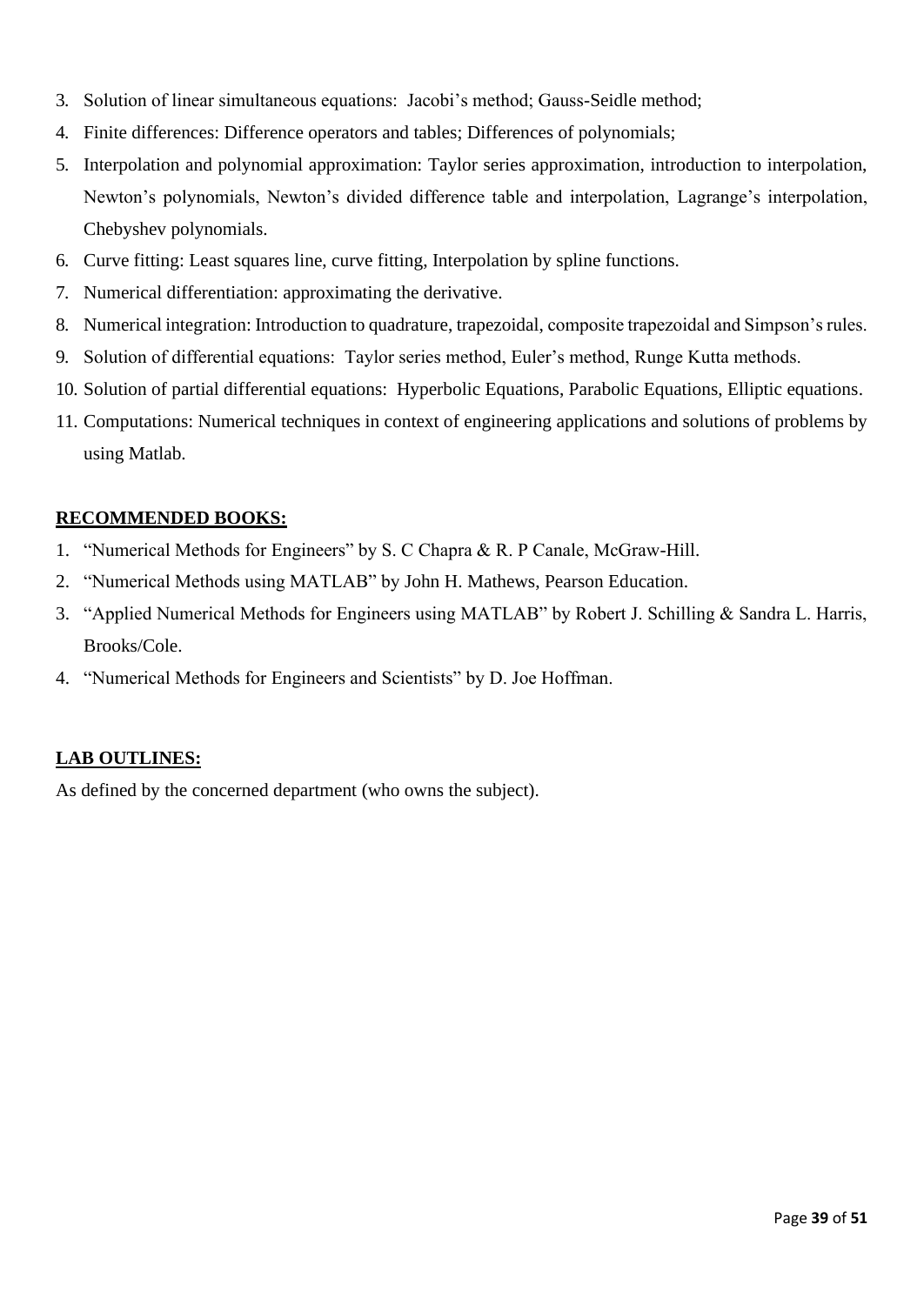#### **SIXTH SEMESTER**

# **Pet.E-315 PETROLEUM PRODUCTION ENGINEERING-I**

Introduction to Petroleum Production system; components and working principles, deliverability of oil and gas reservoir; various estimation models and their selection on the basis of flow regimes and pressure and pressure levels, Inflow performance Relationship (IPR) models; straight line and curve IPR , time dependency of the IPR models, Wellbore/ Tubing performance of oil and gas wells; single phase and multi-phase well flow models, homogeneous and separated flow models, mechanistic and empirical models, pressure traverse and pressure drop estimation, Estimating the choke performance; single phase, multiphase, critical and sub critical flow models, Deliverability of oil and gas wells; principle of system analysis (NODAL<sup>TM</sup> Analysis) with simplified well configuration, use of IPR and TPR (Tubing Performance Relationship), forecast of Well production; forecasting the behavior of and oil or gas well using the principle of Nodal analysis and material balance.

# **RECOMMENDED BOOKS:**

- 1. Petroleum Production Engineering-A computer assisted approach by Boyun Guo, William C. Lyoons and Ali Ghalambor, Publisher: Elsevier Science & Technology Books.
- 2. Petroleum Production Systems, 2<sup>nd</sup> Edition, by Michael J. Economides, A. Daniel Hill, Christine Ehlig-Economides and Ding Zhu, Published by Prentice Hall.
- 3. Production Optimization using NODAL<sup>TM</sup> Analysis, by H. Dale Beggs, published by OGCL, Inc., Petroskills, Tulsa Oklahoma.

# **Pet.E-316 FIELD OPERATIONS IN PETROLEUM ENGINEERING**

| <b>Drilling Operations:</b>   | Executing Fishing, Cementing and Coring operations                                                                                                                                                                                                              |
|-------------------------------|-----------------------------------------------------------------------------------------------------------------------------------------------------------------------------------------------------------------------------------------------------------------|
| Well Completion:              | Performing perforation job; Liner placement; Executing Sand control<br>procedures; Conducting Well Testing operations Drill stem testing general<br>procedure and general considerations, Test tool components and their arrangement,<br>Analysis of test data, |
| <b>Production Operations:</b> | Procedures related to Scale Removal, Nitrogen Shooting, Coiled Tubing<br>operations, Acidizing, Hydraulic Fracturing, Snubbing                                                                                                                                  |

#### **RECOMMENDED BOOKS:**

- 1. Advanced Well Control by David Watson, Terry Brittenham
- 2. Petroleum Well Construction by Michael J. Economides, Larry T. Watters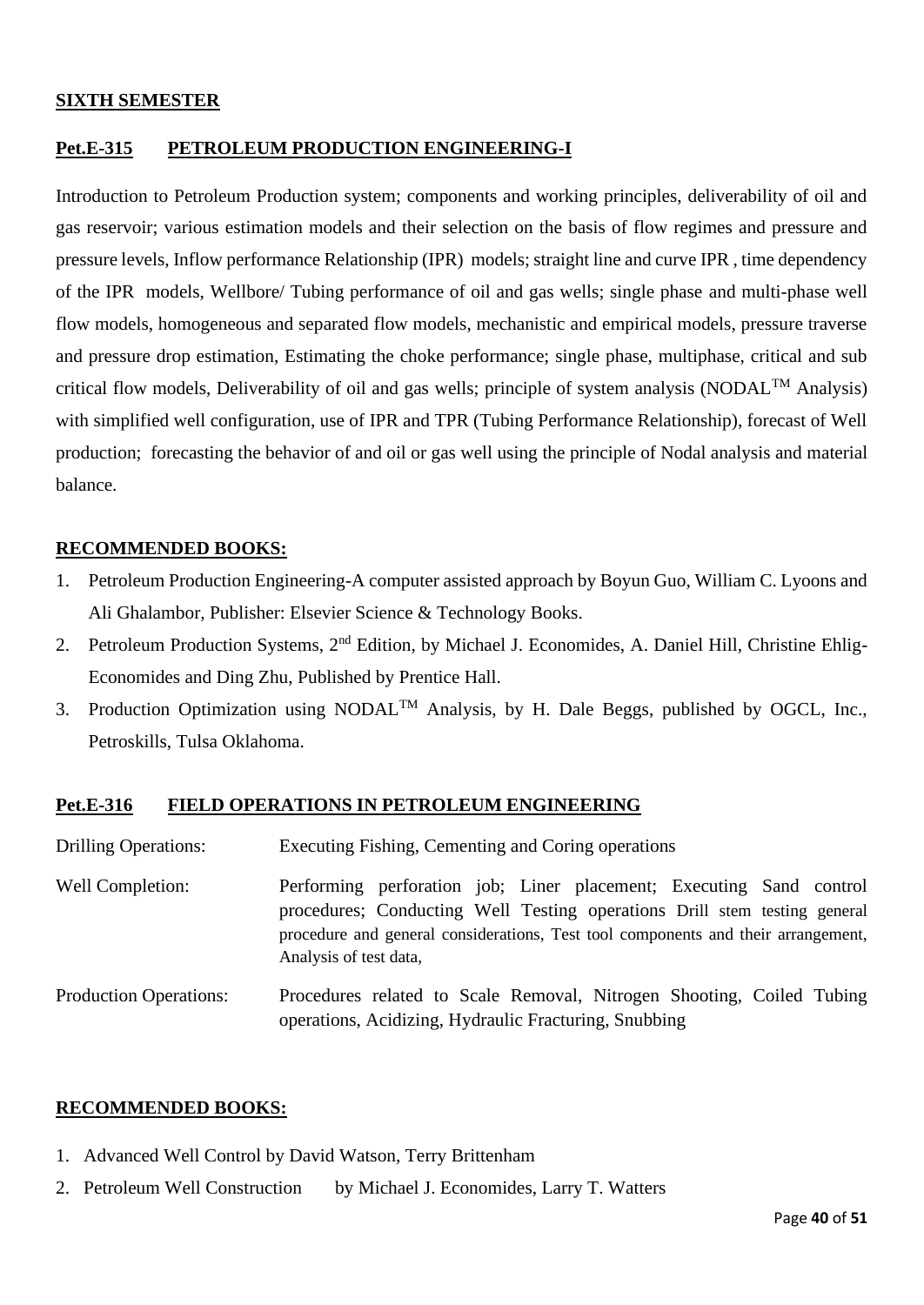- 3. Applied Drilling Engineering by A. T. Bourgoye Jr., K. K. Millheim
- 4. Petroleum Production Systems by Michael J. Economides, A. Daniel Hill Christine Ehlig-Economides
- 5. Production Operations (Volume 1, 3rd Edition) by Thomas O. Allen, Alan P.Roberts
- 6. Natural Gas Production Engineering by Chi U. Ikoku
- 7. Principles of Oil Well Production by T.E.W Nind

### **Pet.E-317 PETROLEUM ECONOMICS & RISK ANALYSIS**

Introduction: Definition and some of basic concepts; Evaluation nomenclature, time value of money, basic interest equation, present and net present value, ABC transaction, pay-out and payback time, rate of return.

**Engineering Economics:** Factors and their uses, Evaluation of alternatives, Depreciation, depletion, corporation taxes, Cash flow and risk analysis.

**Economics of Petroleum Industry: The need of economic analysis in petroleum industry, World supply and demand. Application of the principles of engineering economics to Exploration and drilling, estimation and evaluation of oil properties, production operations, oil transportation and crude oil processing.**

#### **RECOMMENDED BOOKS:**

- **1. Petroleum Production Economics, Lector Charles Uran.**
- **2. Worldwide Petroleum Economics, Richard D. Seba.**

#### **Pet.E-323 DRILLING ENGINEERING-II**

Factors affecting penetration rate, Directional drilling and deviation control, Definitions and reasons for directional drilling, Planning the directional well trajectory, planning the kick off and trajectory change, Deflection tools, Deviation Control, Brief introduction to horizontal drilling, General coring methods and equipment, Routine care analysis, Practical use of core analysis data Formation damage courses and prevention of formation damage.

Drill stem testing general procedure and general considerations, Test tool components and their arrangement, Analysis of test data, Oil well cementing. Primary oil well cementing techniques, Types of cement, cement additives Factors considered for the selection of cement type, Cementing volumes, Squeeze cementing and Stage cementing.

Drilling economics, Equipment cost, slim hole drilling, Air gas drilling, methods of reducing drilling cast, Payment of drilling charges and Brief introduction to offshore drilling technology. Well Control, Managed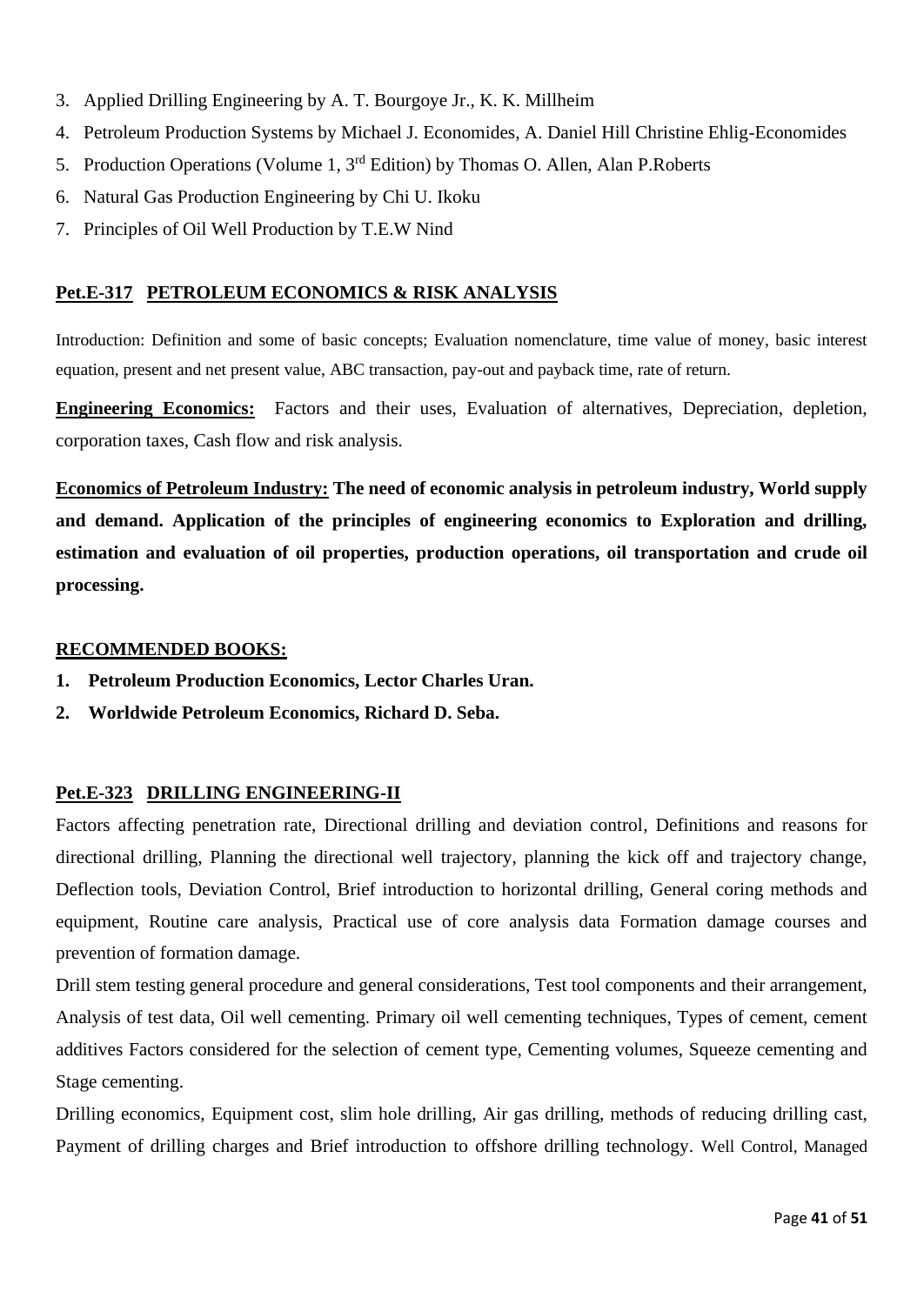Pressure Drilling (MPD), HTHP Drilling Challenges, Drilling Optimization Considering Different Cost Factors, Fishing Operations.

# **RECOMMENDED BOOKS:**

- 1. Advanced Well Control by David Watson, Terry Brittenham
- 2. Petroleum Well Construction by Michael J. Economides, Larry T. Watters
- 3. Applied Drilling Engineering by A. T. Bourgoye Jr., K. K. Millheim
- 4. Oil well Drilling Engineering Principles & Practice by Hussain Rabia
- 5. Drill String Design Handbook by Murchison Drilling Schools, Inc.
- 6. Horizontal Well Technology, by S.D. Joshi.
- 7. Well Cementing by Erik B. Nelson
- 8. Formulas and calculations for Drilling Production &Workover by Norton J. Lapeyrouse

### **LAB OUTLINES:**

- 1. Studio work of Casing Design
- 2. Presentations
- 3. Quiz
- 4. Assignments

# **ChE-351 CHEMICAL TECHNOLOGY OF PETROLEUM**

(1) Petroleum and fuels (2) Petroleum processing (a) Separation (b) Natural gas (c) Composition (d) Stripping at the well head (e) Stripping at the gathering station (f) Natural gasoline

(3) Crude oils (a) Composition (b) Types of crude oil (c) Types of processing of crude oil (d) Separation and distillation

(4) Products of primary distillation (a) Separation by vacuum distillation (b) Indicative yield from primary distillation (c) Separation by absorption (d) Petroleum processing conversion processes (e) Cracking and reforming (f) Products treatment (g) Separation of olefins

(5) Polymeric materials from petroleum (6) Inorganic chemical from petroleum (7) Synthetic fuels (8) Synthetic detergents

#### **RECOMMENDED BOOKS:**

- 1. The Chemical Technology of Petroleum by William A Gruse and D. R. Stevens.
- 2. Petroleum Refinery Engineering by W.L. Nelson.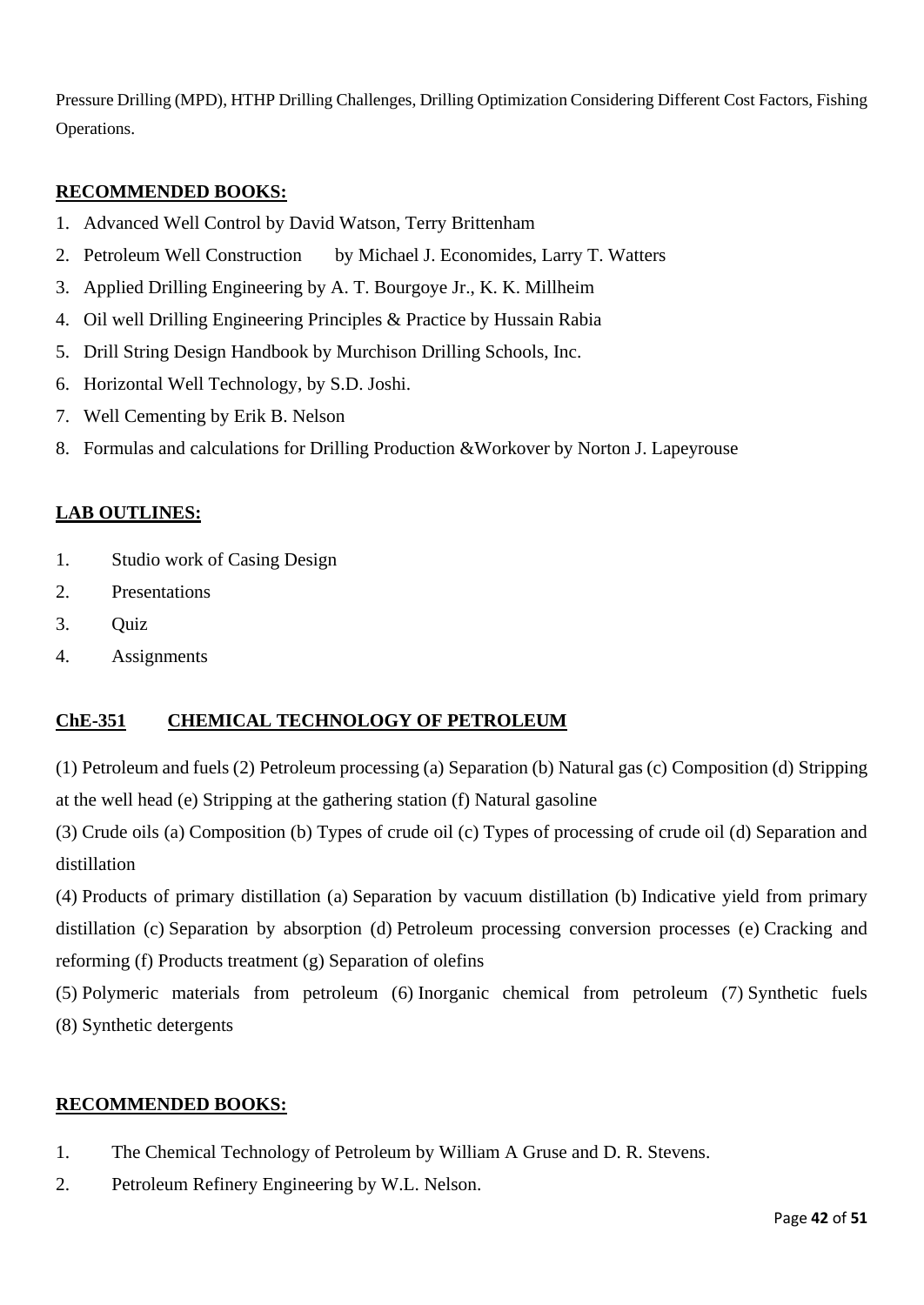3. From Hydrocarbons to Petrochemicals by Lewis F. Hatch& Sami Matar.

# **LAB OUTLINES:**

As defined by the concerned department (who owns the subject).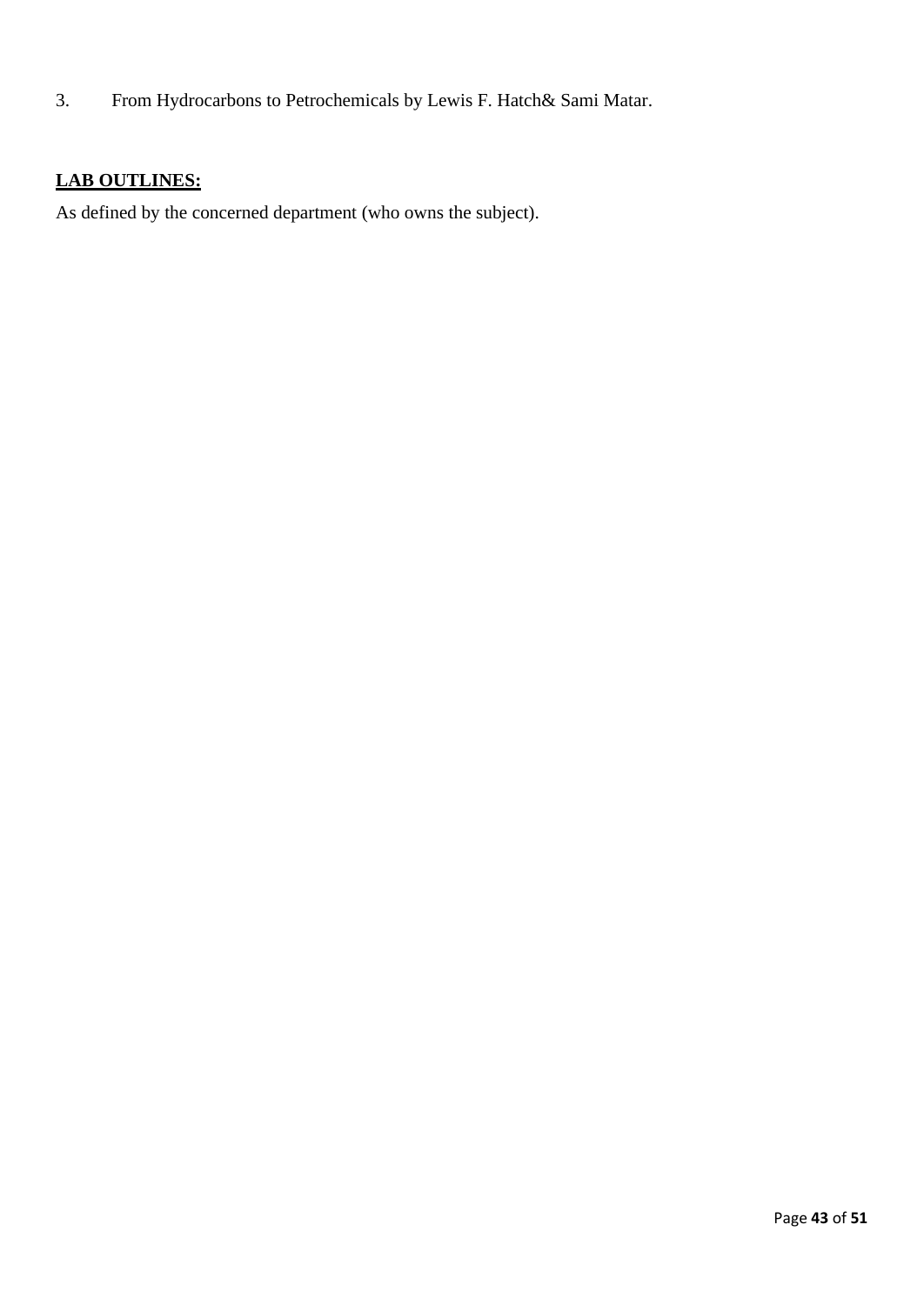#### **SEVENTH SEMESTER**

# **Pet.E-424 WELL TESTING**

Analytical solutions of the diffusivity equation for constant Rate and constant pressure under transient and pseudo–Steady State flow regimes, Skin effect due to well damage and storage. Analytical/Numerical solution of diffusivity equation including damage and storage presented in the graphical form and its use as a diagnostic plot.

Principle of superposition and Horner's approximation of Pseudo time, Pressure Build-up Analysis-Ideal Build Up test and actual Build-up test, Determination of reservoir permeability, Skin Factor, Flow Efficiency, etc. Pseudo skin, Analysis of hydraulically fractured well, Determination of Static Drainage Area Pressure by P \* and Musket Methods. Distance to fault and areal extent determination.

Modification of Liquid Equation for gases and for Multiphase Flow, Transient equation for gases including well bore damage, storage and Turbulent Factor D. Pseudo Pressure and Pseudo time determination and calculation of K, S and D by conventional and modern methods. Two phase flow testing using pseudo pressure function Draw down Analysis of Oil and Gas wells. Multi rate Testing, Multi well Testing, Use of type curves and Derivative Curves, specialized plotting for different flow regimes, Discussion of Ramey's, Griagarten's, and Bourdet's Type curves.

#### **RECOMMENDED BOOKS:**

- 1. Oil Well Testing by John Lee
- 2. Pressure Transient Testing by John Lee et. al.
- 3. Advances in Well Test Analysis by Earloughar.

#### **LAB OUTLINES:**

- 1. Class Project.
- 2. Class assignment on each chapter of the book taught.
- 3. Quizzes/ viva voces. / Surprise tests etc.
- 4. Presentations.
- 5. Software Application.

#### **Pet.E-425 PETROLEUM PRODUCTION ENGINEERING-II**

Causes of low well productivity: Reservoir dominated factors, well bore dominated factors, mechanical failures.

**Well Diagnostics:** production Test, deliverability tests, Transient tests (PLT), near well bore damage characterization and Problem well analysis.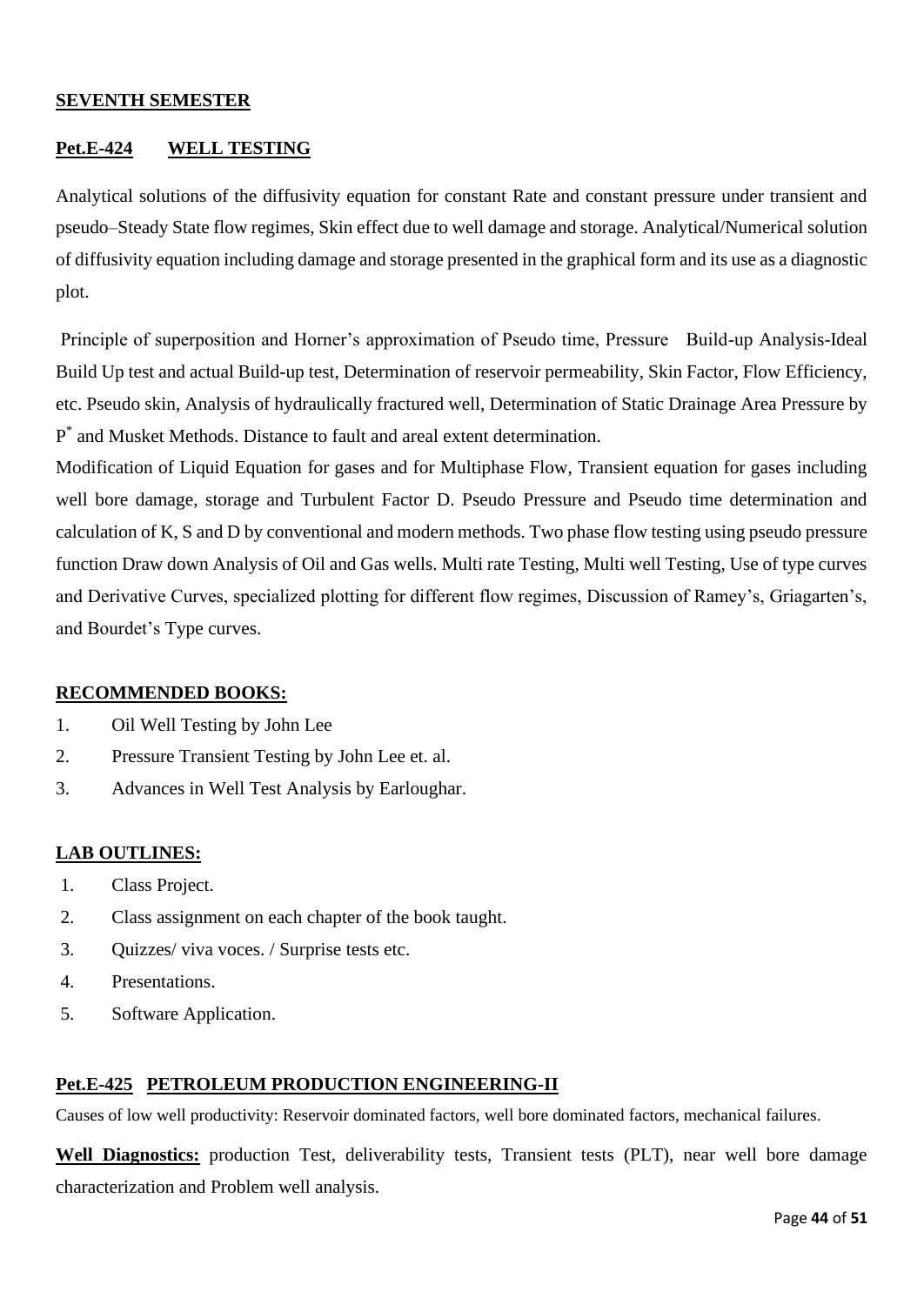Well Performance Prediction: Decline curve analysis, Material balance method, and reservoir simulators.

**Well services and work over jobs:** Squeeze jobs, re-perforation, well cleaning

# **Stimulation Techniques:**

**Hydraulic Fracturing:** Introduction, inducing, productivity ratio, fracture area, fracturing fluid coefficients, fractures efficiency, fracturing hydraulics, fracture design and calculation.

**Acidizing:** Introduction, types of treatment, acid-fracturing design.

**Gas Lift:** Introduction, Application, valve mechanics, Design of continuous-flow gas lift system, Design of intermittent gas lift system and Accumulation chambers.

# **RECOMMENDED BOOKS:**

- 1. Petroleum Production Systems by Michael J. Economides.
- 2. Introduction to Petroleum Production-I & II, Dr. Skimmer.
- 3. Surface Operation in Petroleum Production, G.V. Chillingarian, J.O. Roberstin and S Kumar.
- 4. Production Optimization Nodal Analysis, SPE series.

# **LAB OUTLINES:**

- 1. Establishing different Inflow Performance Relationships.
- 2. Determination of vertical lift performance of a well using choke and bottom-hole parameters.
- 3. Determination of reservoir/bottom-hole parameters using surface production data.
- 4. Interpretation of Production Logging Tool data for well diagnostics.
- 5. Determination of productivity ratio of a reservoir stimulation job.
- 6. Well hydraulics calculations for an anticipated stimulation job.
- 7. Complete hydraulic fracture design and its modeling.
- 8. Complete acid fracturing job and its modeling.
- 9. Graphically determining the point of gas injection for a gas lift design.
- 10. Universal valve spacing design for a gas lift installation.

# **Pet.E-426 PRINCIPLES OF RESERVOIR SIMULATION**

Introduction to the concept of reservoir simulation, its advantage and limitations, developing a model for single phase, slightly compressible for infinite reservoir conditions, Selection of a reservoir simulator and computer aided design.

Theory: formulation of partial differential equations governing single phase and multiphase flow in porous media, Finite difference methods and solutions of linear equations applicable to the reservoir and Direct and iterative methods.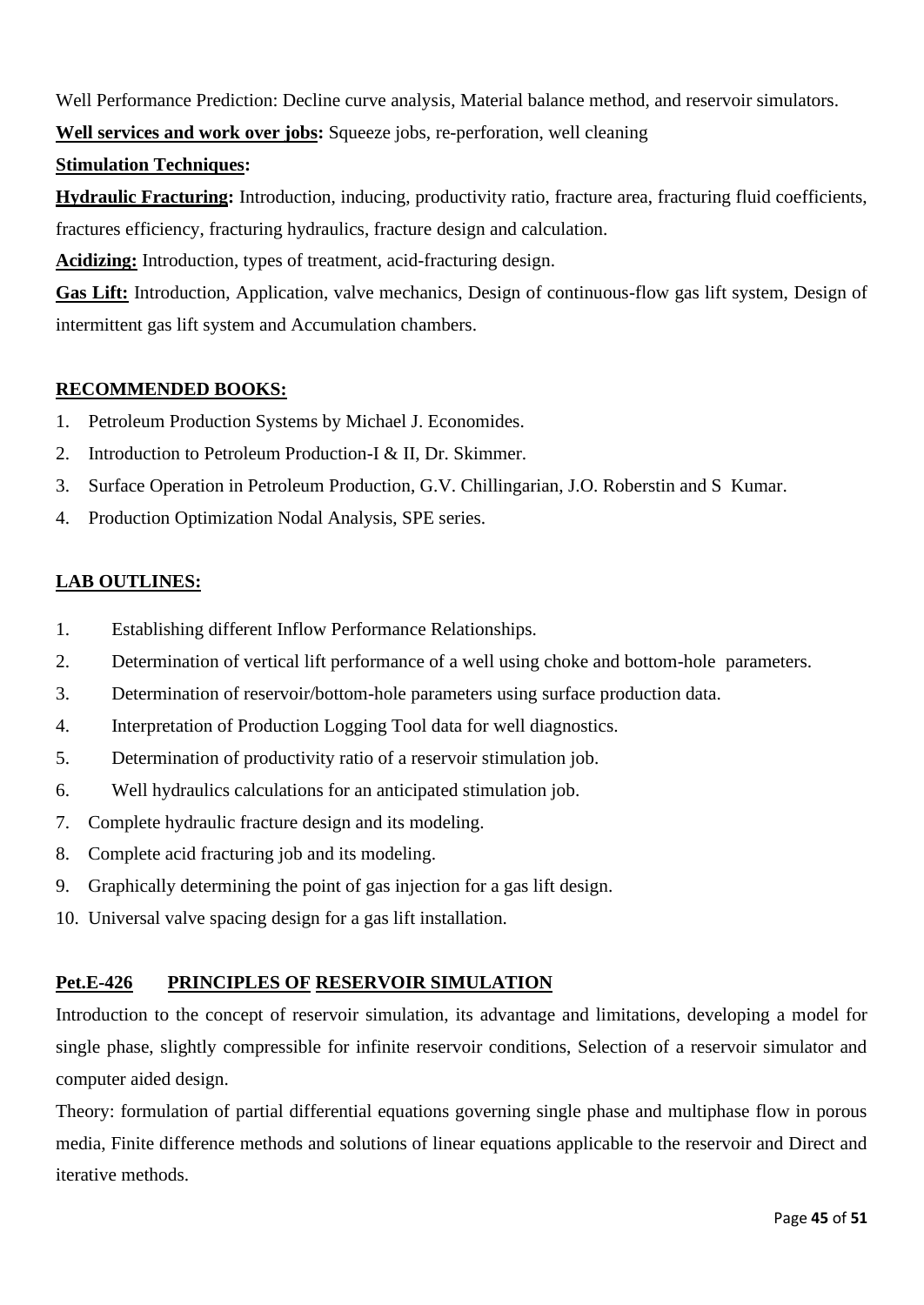Practice: use of a black oil simulator, Input data and data file preparation, Fine tuning for history matching and Performance prediction.

## **RECOMMENDED BOOKS:**

- 1. Basic Applied Reservoir Simulation by T. Ertekin, SPE Textbook Series
- 2. Fundamentals of Numerical Reservoir Simulation by Donald W. Peaceman,
- 3. Reservoir Simulation by Calvin, C. Mattax, SPE
- 4. Modern Reservoir Engineering: A Simulation Approach by Henry B. Crichlow.
- 5. Principles of Applied Reservoir Simulation by John R. Fanchi.
- 6. Principles of Hydrocarbon Reservoir Simulation by Gordon W. Thomas.

### **LAB OUTLINES**

- **1. Class Project.**
- **2. Class assignment on each chapter of the book taught.**
- **3. Quizzes/ viva voces. / surprise tests etc.**
- **4. Presentations.**
- **5. Software Application.**

# **Ch.E-451 ENVIRONMENT & SAFETY**

(1) Pollution (a) Introduction (b) General classification (c) Sources and effects of pollutants (d) Types of pollutants

(2) Types of pollution (a) Air pollution (b) Water pollution (c) Land pollution (d) Thermal pollution (e) Noise pollution (f) Radiation pollution

(3) Introduction to oil and gas field related environment (a) Environmental policy, legislation, and guidelines (b) Environmental implication of exploration and production (c) Oil and gas exploration and production in environmentally sensitive areas (d) Environment and implication of petroleum transportation

(4) General laws of transformation and their environmental implications (a) Principle of conservation of energy (b) Principle of conservation of matter (c) Principle of increase in entropy

(5) Wastewater flows and characteristics (a) Domestic wastewater (b) Industrial wastes (c) Infill ratio and inflow (d) Evaluation of wastewater (6) Wastewater collection system (7) Wastewater processing (8) Operation of wastewater system

(9) Environmental impact assessment (EIA) (a) The principles of EIA (b) Legislation and regulatory aspects of EIA (c) Principles of public participation (d) Stages of EIA (e) Impact prediction and significance assessment (f) EIA and mitigation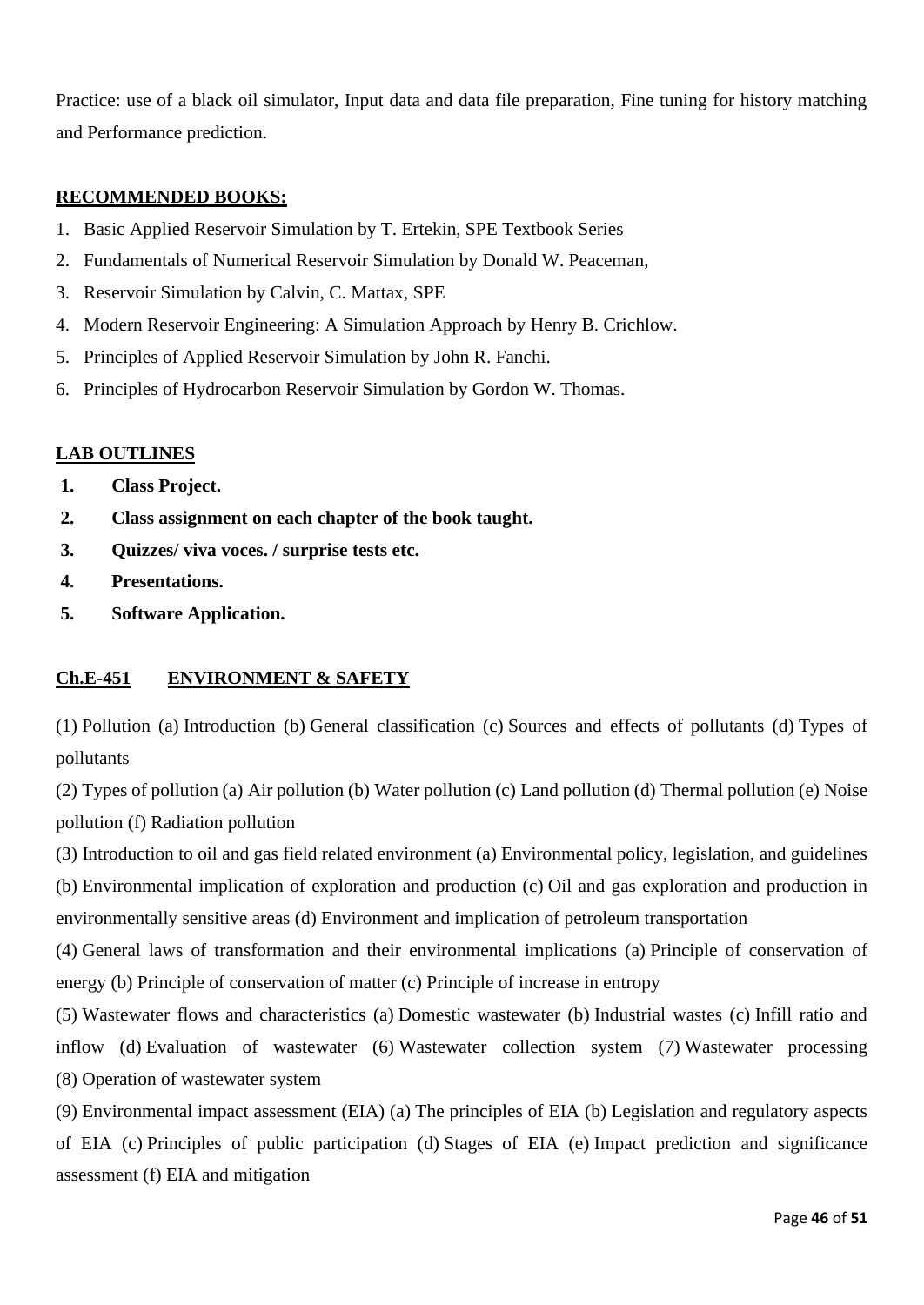(10) Safety and health (a) Occupational safety and health standards (b) Safety equipment (c) Safety inspection checklist

# **RECOMMENDED BOOKS:**

1. Environmental management in Petroleum Industry, S.K. Wahri, Tech, A.K. Agnihotri, and J.S. Sharma.

- 2. Managing Drilling Operations, by K. Fraser, J. Peden, and A. Kenworthy.
- 3. Carbonate Depositional Environment, by Peter A. Scholle, D. G. Bebout, and C. H. Moore

### **LAB OUTLINES:**

As defined by the concerned department (who owns the subject).

# **Pet.E-491 PROJECT (Phase-I)**

Every student/group will be required to submit a comprehensive report on an assigned problem. It will be evaluated at the end of 8<sup>th</sup> Semester.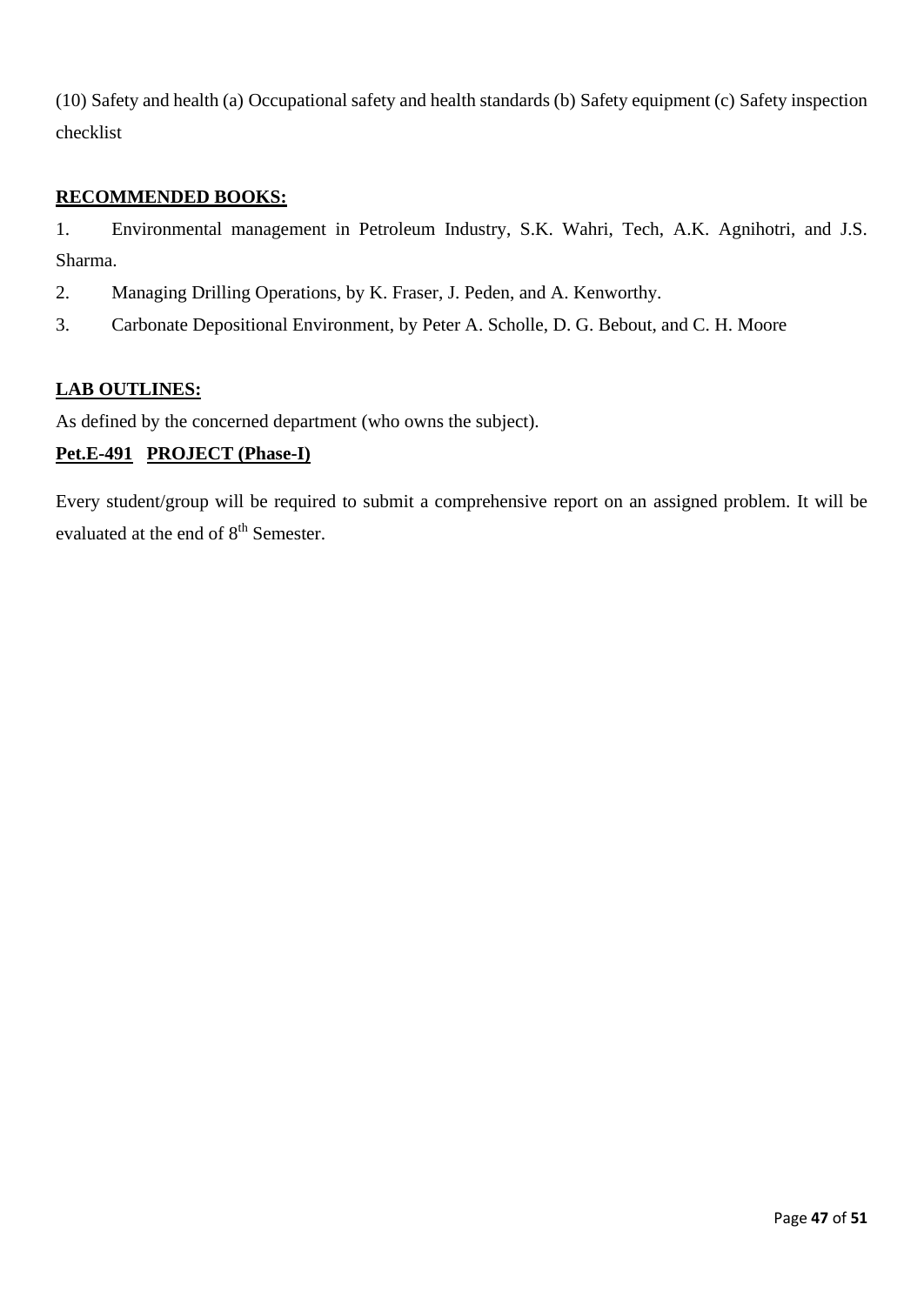### **EIGHTH SEMESTER**

### **Pet.E-427 RESERVOIR MANAGEMENT**

Material balance equation and its different forms for oil reservoirs,  $K_{\text{re}}/K_{\text{ro}}$  (relative permeability ratio) determination from field data and its application. Performance calculation for depletion drive reservoirs and empirical prediction technique for immiscible processes. Performance of water drive reservoirs using Frontal Advance Rate theory of Buckley and Leveret. Field development planning. Water and gas fingering and coning in reservoirs. Remedial treatments for coning.

#### **RECOMMENDED BOOKS:**

- 1. Oil reservoir Engineering by S.J. Pirson
- 2. Advanced Reservoir Engineering by Tarek Ahmed
- 3. Applied Petroleum Reservoir Engineering, B.C. Craft & M.F. Hawkins

#### **LAB OUTLINES**

- 1. Class Project.
- 2. Class assignment on each chapter of the book taught.
- 3. Quizzes/ viva voces. / Surprise tests etc.
- 4. Presentations.

#### **Pet.E-428 GAS RESERVOIR ENGINEERING**

Basics of Gas Reservoir Engineering, reservoir gas volume factor, densities and gas gradient. Calculation of static bottom hole pressure.

**Gas Reservoirs:** Estimation of gas Reserves, gas in place by volumetric methods.

Unit Recovery and recovery from volumetric and water drive gas reservoir and Material balance equation method: Assumptions, derivation and application.

Reserve calculations and Reservoir performance, Volumetric estimates, material balance estimates, pressure decline curve P/Z method, material balance equation straight-line method, Reservoir size, calculation of water influx and Gas equivalent of produced condensate and water.

**Gas Condensate Reservoirs:** Reservoir types defined with reference to phase diagrams, Calculation of original gas and condensate in place for volumetric reservoirs, Wet Gas Reservoirs, Compositional analysis with and without the composition available. Well Testing and sampling, Performance of volumetric retrograde gas condensate reservoir and Use of M.B with retrograde reservoir.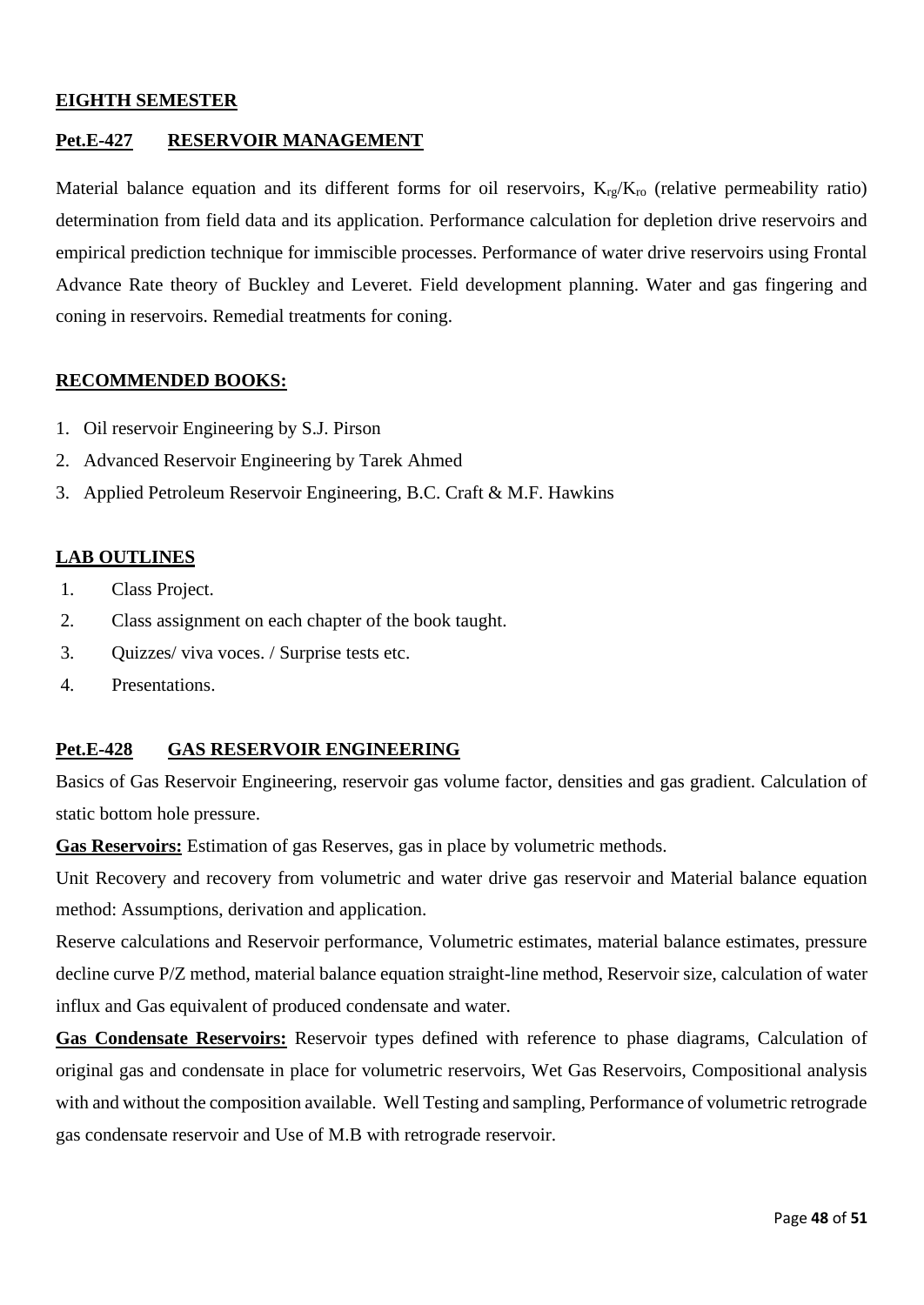**Gas Well Testing:** Deliverability testing of gas wells, Fundamental equation in deliverability testing, flow after flow test, isochronal testing and modified isochronal testing.Use of pseudo pressure in deliverability testing. Real gas pseudo pressure analysis, Transient testing, Pressure Build up and pressure draw down test. Gas gathering systems; guide lines for gas well testing, Problems in gas well testing liquid loading, Hydrate formation, wet gas stream, Irregular flow and Sour (H2S) gas, Use of computer in Gas Reserves estimation and well test analysis.

# **RECOMMENDED BOOKS**

- 1. Natural Gas Reservoir Engineering by Chi U-Ikoku.
- 2. Gas Production Operations by Dale Beggs.
- 3. Gas Well Testing by David.
- 4. Gas Well Testing by Amanat-Ullah-Chudary.
- 3. Gas Reservoir Engineering by John Lee.

### **LAB OUTLINES:**

#### **Practical, Consist of quizzes, assignments, surprise tests, and field problem given field data.**

- 1. To estimate gas in place and reservoir by:
	- i) Volumetric Method.
	- ii) Pressure Decline Method.
	- iii) Material Balance Equation.
	- iv) Material Balance Straight Line Equation.
- 2. To estimate gas in place and reservoir from water drive reservoir using:
	- i) Volumetric Method.
		- a. Material Balance Approach.
		- b. Material Balance Straight Line Approach.
- 3. Water influx calculation using
	- i) Van EverdinginHurs't Method
	- ii) Fetkovich Method.
- 4. Estimation of Oil & Gas in place from wet gas reservoir or single phase gas condensate reservoir.
- 5. Deliverability Testing includes. Three types of test such as:
	- i) Back Pressure Test.
	- ii) Isochronal Test.
	- iii) Modified Isochronal Test.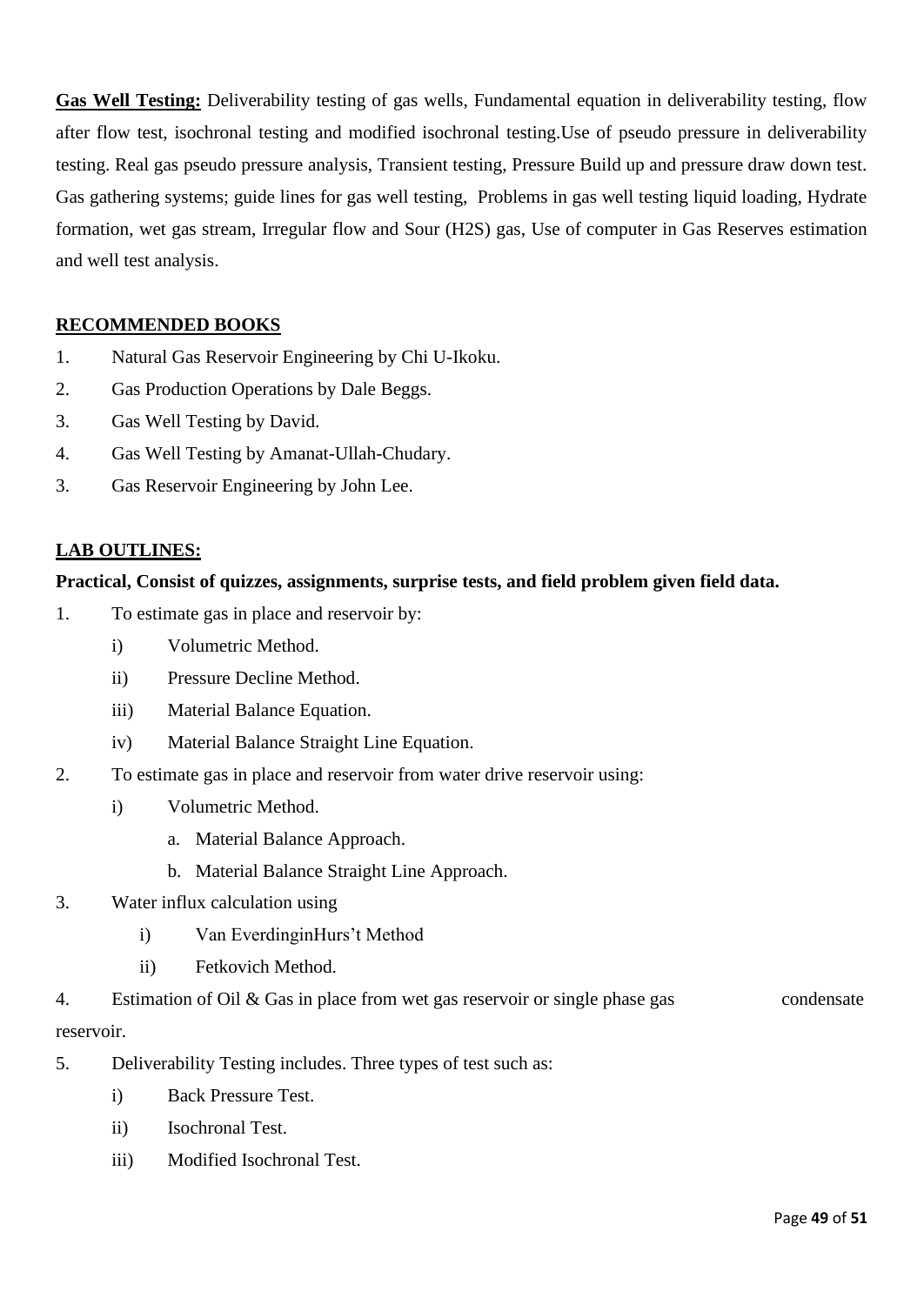To estimate absolute open flow potential of the gas well, performance co-efficient C, and exponent "n" to characterize the types of flow, well condition, and well test, analysis using.

- i) Graphical Approach.
- ii) Analytical Approach.
- iii) Theoretical Approach.
- iv) Pseudo Pressure Approach.
- 6. Transient testing analysis of gas well,

Tests are:

- i) Build up in gas well.
- ii) Draw-down in gas well.

Approaches applied in transient testing

- i) P Approach.
- $\mathbf{ii}$  $P<sup>2</sup>$  Approach.
- iii) Φ Approach and their comparison.

# **Pet.E-429 PRINCIPLES OF ENHANCED OIL RECOVERY**

**Factors Common to all Enhanced Recovery Methods:** Principle influence on the efficiency of enhanced recovery.Linear displacement.Two and three-dimensional displacement.Injection well location.Arial sweep efficiency for pattern floods.

**Water Flooding:** Selection of water injection as an EOR method.Displacement mechanics and performance calculations. Practical considerations in water injection projects.

**Immiscible Displacement by Gas Injection:** Preliminary studies and field evaluation of injection efficiency. Injection and production well completions. Surface installations; compression and treatment methods.Special applications of gas injection.

**Miscible Drive:** Miscible slug flooding, thermodynamic miscibility, ternary diagram. Basic methods of miscible drive.Improved methods of miscible drive.

Gas Recycling in Gas-Condensate Reservoirs: Thermodynamics of gas recycling. Sweep efficiency, well locations, production control, production equipment, and determination of operating conditions.

**Thermal Recovery Methods:** Data required for the study of thermal recovery methods. Hot fluid displacement.In-situ combustion.

**Other Methods of Enhanced Recovery:** Use of polymers. Foam injection.Use of surfactant solutions and Micro-emulsions.Carbon dioxide flooding.

**Calculations:** Solution of EOR problems; development of computer algorithms and example calculations.

# **RECOMMENDED BOOKS:**